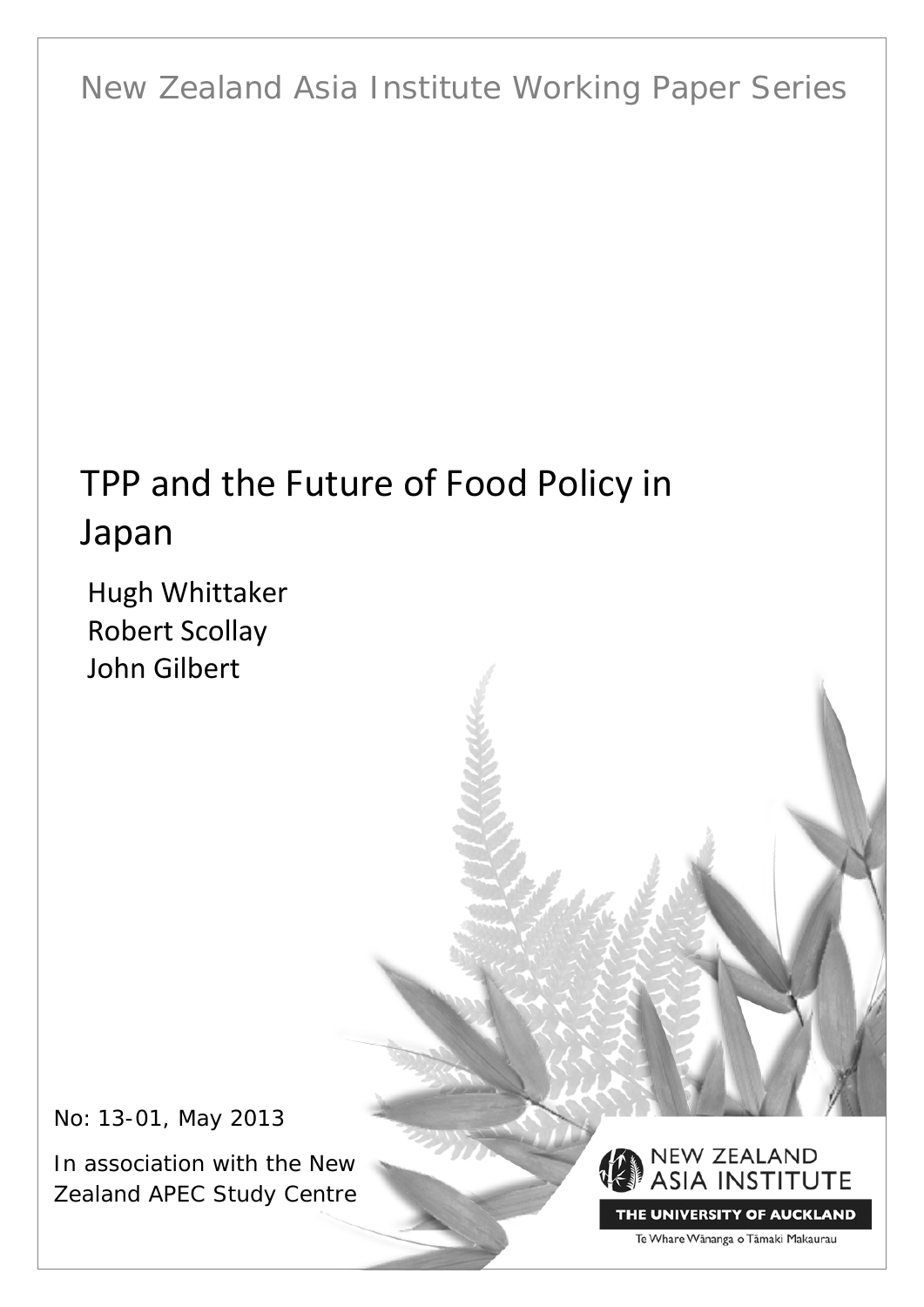#### **Acknowledgements**

The financial support of Fonterra Ltd for the research on which this paper is based is gratefully acknowledged. The research and the views and conclusions expressed in the paper are the sole responsibility of the authors.

The authors wish to express their deep gratitude for the valuable advice, comments and assistance with Japanese data and information sources provided by Professor Yoshihisa Godo of Meiji Gakuin University, Tokyo, the valuable advice and information provided by Professor Masayoshi Honma of Tokyo University, and the valuable assistance and advice of Dr Toshie Okita. Thanks for helpful comments are also due to Dr Kazuo Yamashita, Professor Shujiro Urata, Professor Aurelia George Mulgan, Sir Graeme Harrison, Ian Kennedy, Mark Pearson, Mark Trainor, and Ken Geard, as well as the numerous industry representatives consulted by the authors in both Japan and New Zealand. All views, conclusions and errors in the paper remain the sole responsibility of the authors.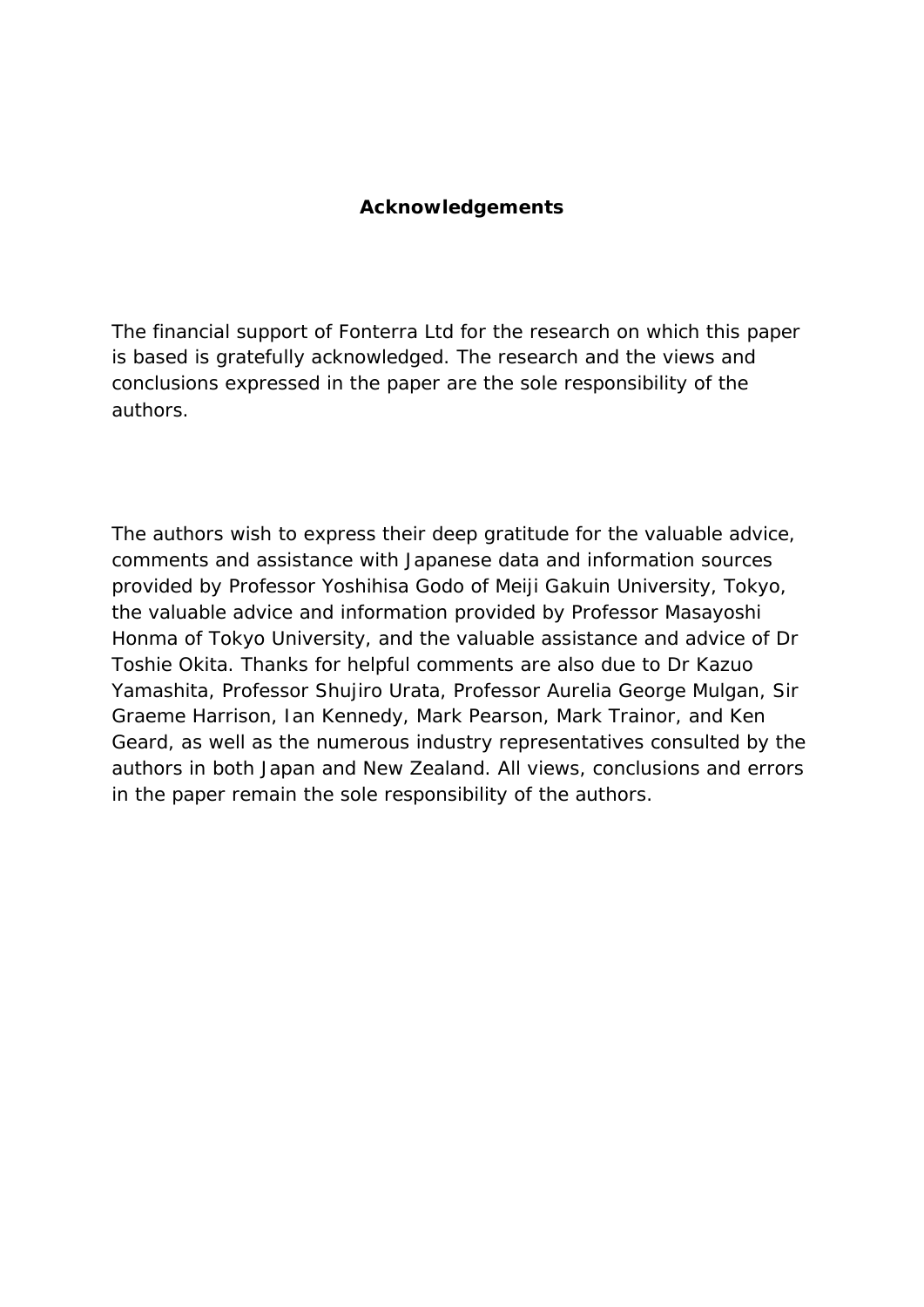## **Table of Contents**

| 1. | <b>Introduction</b><br>3                                  |                                                                           |    |  |  |  |  |
|----|-----------------------------------------------------------|---------------------------------------------------------------------------|----|--|--|--|--|
| 2. |                                                           | The TPP and Japan's Trade Policy                                          | 5  |  |  |  |  |
| 3. | Japan's Agriculture: Crisis or Opportunity?               |                                                                           |    |  |  |  |  |
|    | 3.1.                                                      | Long-Term Trends: Cultivated Land, Production, Consumption,<br>Population | 10 |  |  |  |  |
|    | 3.2                                                       | Predominance of Small-Scale Farming                                       | 13 |  |  |  |  |
|    | Economic Characteristics of Farm Households and Trends in |                                                                           |    |  |  |  |  |
|    |                                                           | <b>Farm Household Numbers</b>                                             | 14 |  |  |  |  |
|    | 3.4                                                       | Farm Size, Farm Household Type, and Farm Incomes                          | 17 |  |  |  |  |
|    | 3.5                                                       | Age Profile of Japanese Farmers                                           | 18 |  |  |  |  |
|    | 3.6                                                       | Abandoned Cultivated Land                                                 | 19 |  |  |  |  |
|    | 3.7                                                       | Conclusion: Far Reaching Change is Inevitable - With or Without TPP 21    |    |  |  |  |  |
| 4. |                                                           | <b>Issues in Key Sectors of Japanese Agriculture</b>                      | 21 |  |  |  |  |
|    | 4.1.                                                      | Rice                                                                      | 21 |  |  |  |  |
|    | 4.2.                                                      | Dairy                                                                     | 25 |  |  |  |  |
| 5. |                                                           | Revitalising Japanese Agriculture and Adjusting to the TPP                | 30 |  |  |  |  |
|    | 5.1.                                                      | Revitalisation of Japanese Agriculture as a Feasible Goal                 | 30 |  |  |  |  |
|    | 5.2.                                                      | Obstacles to Fundamental Change in Japanese Agriculture                   | 34 |  |  |  |  |
|    | 5.3.                                                      | Scope for Successful Adjustment to the TPP                                | 39 |  |  |  |  |
| 6. |                                                           | Modelling the Impact of TPP on a Revitalised Japanese Agriculture         | 43 |  |  |  |  |
|    | 6.1.                                                      | Rationale and Method                                                      | 43 |  |  |  |  |
|    | 6.2                                                       | <b>Simulation Results</b>                                                 | 46 |  |  |  |  |
| 7. |                                                           | Opportunities in for Japanese Food Processing Industries Under TPP52      |    |  |  |  |  |
| 8. |                                                           | <b>References</b>                                                         | 54 |  |  |  |  |

### **List of Tables**

| Table 1:   | <b>Classification of Farm Households</b>                   | 14 |
|------------|------------------------------------------------------------|----|
| Table 2:   | MAFF Survey Data on Relationship Between Agricultural Unit |    |
|            | Size and Incomes of Farm Households                        | 17 |
| Table $3:$ | Price Comparisons (Yen per 60kg) and Tariffs Calculation:  |    |
|            | US Medium Grain Rice and Japanese Akitakomachi Rice        | 41 |

## **List of Figures**

| Figure $1$ : | ASEAN-Japan FTA: Japan Commitments - Percentage of Tariff<br>Lines Reducing to Zero Duty Over Time: HS Food Chapters | 9               |
|--------------|----------------------------------------------------------------------------------------------------------------------|-----------------|
| Figure $2:$  | Trends in Total Value of Agricultural Production: Share of Main                                                      |                 |
|              | Product Categories in Total Value of Agricultural Output 1955-2009                                                   | 11              |
| Figure 3:    | Apparent Annual Per Capita Consumption 1960-2010: Major                                                              |                 |
|              | Food Items                                                                                                           | 12 <sup>°</sup> |
| Figure 4:    | Japan Population Projections 2005-2060                                                                               | 12 <sup>°</sup> |
| Figure 5:    | Number of Farm Units Per Size Category: 2010                                                                         | 13              |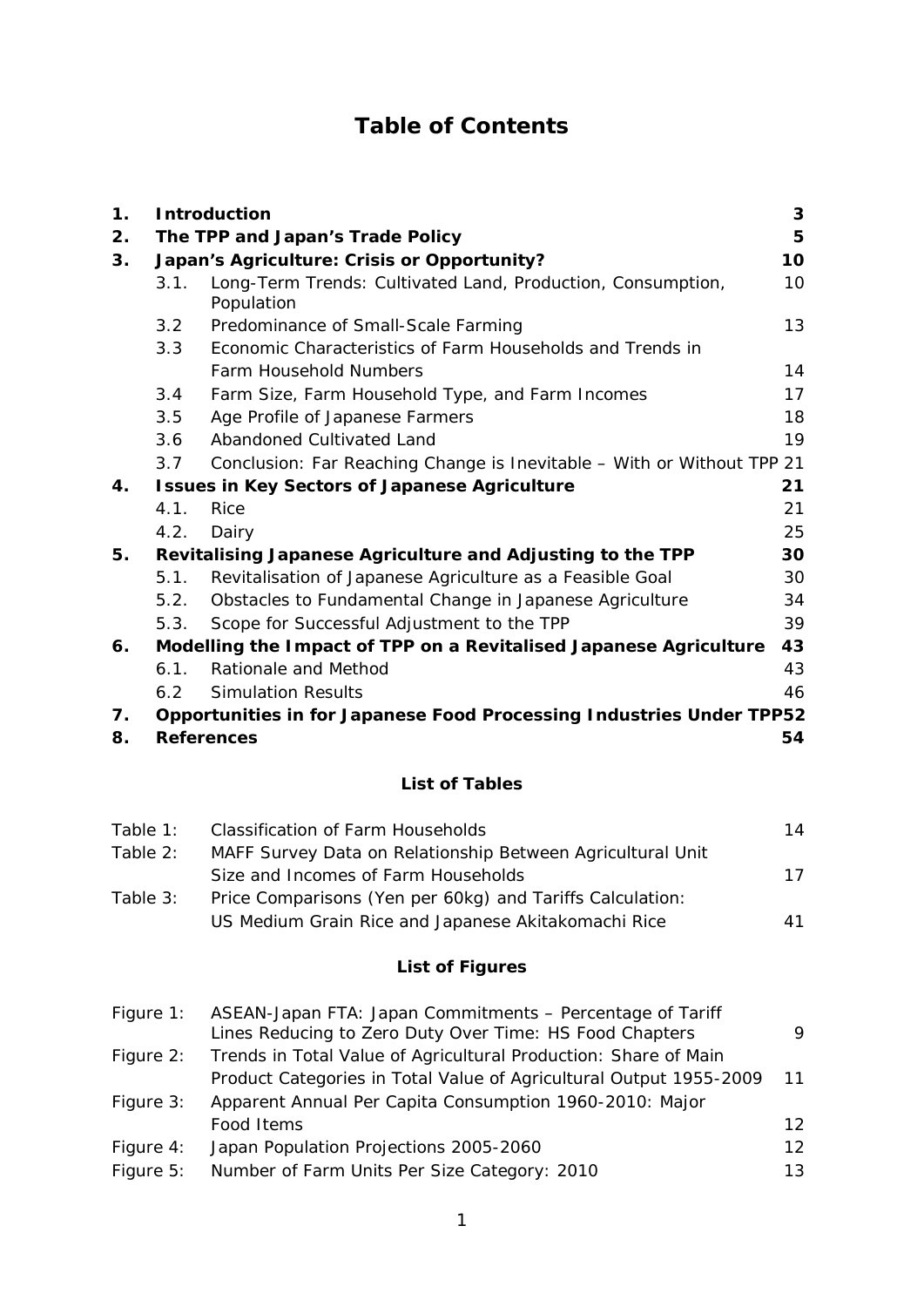| Figure 6:  | Area of Cultivated Land Under Management in Each Farm Size                                      |    |
|------------|-------------------------------------------------------------------------------------------------|----|
|            | Category: 2010                                                                                  | 13 |
| Figure 7:  | Changes in Number of Farm Household Types 1990-2010                                             | 15 |
| Figure 8:  | Changes in the Number of Commercial Farm Households By                                          |    |
|            | Full-time and Part-time Categories 1990-2010                                                    | 16 |
| Figure 9:  | Income Sources for Commercial Farm Households: 2009                                             | 18 |
| Figure 10: | Age Structure of Farmers Working in Commercial Farm                                             |    |
|            | Households: 2010                                                                                | 19 |
| Figure 11: | Changes in Area of Abandoned Cultivated Land 1995-2010                                          | 20 |
| Figure 12: | Changes in Area of Abandoned Cultivated Land 1995-2010                                          |    |
|            | By Categories of Cultivated Land                                                                | 20 |
| Figure 13: | Rice: Planted Area, Harvest Volumes, Yields 1985-2005                                           | 22 |
| Figure 14: | Cultivated Area and Paddy Rice Plantings 1990-2010                                              | 22 |
| Figure 15: | Commercial Farm Households Planting Paddy Rice 1990-2010                                        | 23 |
| Figure 16: | Single Product and Multi-Product Agricultural Entities: 2010                                    | 23 |
| Figure 17: | Rice - Domestic Production, Consumption, Imports and                                            |    |
|            | Exports                                                                                         | 25 |
| Figure 18: | Japan Milk Production: National, Hokkaido, and Hokkaido                                         |    |
|            | <b>Inter-Prefectural Shipments</b>                                                              | 26 |
| Figure 19: | Milk Production 1980-2011: Total, Drinking and Processing Milk                                  | 26 |
| Figure 20: | Number of Dairy Households in Japan                                                             | 27 |
| Figure 21: | Average Herd Size                                                                               | 27 |
| Figure 22: | Number of Dairy Cattle                                                                          | 28 |
| Figure 23: | Milk Yield (kg/cow)                                                                             | 28 |
| Figure 24: | Analysis of Rice Production Costs By Size of Farm                                               | 31 |
| Figure 25: | Percentage Difference in Rice Production Costs:                                                 |    |
|            | Average v Most Efficient Farms in Each Size Class                                               | 32 |
| Figure 26: | Rice Production Costs on Smaller Farms Compared to Farms                                        |    |
|            | Over 15 Hectares (Percentage Difference)                                                        | 32 |
|            | Figure 27: Types of Agricultural Management Entity                                              | 33 |
|            | Figure 28: Changes in Value of Output Under TPP:                                                |    |
|            | Japan's Agricultural Sectors                                                                    | 46 |
| Figure 29: | Changes in Value of Output Under TPP:                                                           |    |
|            | Japan's Food Processing Sectors                                                                 | 47 |
| Figure 30: | Percentage Changes for Selected Sensitive Products - Overall                                    |    |
|            | Change and Changes Due to TPP and Productivity Increase                                         | 48 |
| Figure 31: | Changes in Value of Agricultural Output- Overall                                                |    |
|            | Change and Changes Due to TPP and Productivity Increase                                         | 49 |
| Figure 32: | Changes in Value of Processed Foods Output- Overall                                             |    |
|            | Change and Changes Due to TPP and Productivity Increase                                         | 49 |
| Figure 33: | Changes in Production, Imports and Exports - Agriculture                                        | 51 |
| Figure 34: |                                                                                                 | 51 |
| Figure 35: | Changes in Production, Imports and Exports - Processed Foods                                    |    |
|            | Changes in Consumption, Production, Imports and Exports -<br><b>Selected Sensitive Products</b> | 52 |
|            |                                                                                                 |    |
| Figure 36: | Dairy Product Import and Exports of Japan, Malaysia<br>and Singapore 2009-11                    | 53 |
|            |                                                                                                 |    |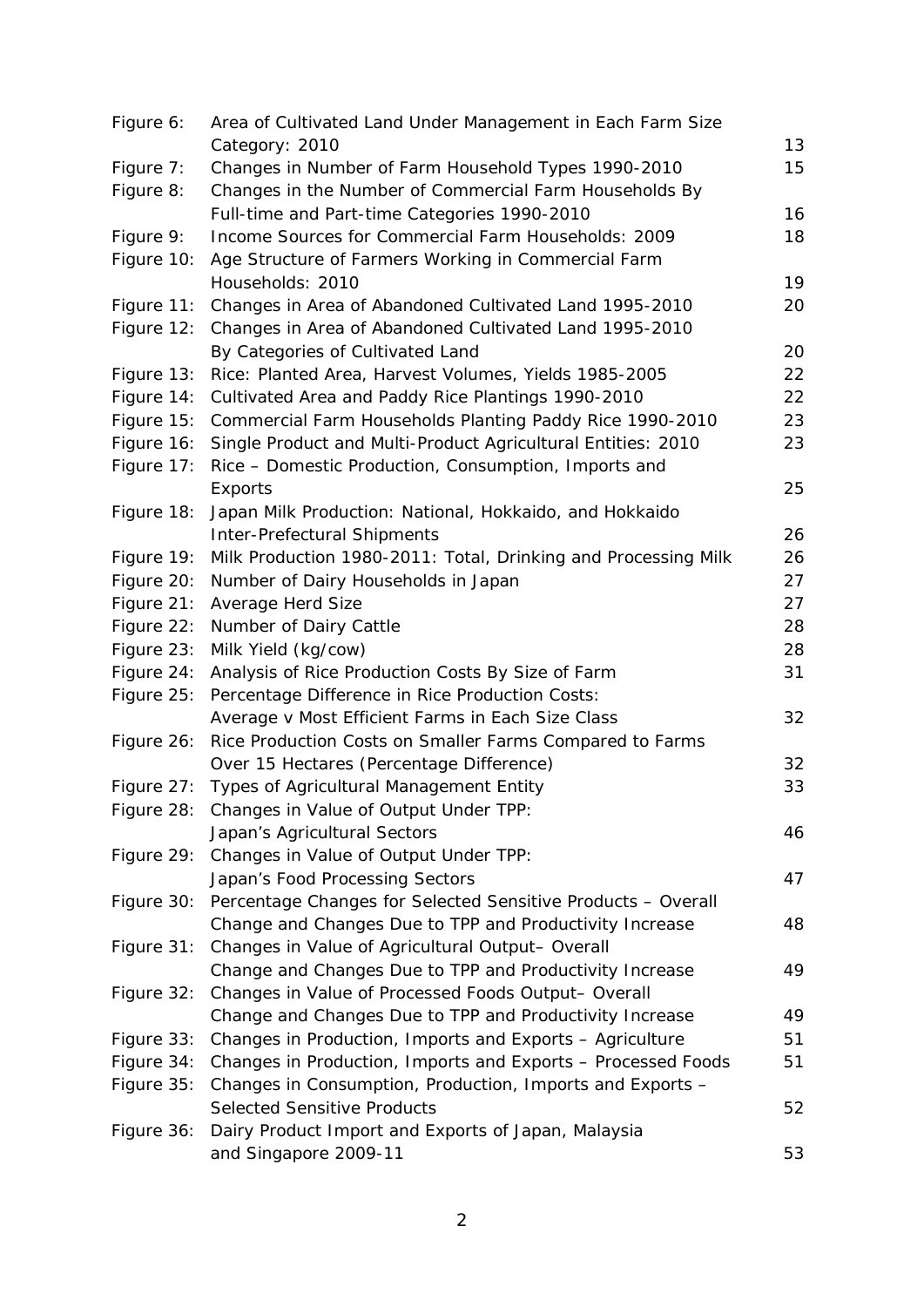## **TPP and the Future of Food Policy in Japan**

#### 1. Introduction

The statement by Japan's then Prime Minister Naoto Kan in October 2010 that Japan would seriously consider participating in the Trans Pacific Partnership (TPP) ignited a debate on the merits of TPP membership for Japan that has continued ever since, furiously at first, and subsequently in more muted tones after the tragedy of the Great Eastern Japan earthquake and tsunami and its aftermath necessarily became overwhelmingly the central preoccupation of politicians, officials, and all sections of Japanese society. New impetus was given to the debate by the announcement at APEC's November 2011 leaders' meeting in Hawaii by Prime Minister Yoshihika Noda of Japan's intention to begin consultations with TPP economies towards joining the TPP negotiations.

The expectation that TPP could involve the eventual removal of most if not all of Japan's formidable agricultural trade barriers against imports from other TPP members ensured that the impact of the TPP on Japanese agriculture inevitably became a central focus of the TPP debate. The TPP debate in turn galvanised the debate in Japan on agricultural reform in a dramatic way over the past three years. Agriculture moved from the fringes of public debate, the realm of obscure specialists and vehemently-defended vested interests, to an issue on which many people offered views, from a wide range of perspectives. One factor was the realisation that Japan's economic, diplomatic and political interests, not just the interests of the agriculture sector, were at stake in the debate. Another was the rediscovery in the public mind of the issues facing the agricultural sector, and the possibility that it could be much more than an important, but static, resource-draining sector, and might indeed become a dynamic part of Japan's future through recasting it as agrifood industry.

The opponents of TPP, centring on Japan Agriculture (JA) cooperatives and indeed the Ministry of Agriculture Forestry and Fisheries (MAFF), mobilised quickly, and produced a number of publications with sensational claims, to the effect that participation in TPP would destroy not just Japanese agriculture, but Japan's very identity, which according to them is encapsulated in farming. Edited volumes such as Nobunkyo ed. (2010) gathered views from the sceptical to the adamantly opposed. Supporters of radical agricultural reform in Japan (for example Yamashita (2011) were more welcoming of the TPP, and were gradually joined by a growing number of divergent voices expressing views that TPP participation might not be entirely negative for agriculture, and that the agriculture lobby risked holding Japan's economic and political future to ransom. By 2012, some began to turn the agriculture lobby's views on their heads and argue that it that it is the policy framework supported by the agriculture lobby that risks destroying Japanese agriculture, and that if agricultural reforms were carried out, Japan might become a significant exporter of agriculture products: the most effective way of bringing about reform would be through participation in TPP. Asakawa's (2012) title "Japan Will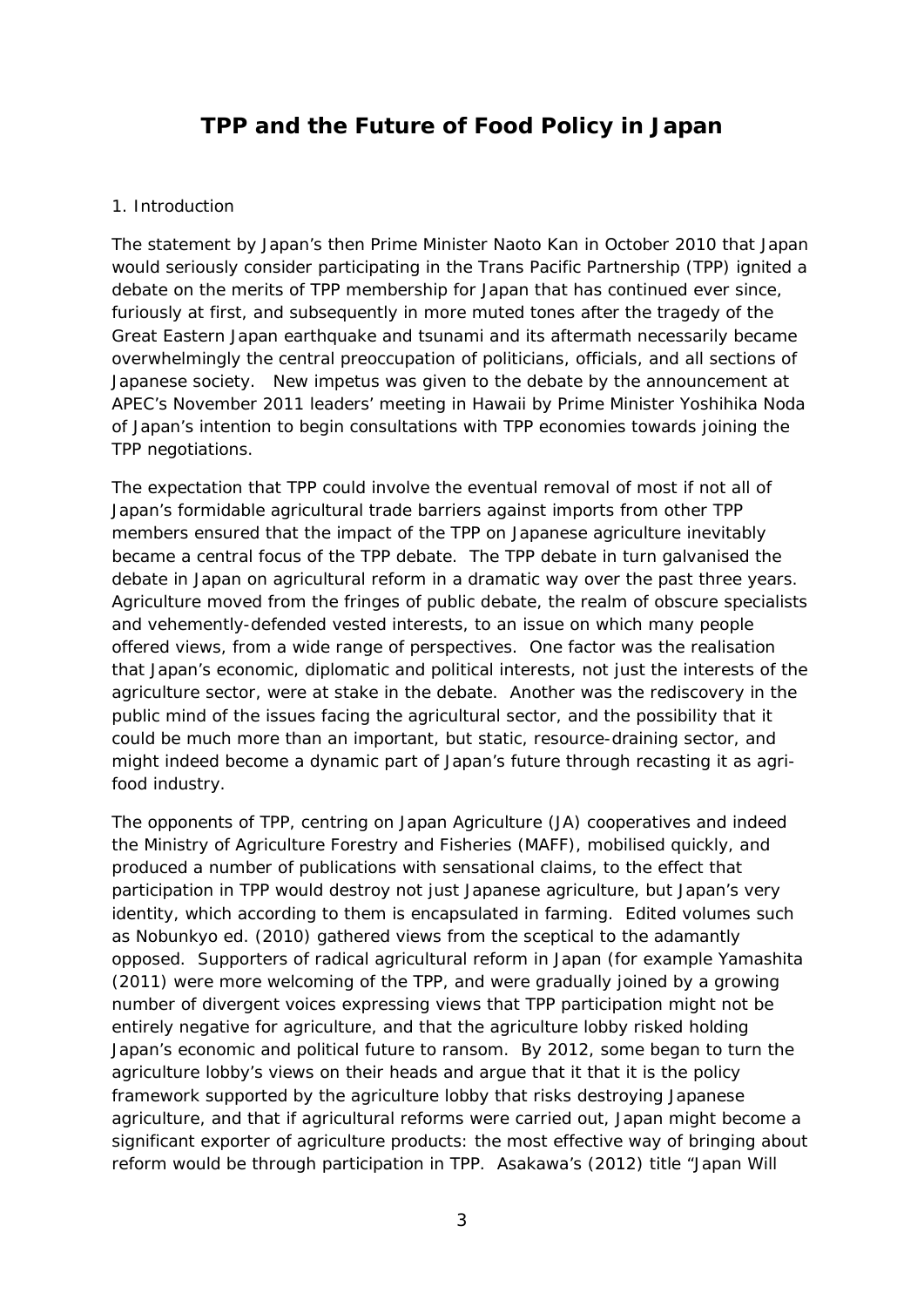Become the World's Greatest Agriculture Nation Through TPP" most sensationally, if somewhat extravagantly captured a view which emerged from around 2011.

Following its victory in the December 2012 lower house election, the newly-elected government of Prime Minister Shinzo Abe, after some careful political manoeuvring, took the decisive step of seeking Japan's entry into the TPP negotiations. Existing TPP participants have confirmed their agreement, and Japan aims to formally join the negotiations at the negotiating round scheduled for July 2013 in Malaysia.

Prime Minister Abe has presented Japan's participation in the TPP as a key element in the "third arrow" of the economic revival strategy now known as "Abenomics", aimed at restoring Japan's economic vitality and power. The first two "arrows" comprise, respectively, monetary expansion and fiscal stimulus. The third "arrow" consists of a "growth package" aimed at encouraging renewed growth by stimulating private investment, by means of a range of measures including extensive deregulation and greatly increased internationalisation of the economy through TPP and other initiatives (Aso 2013). The imagery of the "three arrows", derived from an old Japanese legend, emphasises that the success of "Abenomics" depends on the simultaneous effective implementation of all three components of the strategy (Nishimura 2013).

Having placed the TPP squarely within the context of a comprehensive strategy for revitalising the Japanese economy, ministers in the Abe government have been seeking to shift the ground of the debate over the implications of TPP for Japanese agriculture, emphasising that "regardless of the TPP, agriculture itself needs to change in Japan" (Nishimura 2013) and arguing that the agricultural sector needs to attain export competitiveness in order to realise its potential as a growth sector, in line with the objectives of "Abenomics". MAFF has been co-opted to support this approach with the introduction of an "A-Five" strategy for "Active Agriculture. Forestry and Fisheries", promoting a vision of a rejuvenated agricultural sector.

On the other hand the agriculture lobby and its political supporters continue to fight a determined rear guard action, seeking to pressurise the government into reaffirming that it will maintain the traditional insistence on exemption of large parts of the agricultural sector from trade liberalisation commitments. The inclusion of agriculture in commitments to be made under the TPP thus remains a bitterly contested issue within Japan. It remains to be seen how this domestic controversy will be reflected in the stances adopted by Japan in the TPP negotiations.

The purpose of this report is to explore the connection between TPP and the imperative for agricultural reform, and in so doing to underline the case that a) the Japanese agricultural sector and agriculture policy are in need of reform, regardless of TPP, and b) that with far-reaching reforms (but not incremental ones) the agriculture sector could in fact prosper under trade liberalisation, to the benefit of Japanese society.

The report proceeds in six stages. First, some brief observations are offered on how TPP may fit within Japanese trade policy, its economic objectives, and its connection with agricultural policy. Second, an outline is provided of key features of Japanese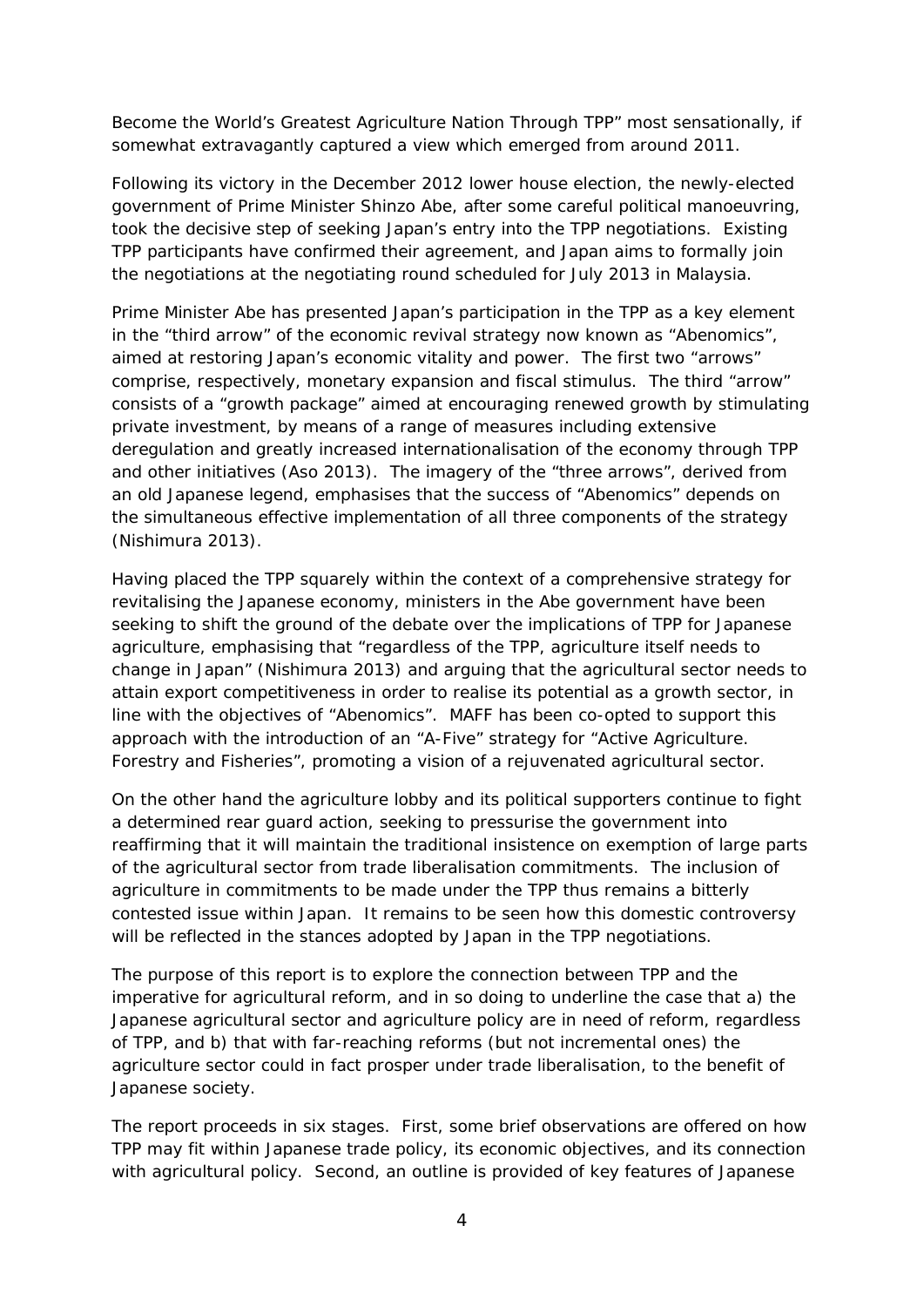agriculture that illustrate the imperative for agricultural revitalisation in Japan. This is followed, thirdly, by more detailed analysis of key agricultural sectors, including some that are widely seen as potentially problematic under the TPP, such as rice and dairy products. Fourth, although specification of measures to revitalise Japanese agriculture is beyond the scope of this report, some evidence is provided suggesting that revitalisation is indeed feasible as well as necessary, drawing in part on ideas and proposals emerging from the ongoing debate in Japan. Observations are also offered on how the process of revitalisation could be successfully combined with adjustment to trade liberalisation under the TPP. Fifth, results are presented of an economic modelling exercise simulating the impact of the TPP on the Japanese economy, with special emphasis on the agricultural sectors. This exercise differs from other simulation-based studies, most importantly by including the impact of a productivity increase assumed to arise from the revitalisation of Japanese agriculture. The results, and the way that they differ from the results of other studies, can therefore be taken as an illustration of the outlook for Japanese agriculture under the TPP if necessary measures to revitalise the sector are undertaken in the meantime. The sixth and final stage is a discussion of the opportunities under TPP for a revitalised Japanese agriculture and Japanese food processing industries, drawing both on the modelling results and on analysis in the earlier sections of the report.

#### **2. The TPP and Japan's Trade Policy**

The TPP is one of two initiatives in which Japan is now participating for the creation of large region-wide trade agreements within the Asia-Pacific region. As the vehicle for trans-Pacific integration the TPP offers Japan the opportunity to deepen its trade and investment linkages across the Pacific with the United States and its NAFTA partners Canada and Mexico, as well as with the resource-rich economies of Australasia, Australia and New Zealand, with Chile and Peru in South America, and with Singapore, Malaysia, Viet Nam and Brunei Darussalam in Southeast Asia The TPP negotiations began in March 2010, and the end of 2013 is the targeted completion date most recently announced by the participants, although most observers believe that a completion date of mid- or end-2014 is now more realistic.

The other major region-wide trade initiative is the Regional Comprehensive Economic Partnership (RCEP). The RCEP has now definitively emerged as the vehicle for the East Asian approach to region-wide trade integration that had earlier been reflected in proposals for an East Asia Free Trade Agreement (EAFTA) among the ASEAN Plus Three group comprised of the ten ASEAN members plus China, Japan and Korea, or a Comprehensive Economic Partnership for East Asia (CEPEA), based on the ASEAN Plus Six group, in which Australia, New Zealand and India are added to the ASEAN Plus Three group. The RCEP was put forward by ASEAN both as a response to the TPP and as a way of consolidating its existing "ASEAN Plus" FTAs with China, Japan, Korea, Australia and New Zealand, and India, while avoiding the need for a formal choice to be made between the EAFTA and CEPEA proposals. The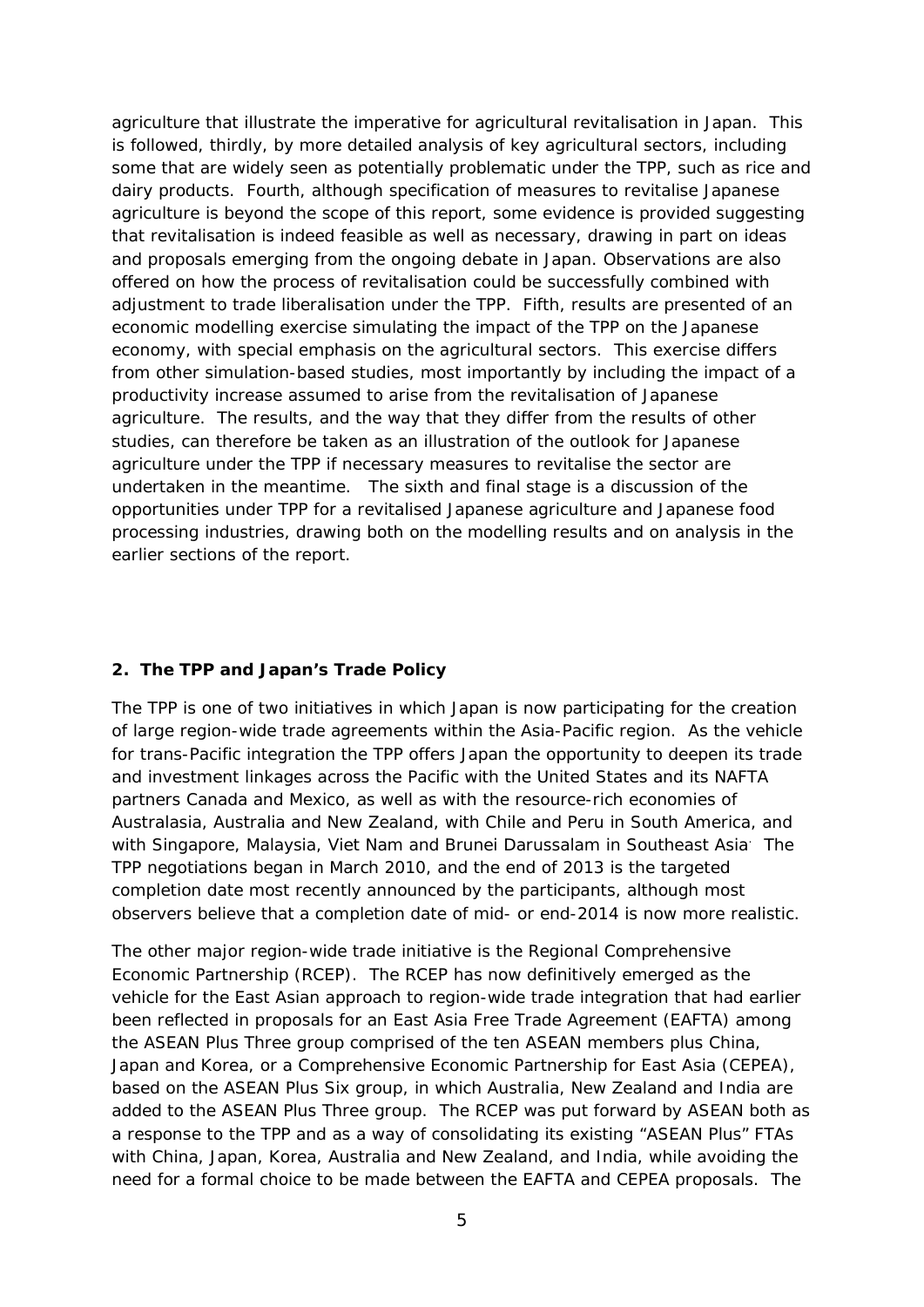latter issue is neatly resolved by providing that membership of RCEP is open to any of the "Plus Six" partners that wish to participate. In November 2012 ASEAN and its partners announced that negotiations for the RCEP would begin in early 2013, with completion of the negotiations envisaged for 2015. Negotiations have now commenced, and at this stage all of the "Plus Six" partners are participating.

The TPP and RCEP can also be seen in the context of the proposed eventual establishment of a Free Trade Area of the Asia Pacific (FTAAP), which was endorsed by APEC leaders at their Yokohama meeting in 2010 as "a major instrument to further APEC's Regional Economic Integration (REI) agenda", now needing to be "translated from an aspirational to a more concrete vision" that is to "be pursued as a comprehensive free trade agreement by developing and building on ongoing regional undertakings", such as the TPP and those under consideration in East Asia. From this perspective the TPP and RCEP can be viewed as representing, respectively, what Petri et al. (2012) have called the "trans-Pacific track" and the "East Asian track" toward establishment of the FTAAP. The eventual contents of the TPP and RCEP, and the differences between them, take on added significance in the light of the status of both agreements as building blocks and potential models for an FTAAP.

In providing Japan with a trans-Pacific avenue and an East Asian avenue, respectively, for engaging with region-wide integration, the TPP and RCEP represent complementary approaches to the increased internationalisation of the Japanese economy envisaged in the "Abenomics" strategy as an essential element in the programme for revitalising the Japanese economy. Increased internationalisation will make an important contribution to the improved productivity performance required to sustain more acceptable rates of growth in the face of the projected substantial decline in Japan's population and labour force, in part by increasing Japan's openness to, and attractiveness to, foreign direct investment. Productivity growth will be stimulated through the introduction of increased competition, increased dissemination of technological and organisational innovation, and increased interchange of skills and knowledge (OECD, 2006). The trade agreements likely to be most effective in delivering these benefits are those with other OECD developed countries. The TPP, which includes the United States and three other OECD developed country members (Australia, Canada and New Zealand), meets this criterion, along with Japan's planned FTA with the European Union, negotiations for which are scheduled to begin in 2013. (By contrast Japan's only existing FTA with an OECD developed country is its EPA with Switzerland.) The RCEP offers a complementary boost to productivity by further enhancing the advantages of East Asia as a region-wide production base for Japanese firms.

Both the TPP and the RCEP offer an additional boost to growth through important increases in access to export markets. Together with the planned FTA with the European Union, the TPP is likely to be especially important in maintaining Japan's competitive position in the United States and European Union markets, in particular by matching the market access secured by Korea through its FTAs with the United States and European Union. The RCEP, in combination with the proposed China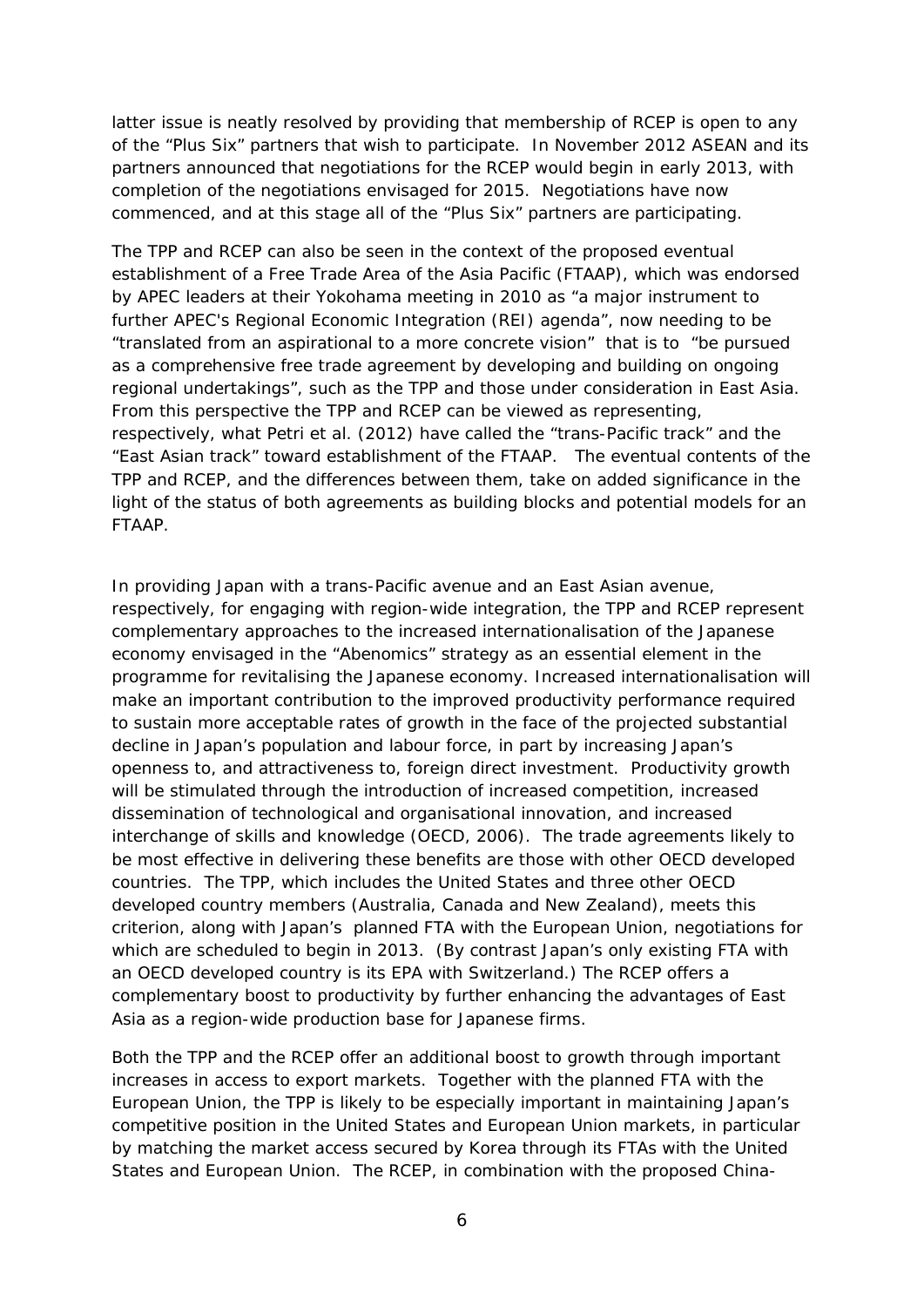Japan-Korea (CJK) FTA, negotiations for which are also scheduled to begin in 2013, will likewise be important in maintaining Japan's competitive position in the China and Korea markets. As will be highlighted later in this report, the RCEP may also be important in opening overseas exports from a revitalised Japanese agriculture.<sup>[1](#page-8-0)</sup>The analysis of the distinct and complementary contributions to Japan's trade policy objectives offered by the TPP and the RCEP supports a position that Japan should simultaneously pursue participation in both the TPP and the RCEP.

There is little hard information as yet available on which to base a detailed assessment of the likely outcomes of the TPP and RCEP in relation to agriculture. In the case of the TPP it appears that resolution of the most sensitive agricultural issues is being deferred until the final stages of the negotiations. Issues remaining to be resolved include not only tariffs but also the role of tariff rate quotas and a range of non-tariff issues including the enforceability of SPS provisions. The RCEP negotiations have only just commenced and no details can reasonably be expected to be available as yet. In these circumstances assessments of the likely effects of the two agreements tend rely heavily on agreed statements of the parties as to the intended content and level of ambition of the agreements.

The parties to the TPP negotiations have been consistently firm in their insistence that the TPP is to be a "high quality", "twenty-first century" agreement with "comprehensive coverage" of goods and services. There is a clear understanding that no products or services will be excluded from the negotiations, and this understanding extends at least in principle to an expectation also that no products or services will be completely excluded from the eventual agreement. This has been taken to imply an expectation that all agricultural products will be covered, although it remains to be seen how far the ambition of comprehensive product coverage will be realised in the final outcome. It does appear to have been agreed that tariffs will be phased out over periods ranging up to a maximum of 7-10 years. Countries seeking to join the TPP negotiations, including Japan, have been required to enter into a consultation process for the purpose of satisfying existing participants that they share these understandings. The wide range of issues covered in the twentynine proposed chapters of the TPP is intended to embody a comprehensive approach to economic integration through trade and investment.

The modalities and scope of the RCEP have yet to be clearly articulated. The "Guidelines and Objectives" document agreed by the prospective participants sets out the objective of achieving a "modern, comprehensive, high quality and mutually beneficial partnership", that will "have broader and deeper engagement with significant improvements over the existing ASEAN+1 FTAs", while at the same time recognising "the individual and diverse circumstances of the participating countries" and including "appropriate forms of flexibility". The RCEP will be ASEAN-centred and will follow ASEAN's preferred approach to the design of its FTAs by focusing on trade in goods, trade in services, investment, and economic and technical cooperation, while also being open to the inclusion of provisions on "intellectual property, competition, dispute settlement and other issues". The emphasis on "flexibility" and

-

<span id="page-8-0"></span> $<sup>1</sup>$  Among other things, this obviously depends on how relevant agricultural sectors are treated</sup> in the RCEP.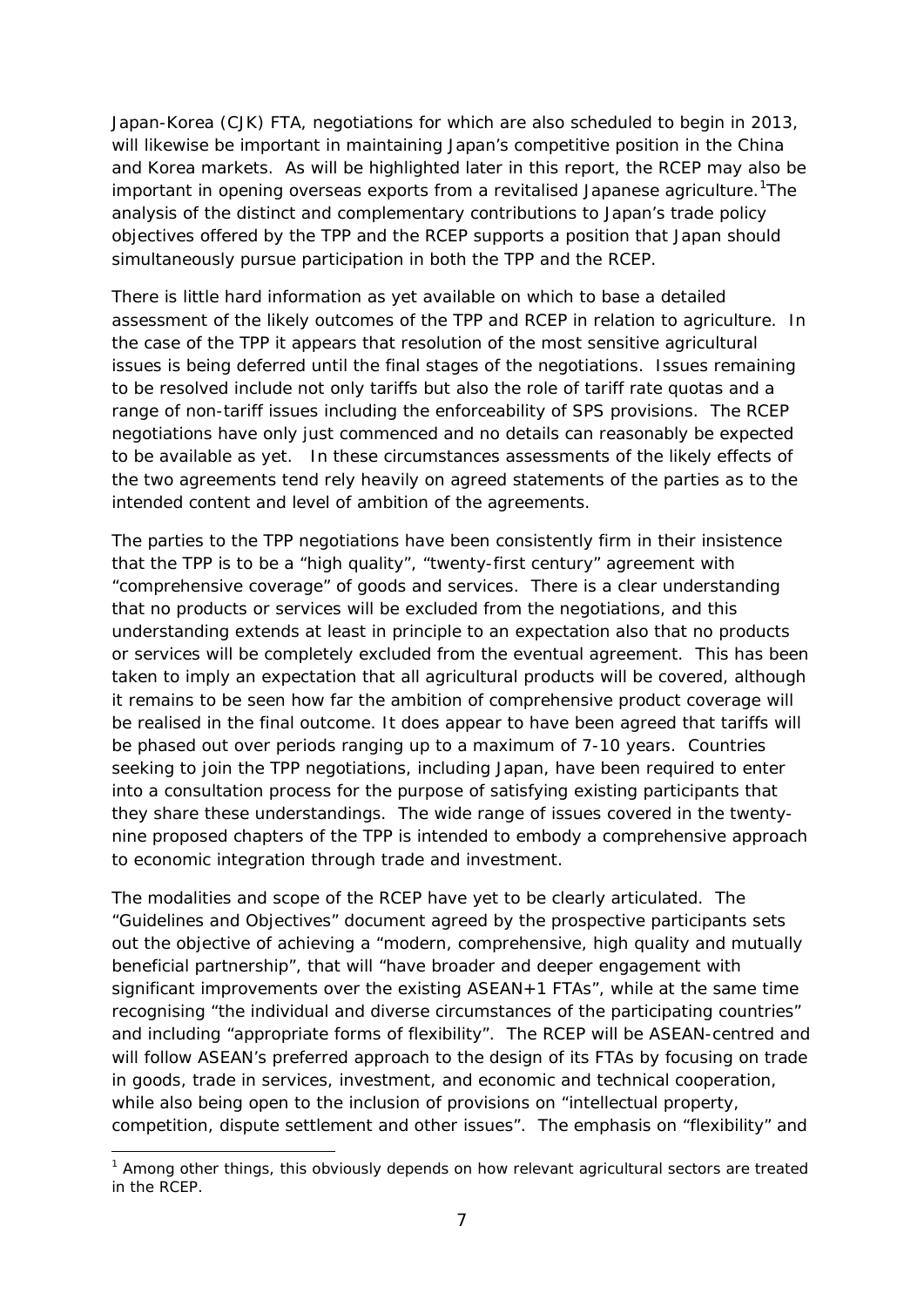accommodation of "individual and diverse circumstances of the participating economies", as well as on ASEAN centrality, is clearly intended to differentiate the RCEP from the TPP. (Das 2012)

It could be premature however to assume that the emphasis on "flexibility" in the RCEP "Guidelines and Objectives" opens the way for wholesale exemptions of agriculture from that agreement. Fukunaga and Kuno (2012), summarising analysis undertaken for ERIA's<sup>[2](#page-9-0)</sup> project on Comprehensive Mapping of FTAs in East Asia (Lee and Okabe 2011), propose that RCEP participants should agree on a target of elimination of tariffs on a minimum of 95% of tariff lines in order to both meet the RCEP objective of "significant improvements over the existing ASEAN+1 FTAs" and also meet the "competitive challenge" of the TPP. Their analysis shows that a target of tariff elimination on 95% of tariff lines implies a need for Japan to lift the percentage of duty-free tariff lines above the level committed in its existing FTA with ASEAN, and this in turn is likely to require a substantial increase in the proportion of agricultural tariff lines subject to tariff elimination. Japan is likely in any case to find itself under pressure from agricultural producing countries in the RCEP negotiations to substantially increase its level of agricultural liberalisation. As George Mulgan (2012) suggests, the Japan-Australia FTA negotiations may provide something of a "litmus test" in that regard. She notes that those negotiations appeared to be heading toward an outcome where Japan will substantially increase its liberalisation commitments for key products such as beef, dairy products, wheat and sugar, while Australia will reciprocate by offering increased flexibility in the periods over which tariffs are eliminated and by agreeing to the total exclusion of rice from the agreement. In any event, the value to agricultural protectionist interests of retaining substantial exemptions for agriculture in the RCEP is likely to be diminished to the extent that Japan has in the meantime made substantial commitments to agricultural liberalisation within the TPP. Furthermore, as already noted earlier, Japan itself may find that it has an interest in increased agricultural liberalisation within the RCEP in order to open markets for increased agricultural exports under its government's new economic strategy.

The degree of agricultural liberalisation required under the TPP and likely to be required under RCEP implies a sharp break from Japan's practice in existing agreements with ASEAN and individual ASEAN countries, where it has been able to limit the coverage of agricultural products and typically to achieve the complete exclusion of many agricultural products considered sensitive, rice in particular. This is illustrated in Figure 1, depicting the proportion of tariff lines in various agricultural and food product categories covered by Japan's commitments in the AJCEP, its FTA with ASEAN. It should be noted that in addition to the tariff profiles illustrated in Figure 1, non-tariff barriers of various kinds have also been used to powerful effect for products such as cereals, meats and dairy products.

-

<span id="page-9-0"></span> $2$  ERIA is the acronym for the Economic Research Institute for ASEAN and East Asia, established to support East Asian economic integration initiatives.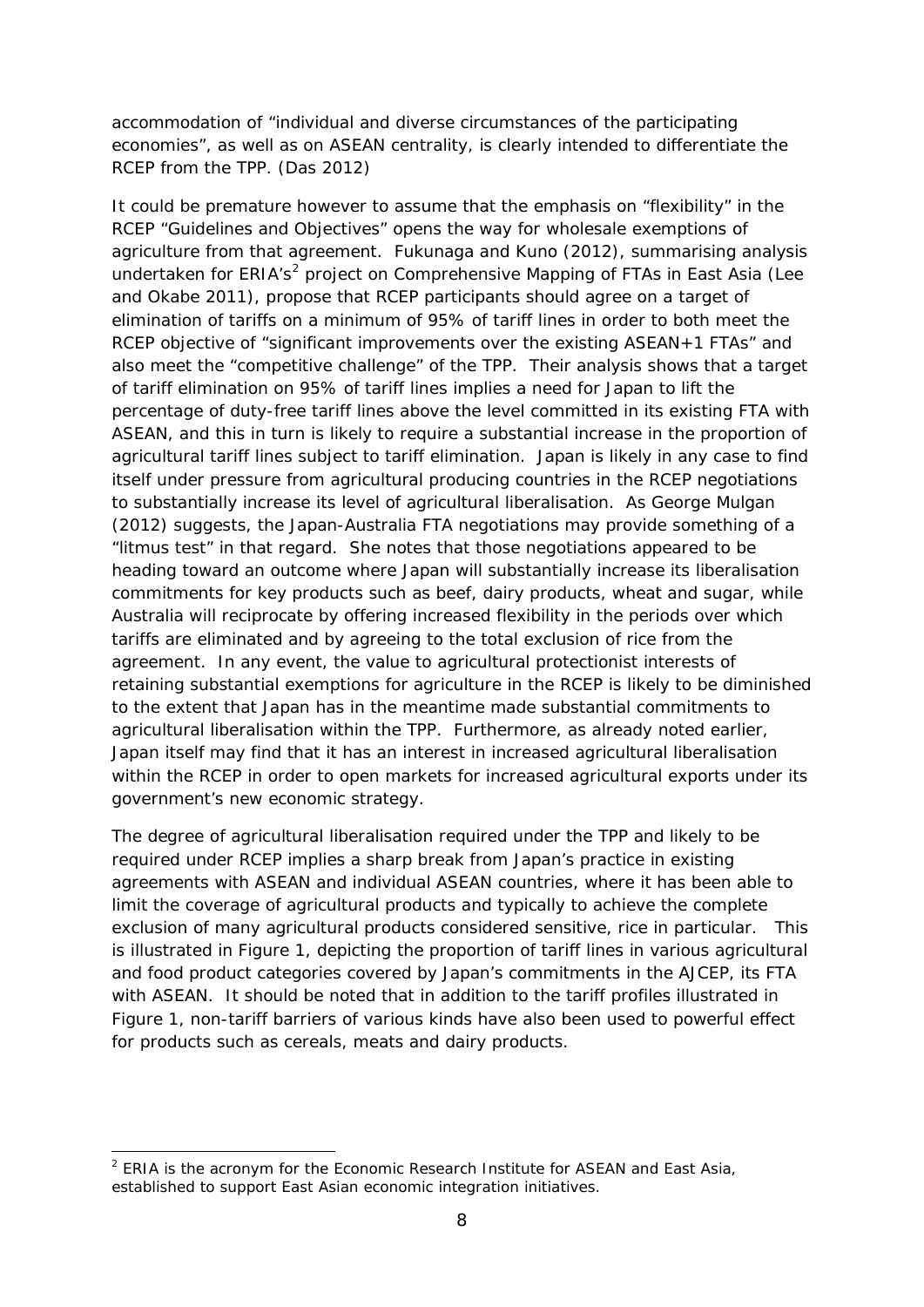

The pattern of protection illustrated in Figure 1, and intensified by accompanying non-tariff barriers, has reflected the determination of traditional agricultural lobby groups and their political supporters to minimise disturbance to the status quo in Japanese agriculture. Their most ferocious opposition has to date been directed at the TPP because it is perceived as portending the most far-reaching disturbance to agriculture. Similar opposition can be expected in future to any proposals emerging in the RCEP negotiations that would require substantial increases in agricultural liberalisation by Japan.

The debate on the future of Japanese agriculture triggered by the TPP controversy has, however, led to a growing recognition of the need for agricultural reform, extending across commentators holding a wide range of views on the TPP. The next section of this report briefly summarises key features of Japanese agriculture that underscore the necessity and arguably also the inevitability of change, with or without TPP, before going on to make the case that change could lead to the emergence of a rejuvenated Japanese agriculture that may in fact prosper under TPP.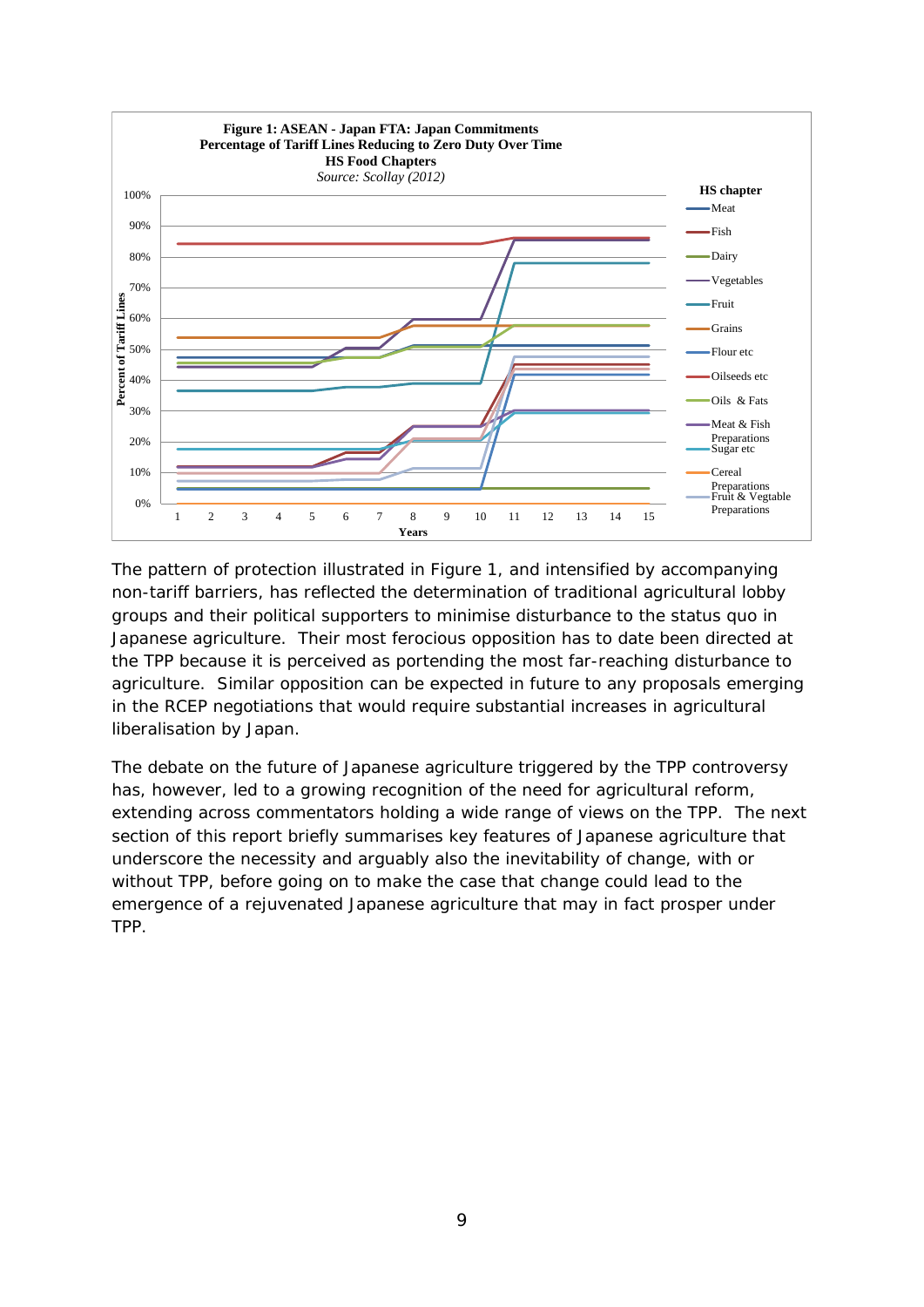#### **3. Japan's Agriculture: Crisis or Opportunity?**

#### *3.1. Long-Term Trends: Cultivated Land, Production, Consumption, Population*

Japan Bureau of Statistics data shows that the area of cultivated land in Japan has steadily declined over the past 50 years, from 6.09 million hectares on 1961 to 4.59 million hectares in 2010, a fall of almost 25%. The area of cultivated land classified "under management" in 2010 was substantially less than this, at 3.63 million hectares.<sup>[3](#page-11-0)</sup> This land was being farmed by 1.68 million "agricultural management entities,<sup>"[4](#page-11-1)</sup> of which 1.63 million, or 97%, were classified as "commercial farm households" (MAFF 2011b).

Over the same period the value of agricultural output, illustrated in Figure 2, rose steadily until 1985, when it reached over 11.5 trillion yen, before dropping by over 30% to just over 8 trillion yen in 2009. As Figure 2 also shows, the share of the main products in this total value of output changed dramatically over the same period. The share of rice fell from over 50% in 1955 to little more than 20% in 2009, while the share of vegetables moved in the opposite direction, more than trebling from 8% in 1955 to 25% in 2009. The share of livestock more than doubled between 1955 and 1980, from 15% to over 30%, but was then no higher in 2009 than in 1980, after dipping and then recovering in the intervening years. The shares of both livestock and vegetables had exceeded the share of rice by 2009. Thus in terms of the value of output, rice, the traditional mainstay of Japanese agriculture, gradually became a much less dominant component of Japanese agricultural output over the period, while vegetables and livestock became much more important, with each of their shares in the total value of output exceeding the share of rice by 2009.

Parallel to the changes in production there have been very substantial changes in consumption since 1960, illustrated in Figure 3. There have been steady declines in per capita consumption of rice over the entire 50 year period and of vegetables since around 1968, such that per capita rice consumption almost halved over the period and per capita vegetable consumption has fallen by almost 30% from its 1968 peak. There have been offsetting increases in per capita consumption of fruit, milk, chicken, pork, beef and eggs, but these flattened out in the 1970s for fruit, and during the 1990s for table milk, chicken, pork, beef and eggs during the 1990s, with consumption of fruit, table milk and eggs subsequently beginning to decline, while consumption of pork and chicken have recently shown signs of a renewed upward trend. Only per capita consumption of processing milk has exhibited an upward trend over the entire period.

<u>.</u>

<span id="page-11-0"></span><sup>&</sup>lt;sup>3</sup> Yamashita (2008-09a) points out that: "Of the 2.5 million hectares of land Japan has lost over the past 50 years – equivalent to the total area of rice paddies in Japan today – about half has been converted for residential or industrial use."

<span id="page-11-1"></span><sup>&</sup>lt;sup>4</sup> The definition of "agricultural managements units" excludes "non-commercial farm households", which numbered 896,742 in 2010, and "non-farm households possessing cultivated land", which numbered 1,374,000 in 2010 (MAFF 2011a).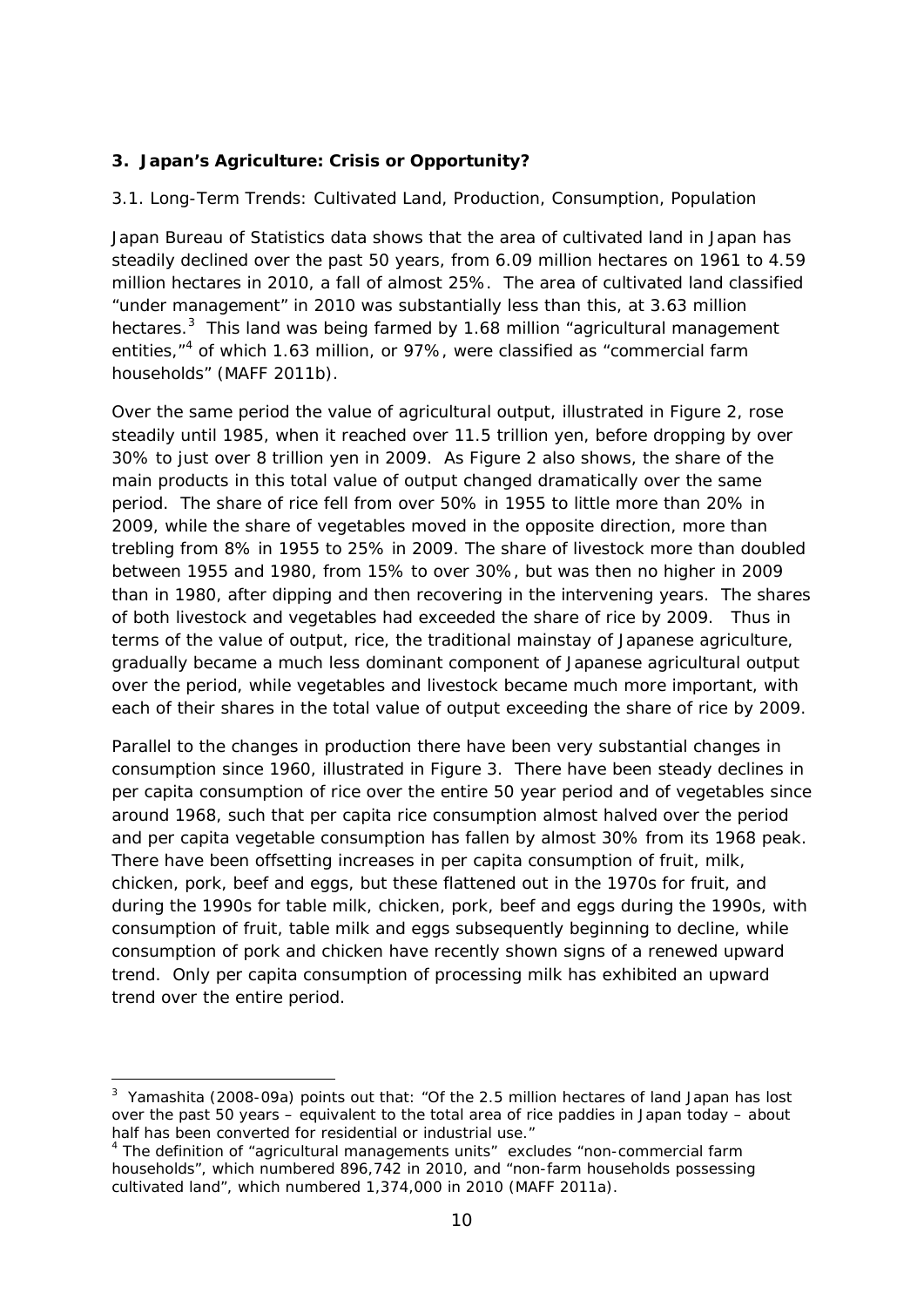

**Figure 2: Trends in Total Value of Agricultural Production and Shares of Main Product Categories in Total Value of Agricultural Output: 1955-2009**

*Source – Kawashima 2011: 99; original source MAFF Seisan nogyo shotoku tokei*

These changes in per capita consumption take on added significance when viewed against the background of the projected decline in Japan's population, which peaked in the early 2000s after rising continuously over most of the period since 1960, and has now entered a period of gradually accelerating long-term decline. Figure 4 shows the population projections to 2060 by the National Institute of Population and Social Security Research (NIPSS), for a range of fertility assumptions and based on their medium mortality assumption. Under the medium fertility assumption, the population will have declined from its 2005 peak by 4% or 5 million people to 122.7 million by 2020, by 17% or 22 million people to 105.6 million by 2040, and by 34% or 43 million people to 84.6 million by 2060. These projected population declines must necessarily have very significant implications for the future consumption demand for food in Japan. This consideration underpins the arguments of commentators such as Yamashita that the future viability of Japanese agriculture will depend to an increasing extent on development of an expanded export capability.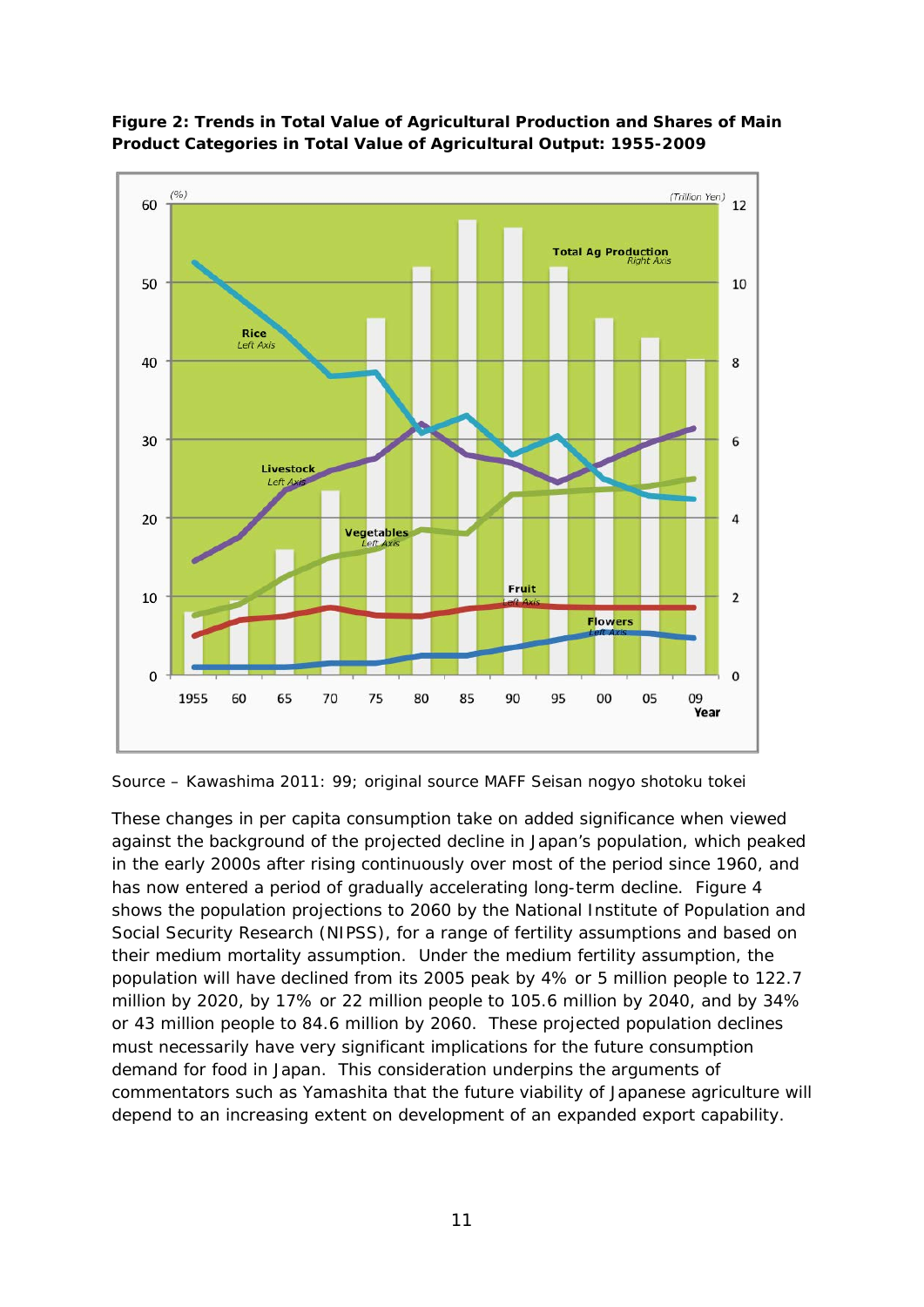

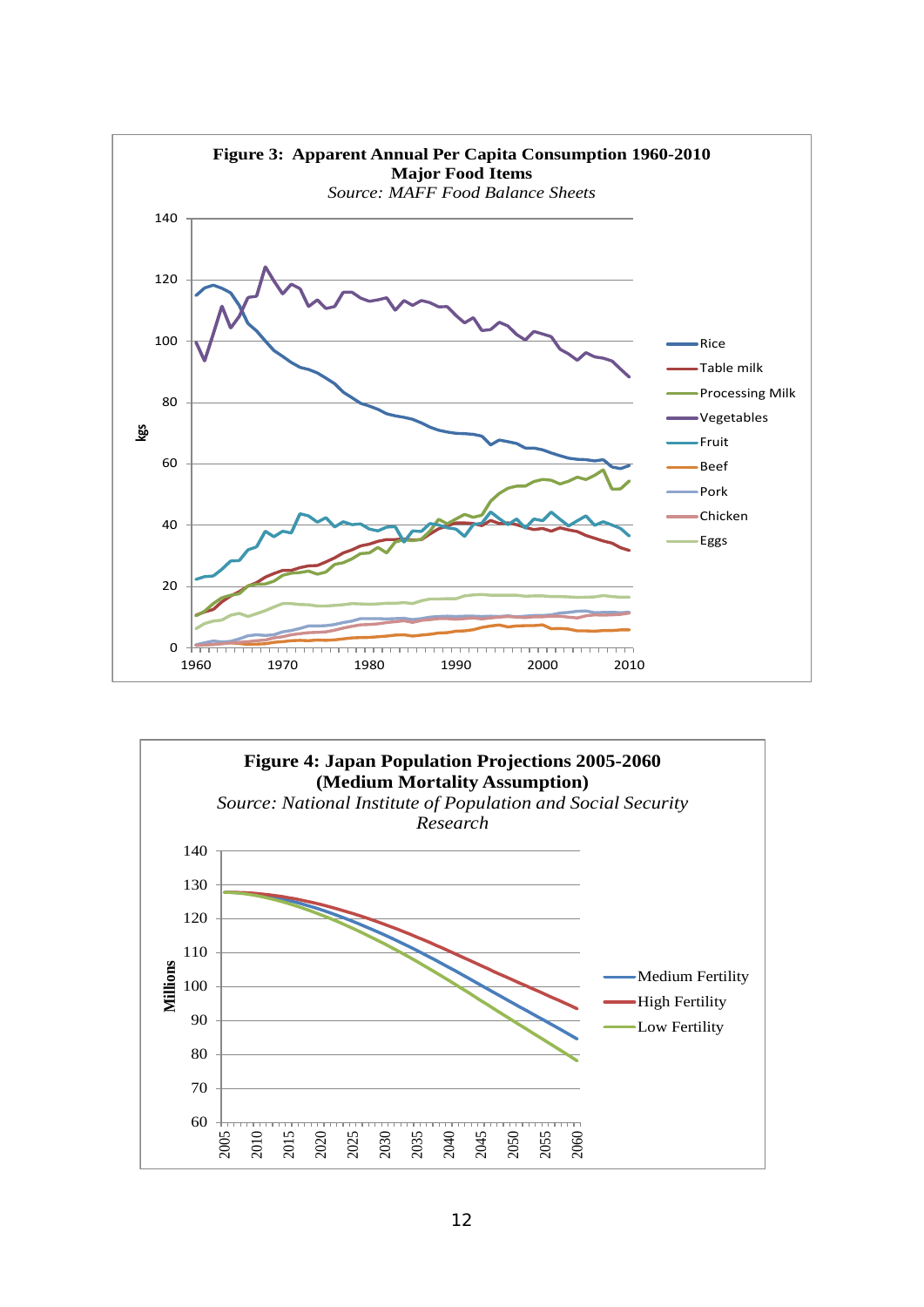#### *3.2 Predominance of Small-Scale Farming*

The small size of most Japanese farms, a key feature of Japanese agriculture, is clearly illustrated in Figure 5, which shows that in 2010 over 55% of agricultural management units were less than 1 hectare in size, and over 80% were less than 2 hectares. The proportion of "cultivated land under management" occupied by these very small farm units was naturally much smaller than this, as Figure 6 illustrates, with 14% of the area occupied by units smaller than 1 hectare in size, and 30% by units smaller than 2 hectares.



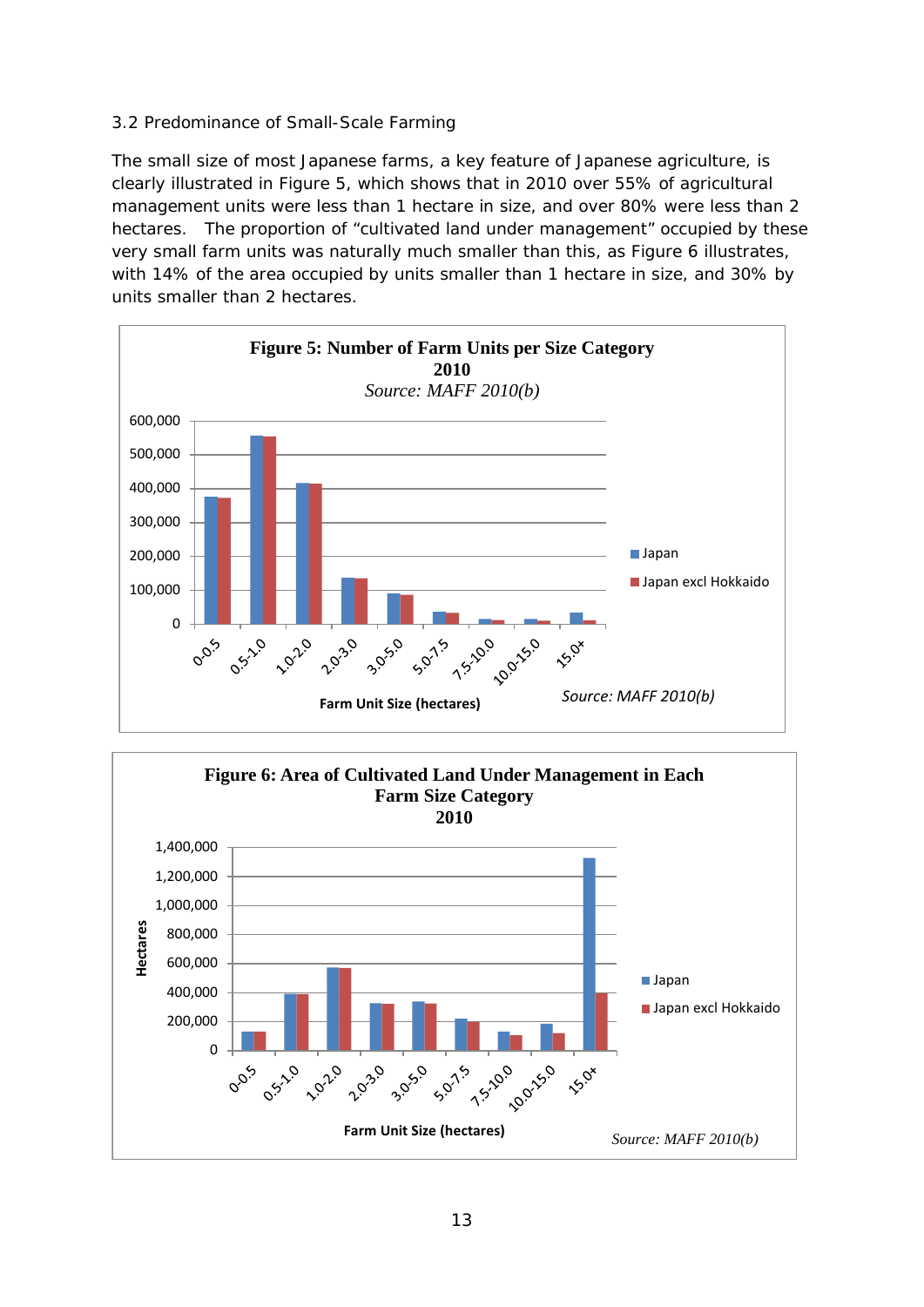A further one third of the cultivated area was occupied by farms between 2 hectares and 15 hectares in size. Compared to the rest of Japan the proportion of farmland occupied by large farms is much higher in Hokkaido, where 87% of the cultivated area was occupied by farms of 1[5](#page-15-0) hectares or larger  $5$  in 2010, as against 15% in the rest of Japan<sup>[6](#page-15-1)</sup>.

#### *3.3 Economic Characteristics of Farm Households and Trends in Farm Household Numbers*

The census definition used by MAFF divides commercial farm households into business farm households, semi-business farm households, and side-business farm households. Not included in the definition of commercial farm households are noncommercial farmers, essentially operating on a smaller scale than commercial farm households, and non-farm households, which own very small units of agricultural land that they may or may not farm. The definitions of these categories of households are set out in Table 1.

| Table 1: Classification of farm households                                 |                                                                                                                                                                         |  |  |  |  |  |  |  |
|----------------------------------------------------------------------------|-------------------------------------------------------------------------------------------------------------------------------------------------------------------------|--|--|--|--|--|--|--|
| (Definitions used since the 1990 World Census of Agriculture and Forestry) |                                                                                                                                                                         |  |  |  |  |  |  |  |
| Farm household                                                             | Household engaged in farming and managing cultivated land of 0.1<br>hectares or more, or earning more than 150,000 yen per year from<br>sales of agricultural products. |  |  |  |  |  |  |  |
| Commercial farm                                                            | Farm household managing cultivated land of 0.3 hectares or more, or                                                                                                     |  |  |  |  |  |  |  |
| household                                                                  | earning more than 500,000 yen per year from sales of agricultural<br>products.                                                                                          |  |  |  |  |  |  |  |
| Business farm                                                              | Farm household whose main source of income (50% or more) is                                                                                                             |  |  |  |  |  |  |  |
| household                                                                  | farming, and which possesses at least one family member under the<br>age of 65 who is engaged in self-employed farming for more than 60                                 |  |  |  |  |  |  |  |
|                                                                            | days a year.                                                                                                                                                            |  |  |  |  |  |  |  |
| Semi-business farm                                                         | Farm household whose main income (50% or more) is from sources                                                                                                          |  |  |  |  |  |  |  |
| household                                                                  | other than agriculture and which possesses at least one family<br>member under the age of 65 who is engaged in self-employed                                            |  |  |  |  |  |  |  |
|                                                                            | farming for more than 60 days a year.                                                                                                                                   |  |  |  |  |  |  |  |
| Side-business farm                                                         | Farm household without any members under the age of 65 engaged                                                                                                          |  |  |  |  |  |  |  |
| household                                                                  | in self-employed farming for more than 60 days a year (farm<br>households other than business and semi-business farm households).                                       |  |  |  |  |  |  |  |
| Non-commercial farm                                                        | A farm household managing cultivated land of less than 0.3 hectares,                                                                                                    |  |  |  |  |  |  |  |
| household                                                                  | and earning less than 500,000 yen per year from sales of agricultural                                                                                                   |  |  |  |  |  |  |  |
|                                                                            | products.                                                                                                                                                               |  |  |  |  |  |  |  |
| Non-farm household                                                         | A household other than a farm household possessing 0.05 hectares or                                                                                                     |  |  |  |  |  |  |  |
| possessing cultivated<br>land                                              | more in cultivated land.                                                                                                                                                |  |  |  |  |  |  |  |
| Source: MAFF 2011(a)                                                       |                                                                                                                                                                         |  |  |  |  |  |  |  |
|                                                                            |                                                                                                                                                                         |  |  |  |  |  |  |  |

Census results depicted in Figure 7 show a steady decline in the number of commercial farm households over the last 20 years, from 2.97 million in 1990 to 1.63 million in 1990, a drop of 45%. The falls over that period in the number of business farm households, from 0.82 million to 0.36 million (or by 56%), and semi-

<u>.</u>

<span id="page-15-0"></span><sup>5</sup> Correspondingly, in terms of numbers, in Hokkaido in 2010 10% of farms were smaller than 1 hectare, 15% smaller than 2 hectares, 38% between 2 hectares and 15 hectares, and 47% over 15 hectares.

<span id="page-15-1"></span> $6$  In the rest of Japan the shares of the cultivated area occupied by farms smaller than 1 hectare, smaller than 2 hectares, and between 2 hectares and 15 hectares were respectively 20%, 42% and 45%.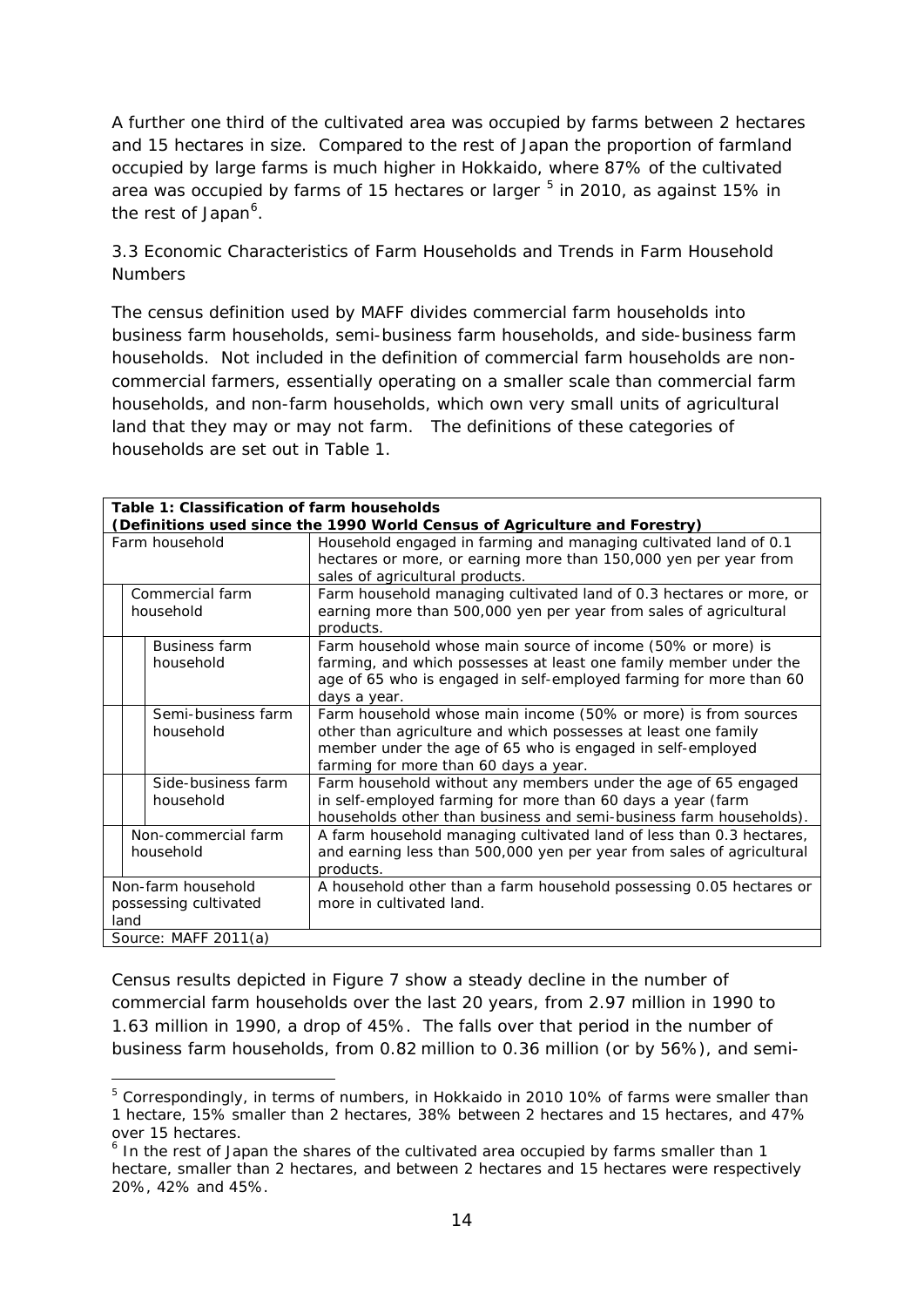business farm households, from 0.95 million to 0.39 million, or by almost 65%, have been especially precipitous, whereas the fall in the number of side-business farm households has been more moderate, from 1.2 million to 0.88 million, or by just over 25%. MAFF (2011a) cites the conversion of business farm households into side-business farm households, non-commercial farm households and non-farm households as a major factor behind the decline in the number of business farm households, and this assessment would appear to be supported by the data depicted in Figure 7. The combined total of non-commercial farm households and non-farm households rose by almost 40% from 1.64 million to 2.27 million over that same 20 year period, with the largest increase coming in the number of non-farm households, from 0.77 million to 1.37 million, an increase of 77%. In 1990 commercial farm households outnumbered non-commercial farm households and non-farm households with cultivated land by 1.81 to 1, but by 2010 the relative positions had been reversed, and the combined total of non-commercial farm households and non-farm households with cultivated land outnumbered business farm households by 1.4 to 1. $<sup>7</sup>$  $<sup>7</sup>$  $<sup>7</sup>$ </sup>



<u>.</u>

<span id="page-16-0"></span> $<sup>7</sup>$  As previously noted, non-commercial farm households are not counted in the analysis of the</sup> distribution of farm sizes in Figures 5 and 6. If they are included, and if it is assumed that all units farmed by non-commercial farm households are less than 1 hectare in size, the proportion of farms under 1 hectare in size would be over 70%, with 87% less than 2 hectares.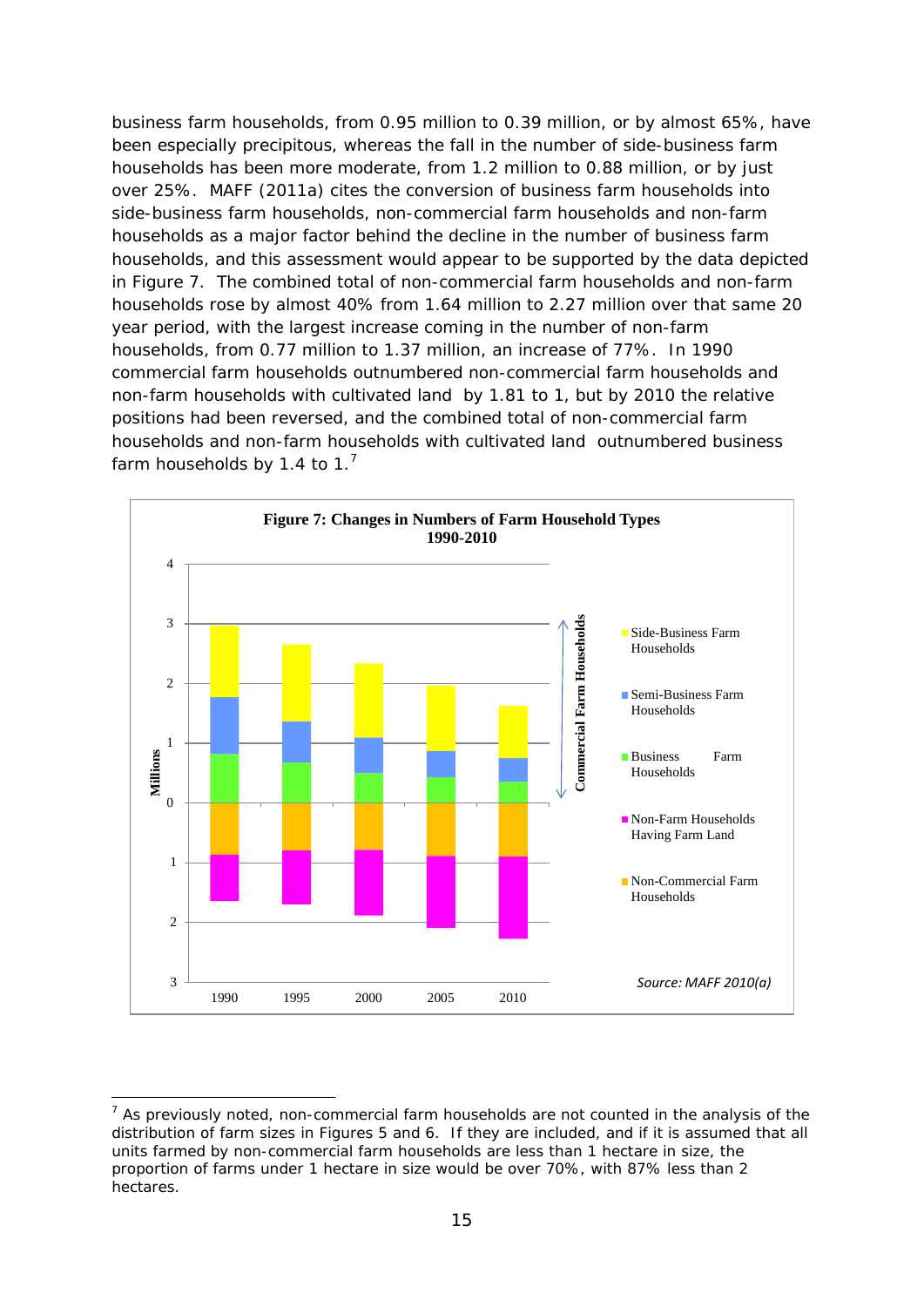The Japan Bureau of Statistics presents an alternative classification of commercial farm households, based on a division between full-time and part-time farmers, as follows:

• Full time farmers

<u>.</u>

- Part time farmers mainly engaged in farming (farming income exceeds nonfarm income)
- Part time farmers mainly engaged in other jobs (non-farm income exceeds farm income)

Figure 8 shows the changes in the numbers and distribution of these different types of commercial farm households from 1990 to 2010. It shows that the number of full time commercial farm households remained relatively stable $8$  over the period within a range of 0.42 million and 0.48 million, while the number of each category of part time farm households more than halved, from 0.52 million to 0.23 million in the case of part time commercial farm households engaged mainly in farming, and from 1.97 million to 0.96 million in the case of part time commercial farm households engaged mainly in other jobs. In 2010 part time farm households still accounted for 72.5% of all commercial farm households, with part time farm households engaged mainly in other jobs accounting for 59% of the total, but these numbers are down respectively from 84% and 67% in 1990. The two main factors balancing the fall in the number and proportion of part time commercial farm households appear to have been the 77% increase in the number of non-farm households possessing cultivated land, and the fall of 15%, from 4.6 million to 3.9 million, in the total number of all types of households having cultivated land, both illustrated in Figure 7.



<span id="page-17-0"></span><sup>&</sup>lt;sup>8</sup> Underlying this apparent stability, however, is an alarming trend: 'Today the overwhelming majority of those in the full time category are elderly farmers who graduated from the type-2 class when they lost their other sources of income due to retirement. Thus males less than 65 years of age who farm full time represent only 9.5% of the total' (Yamashita 2008-09c).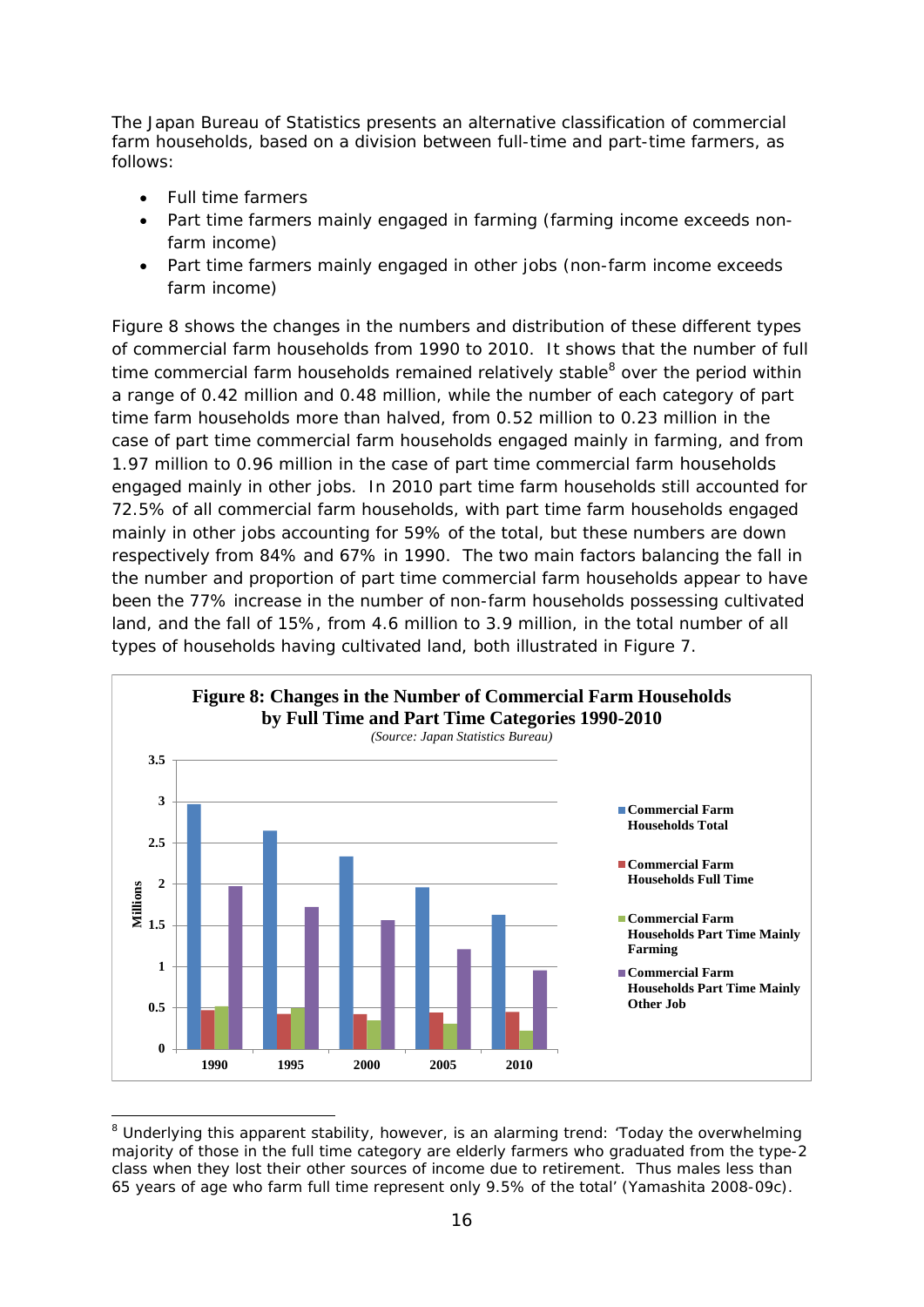It appears reasonable to infer that the dramatic fall in the number of business farm households shown in Figure 7 mainly reflects the number of part time rather than full time business farm households exiting from business farming.

#### *3.4 Farm Size, Farm Household Type, and Farm Incomes*

MAFF survey data suggests, not entirely surprisingly, a significant relationship between the level and sources of farm income, and both the size of farms and the business status of farm households.

Table 2 presents MAFF survey data on the relationship between average farm household income and average farm unit size. Unsurprisingly, it shows that the average net agricultural income, gross income and disposable income all rise with average unit size. The average household with a unit of less than 1 hectare has negative farm income, and depends on off-farm earnings and payments from government to achieve positive gross income and disposable income. On the other hand the proportion of an average household's gross income derived from off-farm sources declines as the unit size increases, and the absolute level of income from off-farm sources also shows some tendency to fall with rising unit size between 1 and 20 hectares. Income from government sources declines absolutely as well as proportionately to total income as unit size increases. Income from agriculturerelated business is modest or non-existent for all sizes of unit.

|                          | Table 2: MAFF Survey Data on Relationship Between Agricultural Unit Size and Incomes of Farm Households |        |               |                                               |      |             |                 |      |        |                 |                              |       |                      |                           |
|--------------------------|---------------------------------------------------------------------------------------------------------|--------|---------------|-----------------------------------------------|------|-------------|-----------------|------|--------|-----------------|------------------------------|-------|----------------------|---------------------------|
|                          |                                                                                                         |        |               | Agriculture Income (thousand yen)             |      |             |                 |      |        |                 |                              |       |                      |                           |
|                          | <b>Farming Income</b>                                                                                   |        |               | Agriculture-Related<br><b>Business Income</b> |      |             | Off-Farm Income |      |        |                 |                              |       |                      |                           |
|                          | Revenue                                                                                                 | Cost   | Net<br>Income | Revenue                                       | Cost | Profit      | Revenue         | Cost | Profit | Govt<br>Payment | <b>Total Gross</b><br>Income | Tax   | Disposable<br>Income | Living<br><b>Expenses</b> |
| $0.5ha$                  | 579                                                                                                     | 695    | $-116$        |                                               |      | $\mathbf 0$ | 1,281           | 20   | 1,261  | 2,403           | 3,548                        | 451   | 3,097                | 3,580                     |
| $0.5 - 1.0 h$ a          | 1123                                                                                                    | 1,140  | $-17$         |                                               |      | 0           | 2,689           | 225  | 2,464  | 2,124           | 4,571                        | 655   | 3,916                | 3,755                     |
| $1.0 - 2.0 h$ a          | 2233                                                                                                    | 1,746  | 487           | O                                             | O    | 0           | 1,928           | 104  | 1,824  | 2,055           | 4,366                        | 525   | 3,841                | 3,915                     |
| $2.0 - 3.0 h$ a          | 3967                                                                                                    | 2,879  | 1,088         |                                               |      |             | 2,127           | 96   | 2,031  | 1,520           | 4,639                        | 584   | 4,055                | 4,416                     |
| 3.0-5.0ha                | 6325                                                                                                    | 4,261  | 2,064         | 34                                            | 21   | 13          | 2,317           | 115  | 2,202  | 1,125           | 5,404                        | 709   | 4,695                | 4,408                     |
| 5.0-7.0ha                | 8339                                                                                                    | 5,530  | 2,809         | 19                                            | 6    | 13          | 1.769           | 179  | 1,590  | 997             | 5,409                        | 572   | 4,837                | 4,171                     |
| 7.0-10.0ha               | 12251                                                                                                   | 7,670  | 4,581         |                                               |      |             | 2.007           | 298  | 1,709  | 916             | 7,206                        | 919   | 6,287                | 5,192                     |
| 10.0-15.0ha              | 18078                                                                                                   | 11,416 | 6,662         |                                               |      |             | 1,157           | 152  | 1,005  | 668             | 8,337                        | 1,314 | 7,023                | 5,554                     |
| 15.0-20.0ha              | 23688                                                                                                   | 14,533 | 9,155         | 59                                            | 31   | 28          | 1,469           | 90   | 1,379  | 531             | 11,093                       | 1,493 | 9,600                | 6,184                     |
| >20.0ha                  | 38175                                                                                                   | 25,210 | 12,965        | 28                                            | 32   | $-4$        | 2,239           | 411  | 1,828  | 585             | 15,374                       | 2,267 | 13,107               | 6,949                     |
| Source: MAFF Survey Data |                                                                                                         |        |               |                                               |      |             |                 |      |        |                 |                              |       |                      |                           |

Figure 9 summarises MAFF survey data on the relation between income sources and the business status of farm households. It shows that only business farm households depend predominantly on income from agriculture (79% of total income), and derive a relatively small proportion of their income from nonagricultural earnings (6%) or pensions and other sources (15%). The average semibusiness farm household has a higher income than the average business farm household, and 70% of this comes from non-agricultural earnings, with a further 27% from pensions and other sources, and only 3% consisting of agricultural income. The average side-business farm household has substantially lower total income than either business farm households or semi-business farm households,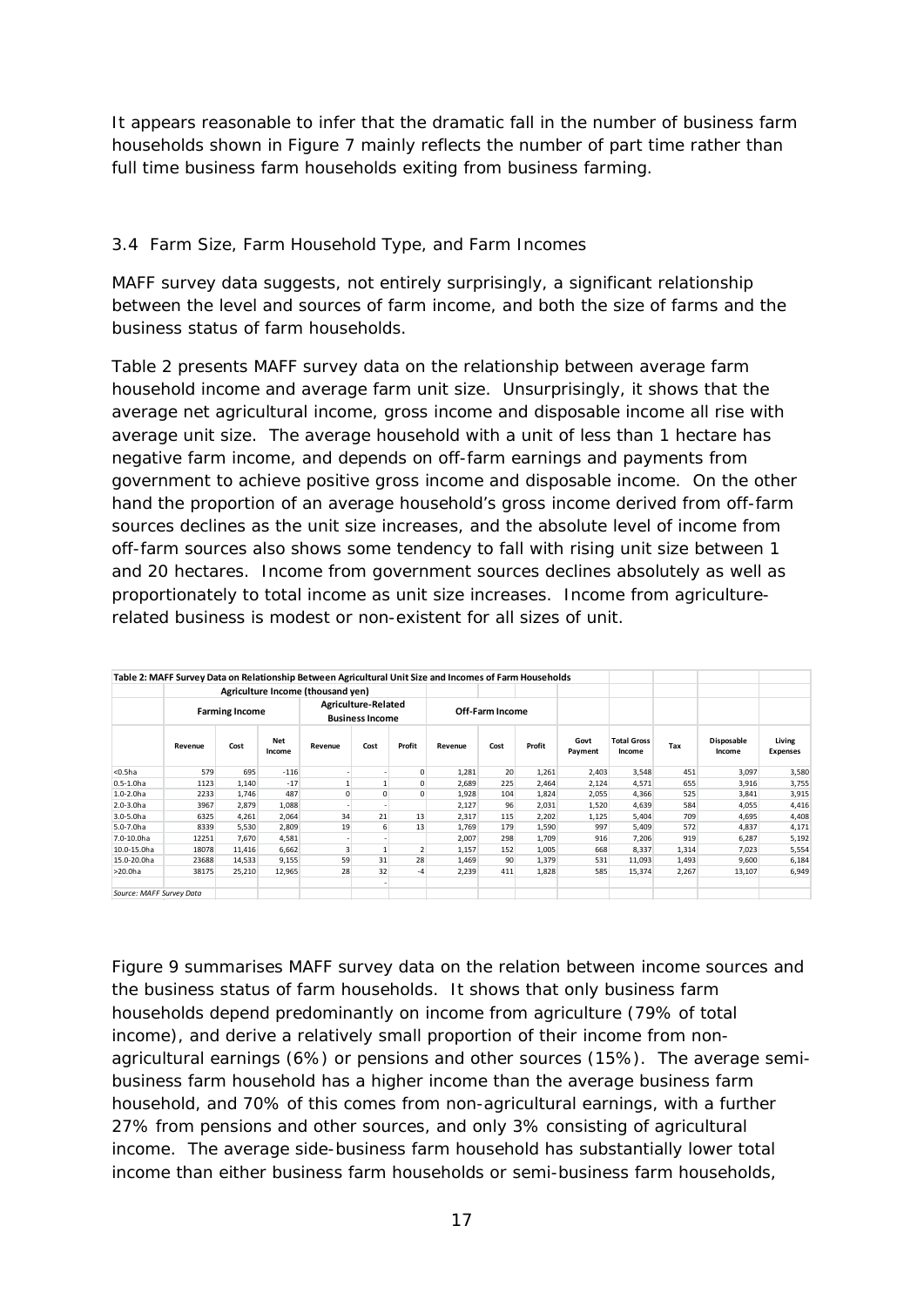and the highest proportion of this (55%) comes from pensions and other sources, with a further 39% from non-agricultural earnings, and only 6% consisting of agricultural income. Income from agriculture-related businesses is zero or minimal in all three cases.



The data presented in Table 2 and Figure 9 are of course all averages, and they are also survey-based rather census-based, so they must necessarily be treated with caution. To the extent that they can be relied upon however they suggest that the number of farm household depending on agricultural income for their livelihood is relatively small, perhaps as low as 400,000. The majority of these are business farm households, and it may also be a reasonable inference from the data that a substantial proportion of them are operating on farm units with a size of greater than 2 hectares.

#### *3.5 Age Profile of Japanese Farmers*

It is likely that the trends summarised in the previous section are related to the evolution of the age profile of Japanese farmers. The increasing average age of Japanese farmers, which reached 68.6 in 2010, has of course been the subject of widespread comment, both inside and outside Japan. The implications of this are strikingly apparent from the breakdown of the age profile of Japanese farmers presented in Figure 10. Not only are 48% aged 70 and over, as would be expected with an average age of 68.6, but 31 % are also aged 75 and over. A further 35% are aged between 55 and 69, and only 7% are aged between 20 and 39.

A MAFF survey reported in MAFF (2011a) of commercial farm households aged between 65 and 70 and operating a rice paddy area of less than 2 hectares reported that 25% of these households have no successors. A further 28% reported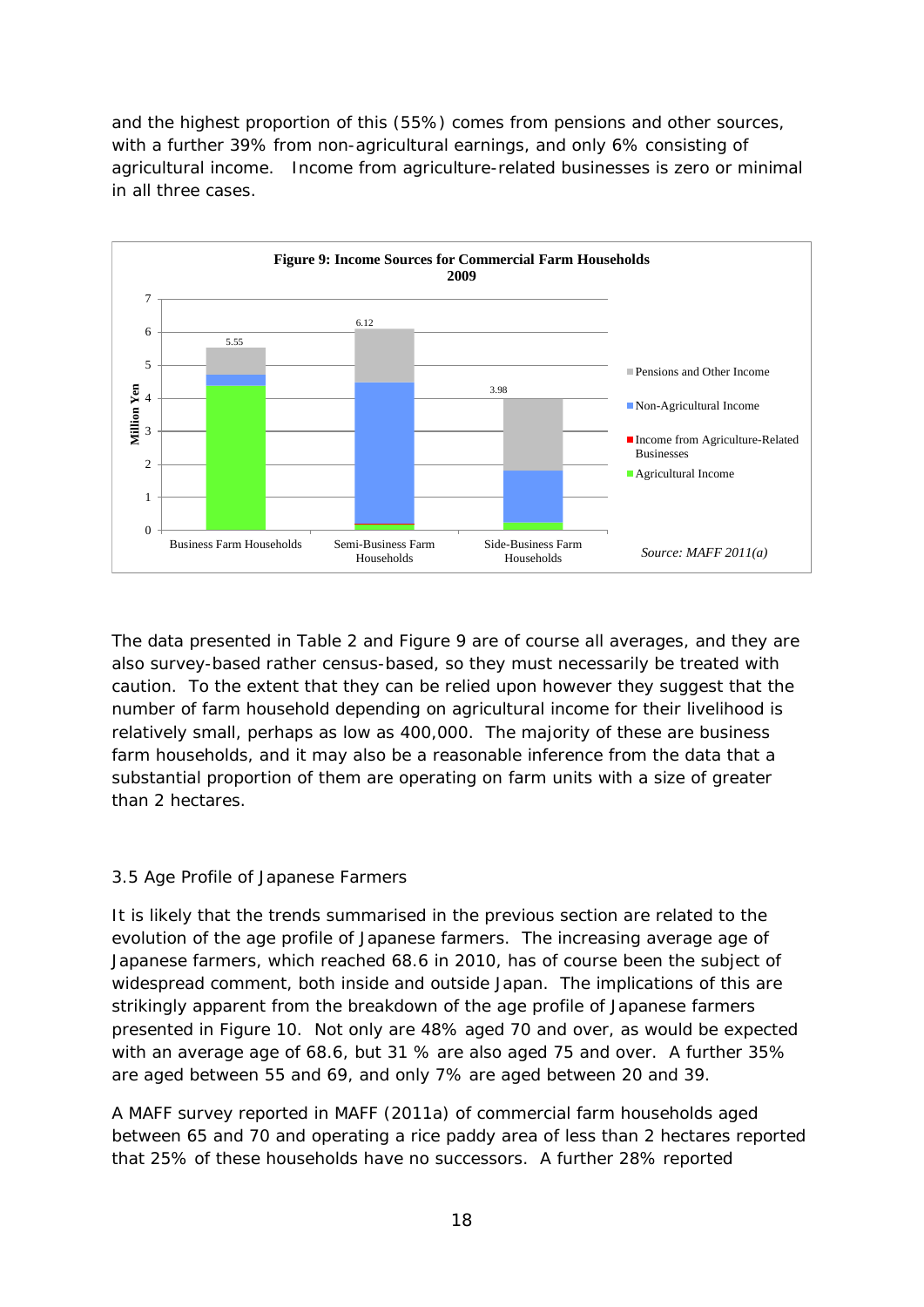

uncertainty over whether their successors would engage in agriculture, and 14% reported that their successors are unlikely to engage in agriculture.

This brief summary analysis strongly suggests that further substantial changes in the structure of Japanese farming and farm households are inevitable in the coming years.

#### *3.6 Abandoned Cultivated Land*

Against the background of the trends presented in the preceding sections, the phenomenon of abandoned cultivated land is not surprising. This has been occurring since 1980, and by 2010 396,000 hectares, or 10.6% of the total cultivated area had been abandoned (MAFF 2011c), as shown in Figure 11.

A breakdown of this abandoned cultivated land, covering the shorter period from 1995 to 2005, is depicted in Figure 12. The 9.7% of cultivated land abandoned in 2005 is disaggregated into urban land (2%), flat rural land (2.5%), mountainous rural land (3.7%) and intermediate rural land (1.5%). All of this is land that was previously cultivated.

It seems likely that the increase in abandoned land is associated to some extent with the trends of falling numbers of farm households, increasing numbers of farm households moving into the non-farm household category, the ageing of farmers, and the lack of successors for ageing farmers. It would be surprising if the area of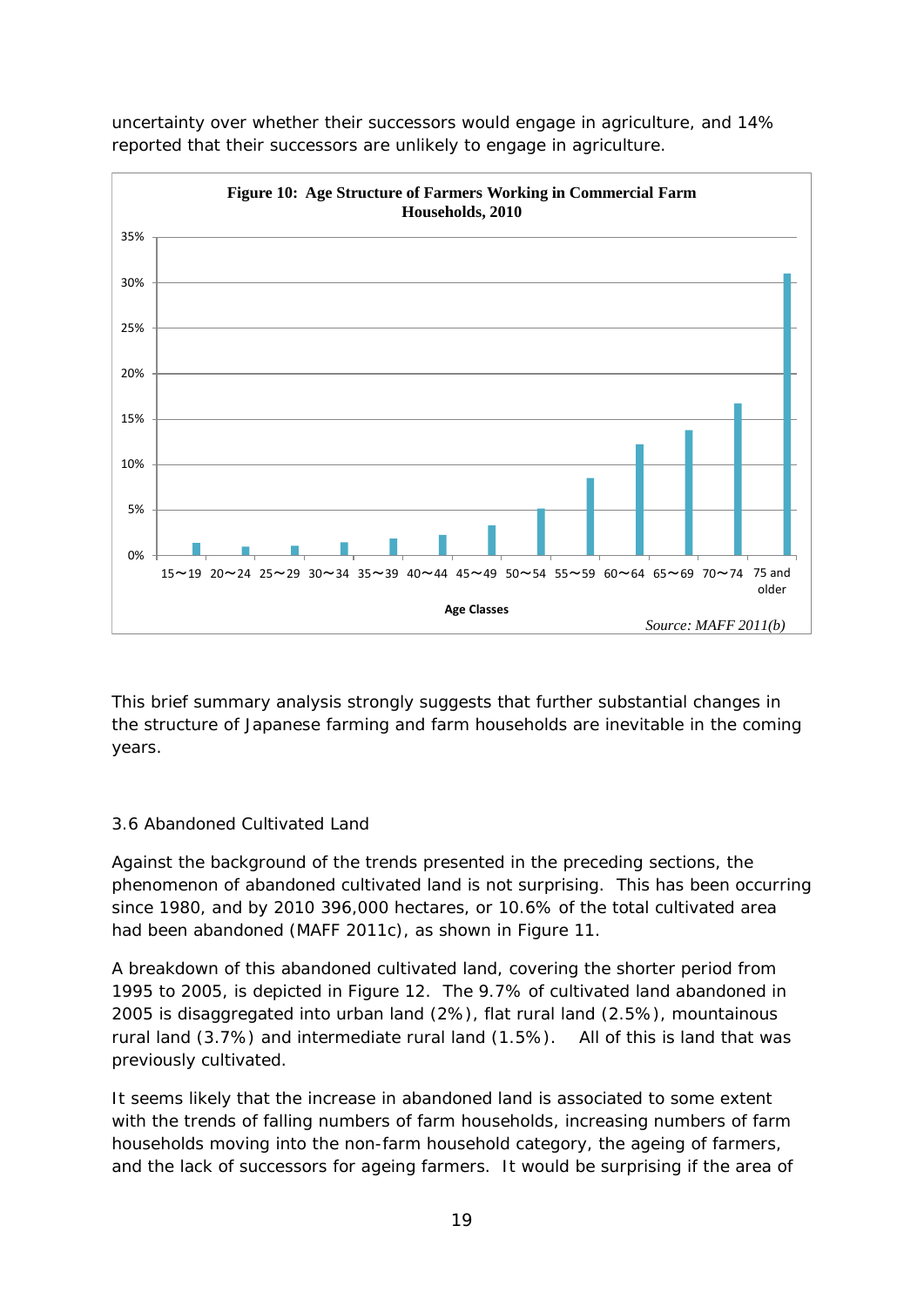



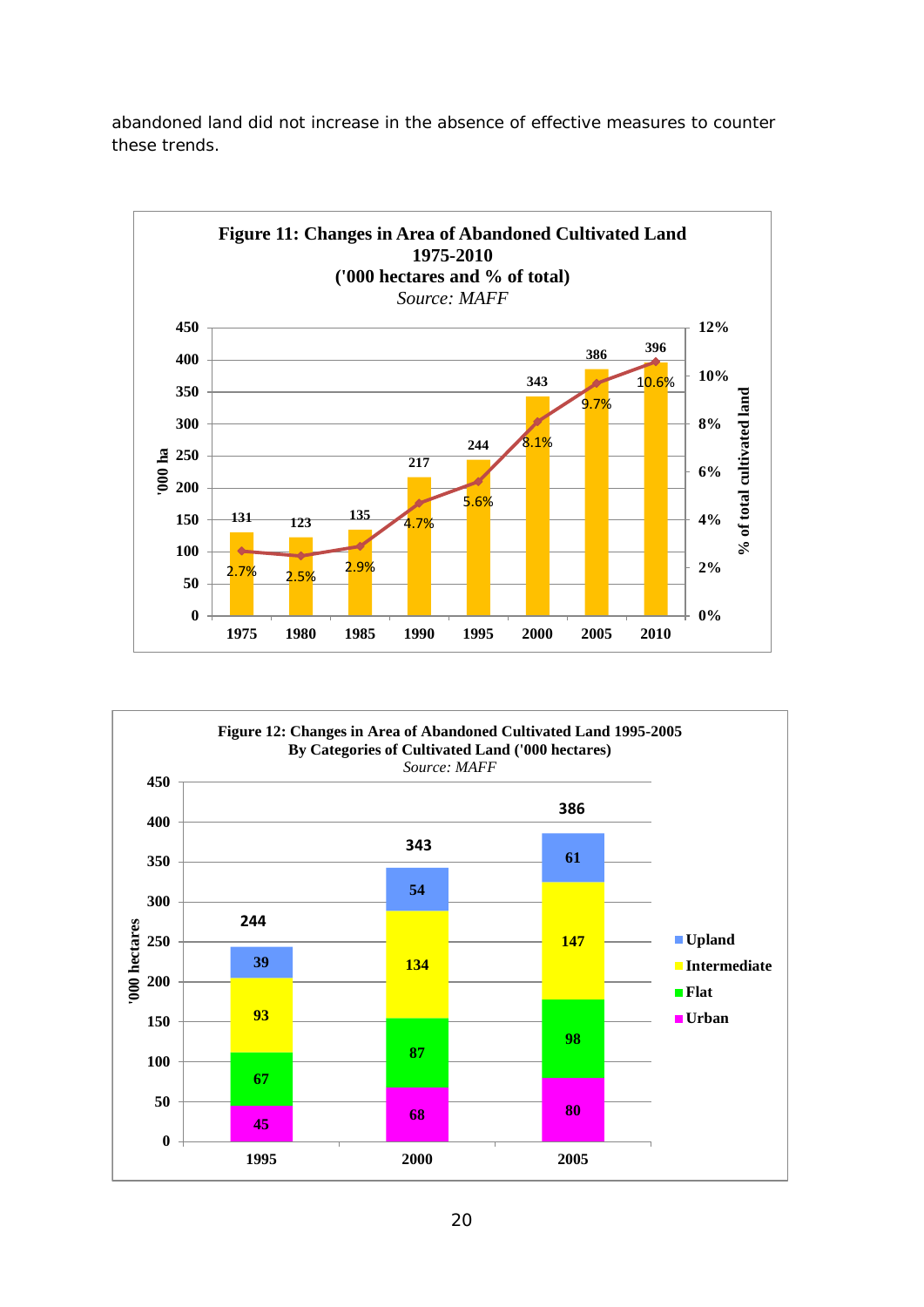#### *3.7 Conclusion: Far Reaching Change is Inevitable – With or Without TPP*

The analysis briefly summarised in the preceding sections can leave no doubt that far-reaching changes in Japanese agriculture are inevitable in the coming years, regardless of whether Japan participates in the TPP or any other new trade agreements. Subsequent sections of this report will summarise the case, already being made by reform-minded commentators in Japan, that the opportunity exists for policy interventions to revitalise Japanese agriculture. It is difficult to avoid the conclusion that further decline would be inevitable in the absence of effective policy interventions. The impact on Japanese agriculture of the TPP, or any other large new trade initiative, is likely to be very different depending on which path is chosen.

#### **4. Issues in Key Sectors of Japanese Agriculture**

#### *4.1. Rice*

As noted earlier, the share of rice in the value of Japanese agricultural production fell from over 50% in 1955 to little more than 20% in 2009, and per capita consumption almost halved between 1961 and 2010. Since 1971 the Japanese government has actively sought to restrict rice plantings in line with declining rice consumption by means of a series of rice diversion policies, designed to avoid the over-production of rice that would have otherwise have resulted from farmer responses to the very high prices of rice sustained by government policies. Under these rice diversion policies farmers have been offered financial incentives to divert their rice paddies to the production of other crops. The area diverted rose steadily and by 2010 amounted to just over 1 million hectares, or almost 60% of the area planted in that year, and over 30% of Japan's rice paddy area has continued to be diverted. Another way of expressing the effect of the rice diversion policies is to note that the area diverted in 2001 represented almost 90% of the difference between the areas planted in rice in 1970 and 2001.

The current version of the rice diversion policy is the Production Adjustment Promotion Program (PAPP), under which farmers who agree to abide by government guidelines for the proportion of their paddy fields to be maintained in rice production receive per hectare payments for the alternative crops that they grow on the diverted land. These payments vary according to the crop and are additional to the revenue received from the sale of the crops.

Figure 13, focusing on the period from 1985 to 2005, illustrates the steady decline in the area planted with rice and the harvested rice volume, and also highlights the very minor increases in yield per hectare achieved over the same period.

Data from the five-yearly farm censuses from 1990 to 2010, summarised in Figure 14 shows that despite rice plantings having occupied a declining share of a falling area of cultivated land, paddy rice plantings rice still accounted *for* 30% of the total cultivated area in 2010.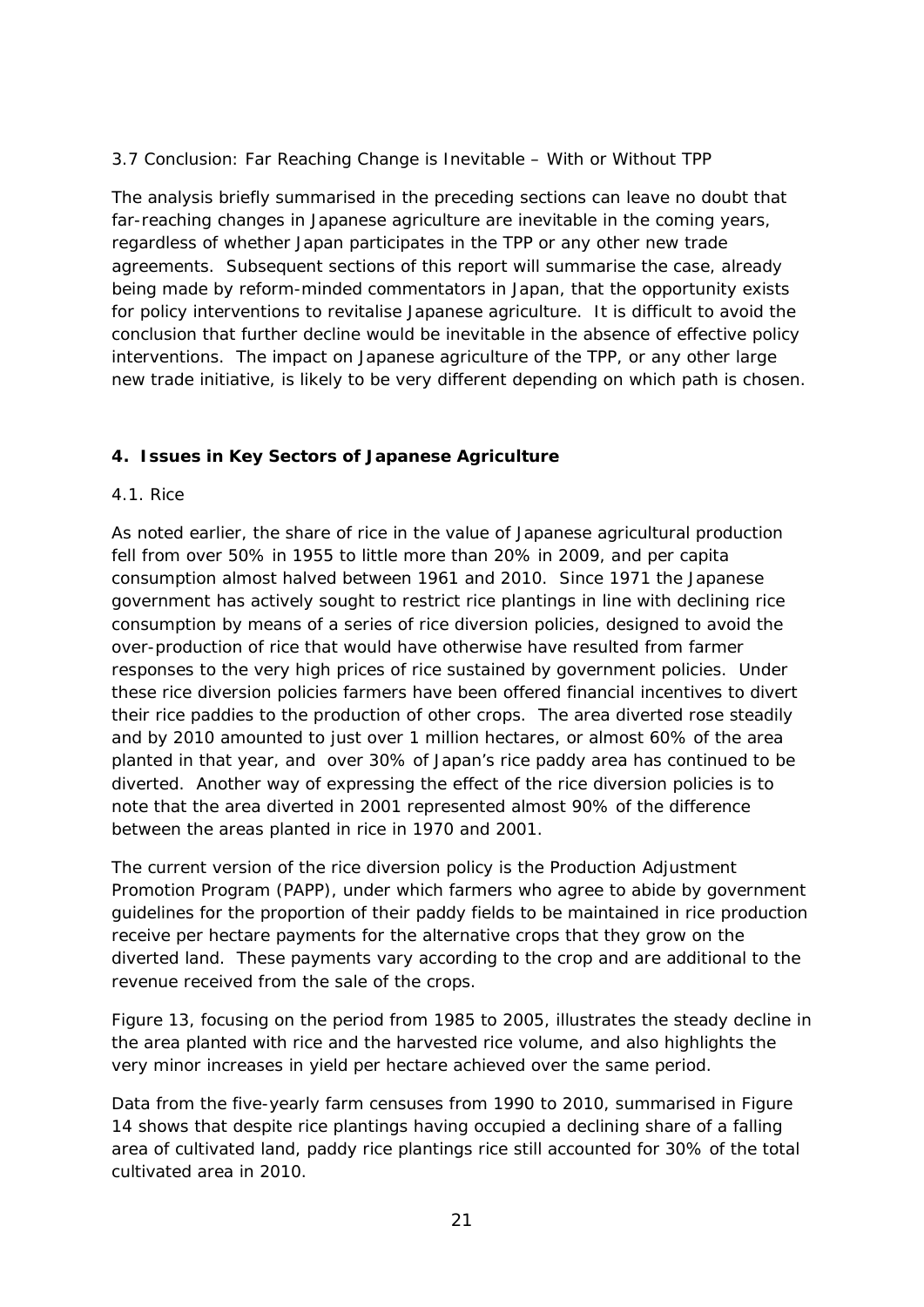



Nevertheless, while rice has become a much smaller component of agricultural output, it continues to loom much larger in the activities of Japanese farm households. Figure 15 shows that while the number of commercial farm households planting paddy rice has declined in parallel with the total number of commercial farm households, in 2010 72% of commercial farm households continued to plant paddy rice.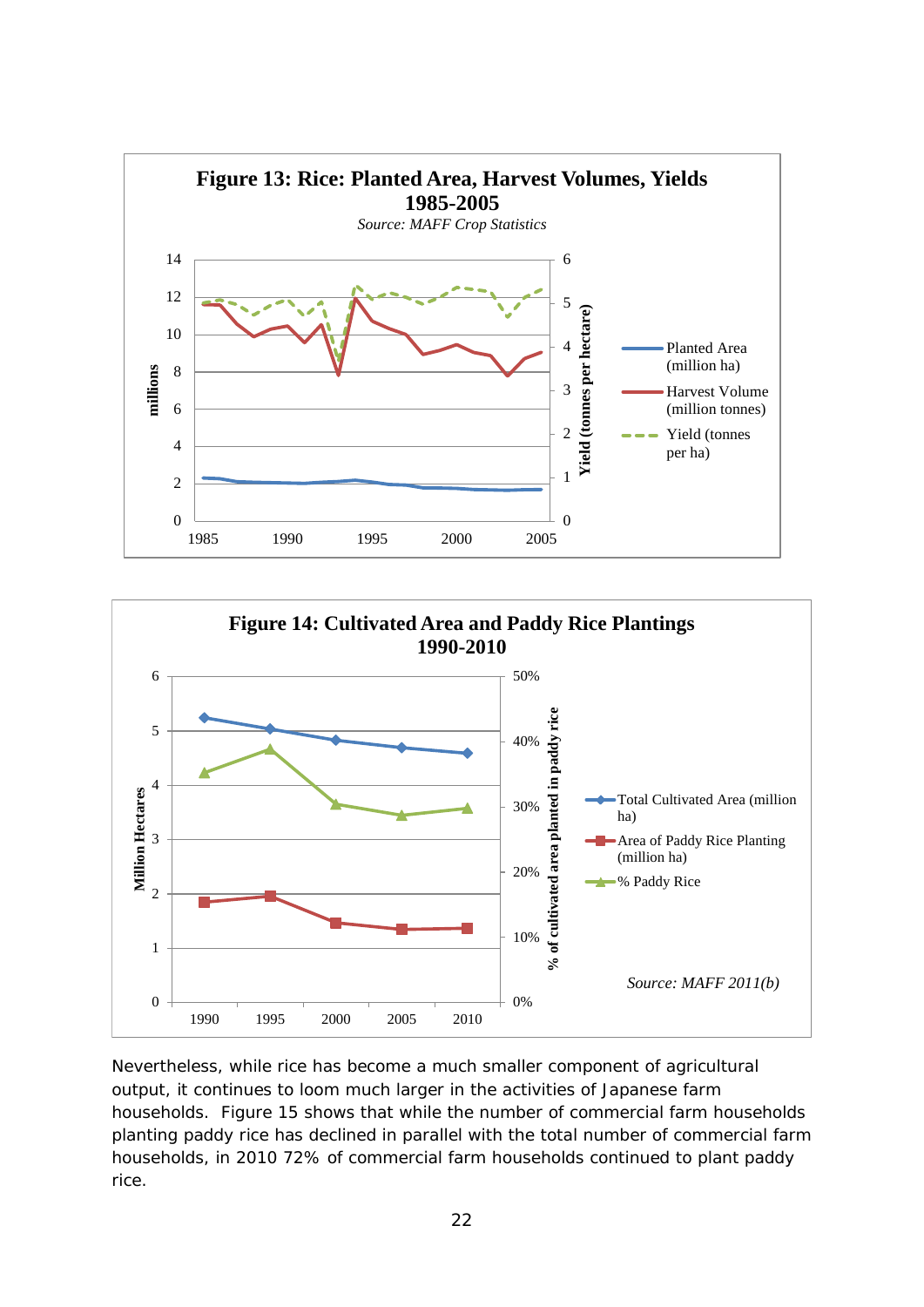

Furthermore, among the 78% of the agricultural management entities with sales that are classified by MAFF as single product entities, 51% have rice as their main crop, meaning that rice accounts for more than 80% of the output of over half of these agricultural entities.<sup>[9](#page-24-0)</sup> This is shown in Figure 16.



<span id="page-24-0"></span><sup>-</sup><sup>9</sup> Units are classified as "single product entities" if their main crop or product accounts for more than 80% of their sales.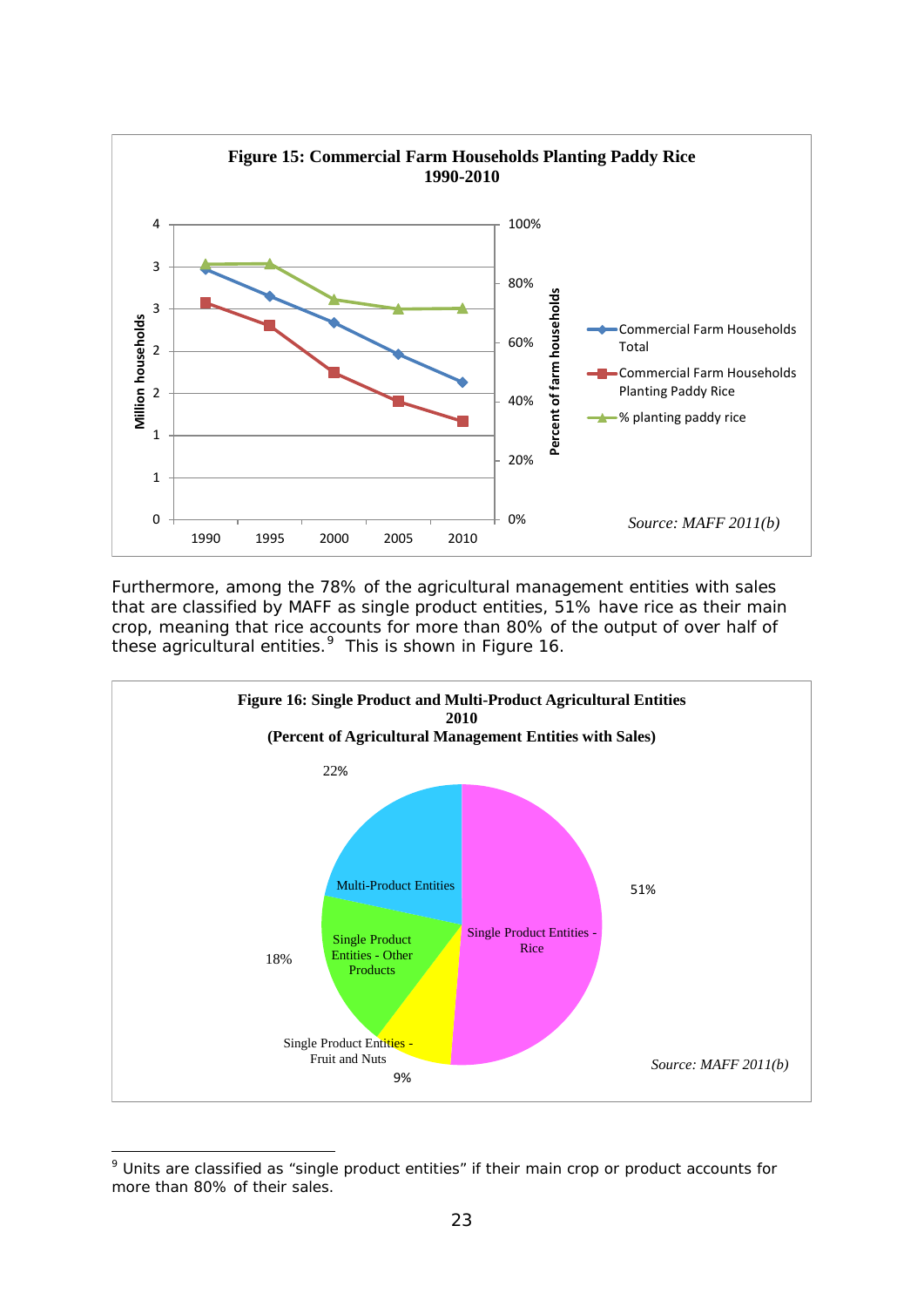Since 1998 the government has also operated income stabilisation programmes for rice farmers who choose to participate in them. Participation in the production adjustment programmes is required in order to get the full benefits of the stabilisation programmes. In 2008 a reform was introduced with aim of concentrating assistance on larger, more efficient farms. In 2010 this approach was replaced by a new system of income support payments available to all farmers regardless of farm size, introduced initially as a pilot programme for rice farmers, to be subsequently extended to producers of crops such as wheat, barley, soybeans, sugar, and starch potatoes. Under the new Income Support Direct Payment for Rice Farming, as described in MAFF (2011a), farmers receive a fixed payment of 15,000 yen per 0.1 hectares of planted rice, designed to cover the gap between the assessed standard production cost of 13,700 yen per 60kgs and a standard selling price of 12,000 yen per 60kgs. An additional price-contingent payment is triggered if the average producer price in any current year falls below the standard selling price. In 2010-11 a price contingent payment of 15,100 yen per 0.1 hectares was triggered in this way.

According to MAFF (2011a) the number of recipients in 2010 under the pilot Income Support Direct Payment programme for rice farmers was 1.16 million, of which 1.15 million were independent farms. These numbers can be compared with the figure of 1.17 million commercial farm households recorded as planting paddy rice in 2010, as shown in Figure 15. Among the recipients 36% have units larger than 5 hectares, 10% between 3 hectares and 5 hectares, 25% between 1 and 3 hectares, and 29% less than 1 hectare.

With these internal policies in place the Japanese rice market has hitherto been insulated from overseas competition by a prohibitive tariff of 341 yen per kg. On the basis of prices quoted in the FAO's April 2012 rice price report, and an exchange rate of 80 yen per US dollar, this equates to an *ad valorem* tariff of 534% on US medium grain California rice, 800% on Thai rice, and 1082% on Vietnamese rice. Under its WTO commitments Japan imports small specified quantities of rice under a tariff rate quota system (TRQ) at zero tariff rates. MAFF's Food Agency has the sole right to import rice under the TRQ. Part of the quota is delivered into Food Agency stocks, from where it can be sold into the Japanese domestic market with a mark-up determined by the Food Agency, and the remainder is sold to private traders under a Simultaneous Buy-Sell (SBS) auction system under which the Food Agency's markup is effectively determined by the traders' bids.

Figure 17 highlights the near completeness of the insulation of the Japanese market from import competition. After 24 years of minimal imports from 1969 to 1992 and a brief upsurge in imports in 1993/94 to offset an especially low Japanese harvest, imports settled into the pattern of low level of annual imports conceded by Japan in its WTO Uruguay Round commitments. Throughout the period the downward adjustment of Japanese rice production, responding to the long term decline of domestic consumption, has been able to proceed virtually undisturbed by any significant impact from international markets. Of some interest is the emergence in some periods, including the period since 1997, of modest levels of exports despite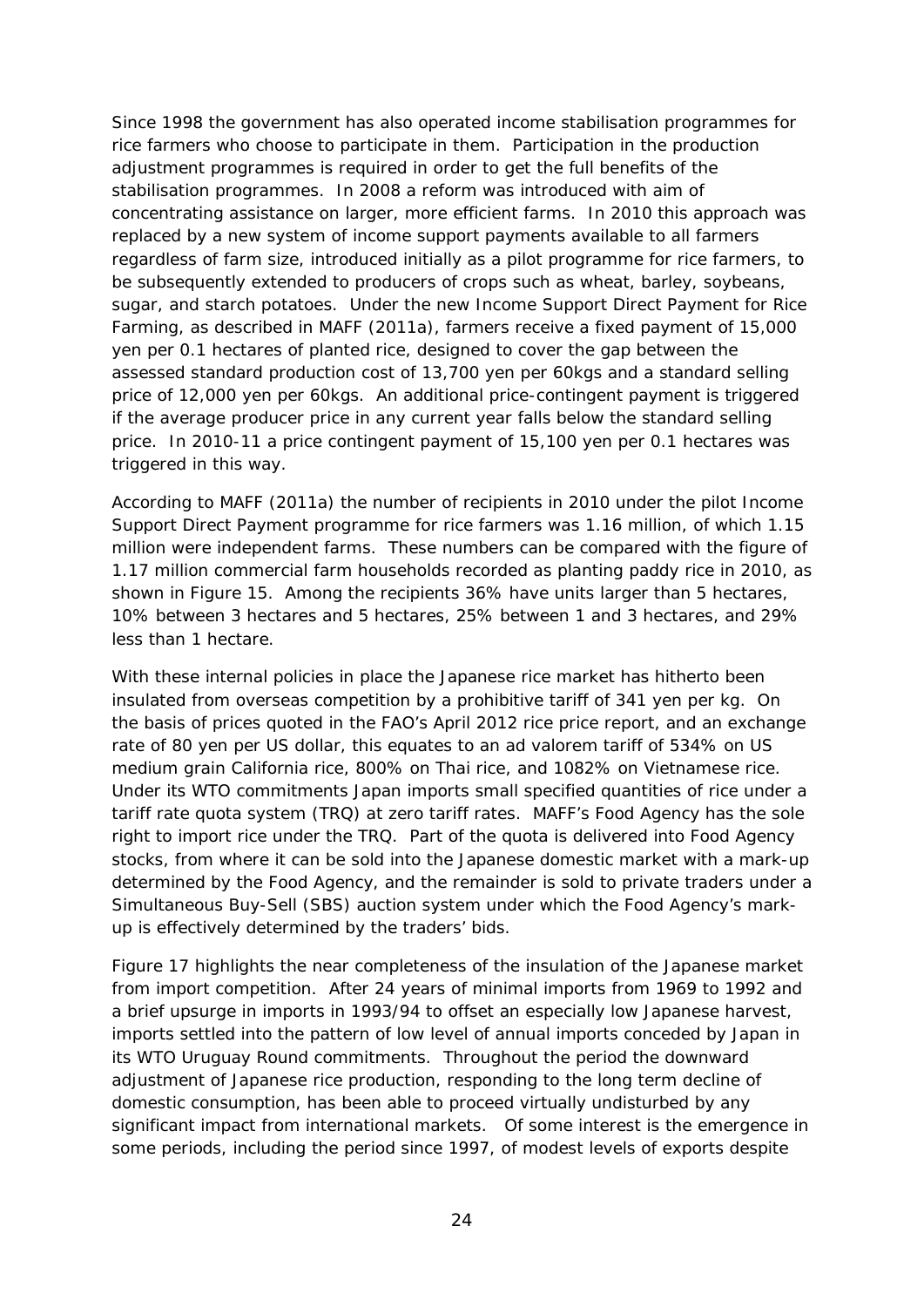the high production costs in Japan, suggesting potential for the development of niche export markets for Japanese rice.



#### *4.2 Dairy*

In the national debates about agriculture reform and trade liberalisation, dairy is seldom mentioned, perhaps because the 20,000 farms engaged in dairying is a small number when compared with 1.6 million rice farmers. A decline in the number of dairying units, moreover, has been accompanied by a steady increase in the number of cows per farm, as well as yield per cow. In some respects, then, dairy appears as a relative success story, yet many of the issues discussed with respect to rice farming also apply to dairy farming, calling into question the sector's future sustainability even without trade liberalisation.

Despite government attempts to encourage the expansion of production, Figure 18 shows that national output of raw milk output has declined continuously since the mid-1990s, with a slight upturn in 2012 in Hokkaido and Tohoku in 2012 after a disaster-induced dip in 2011.

Figures 18 and 19 also illustrate the bifurcated structure of raw milk production in Japan, with over half (52%) of the 7.5 million tons produced in Hokkaido on farms with an average of almost 70 cows, primarily (76%) for processing, and just under half produced elsewhere, on farms with an average of 35 cows, predominantly (88%) for drinking. The decline in total raw milk output since the mid-1990s has been due to a substantial decline in production outside Hokkaido, and largely reflects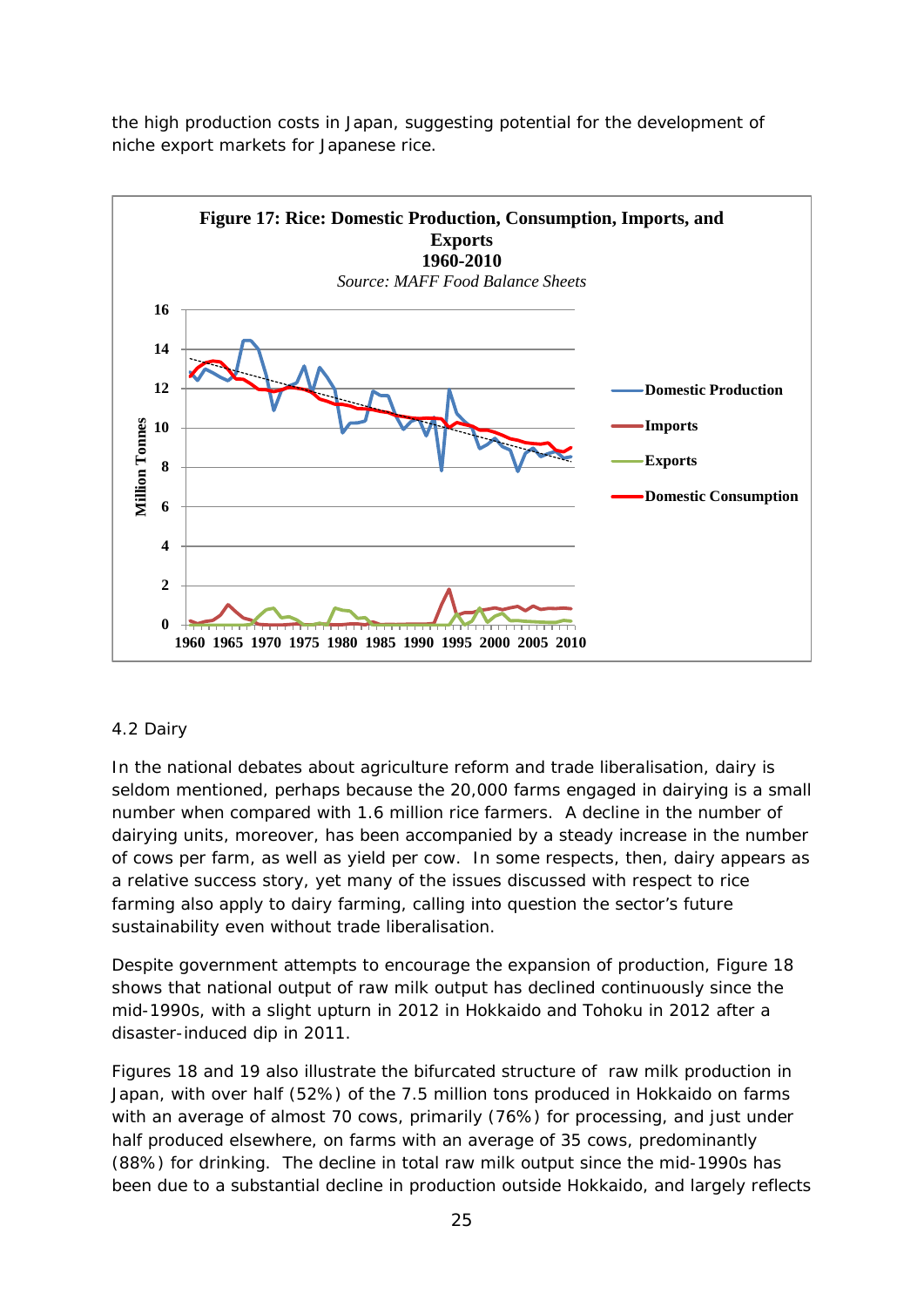the decline in consumption of drinking milk. An increase in production of processing milk, and the related increase in milk production in Hokkaido, was not sufficient to offset the fall elsewhere in production of drinking milk. More recently, both production of processing milk and Hokkaido milk production appear to have flattened out.



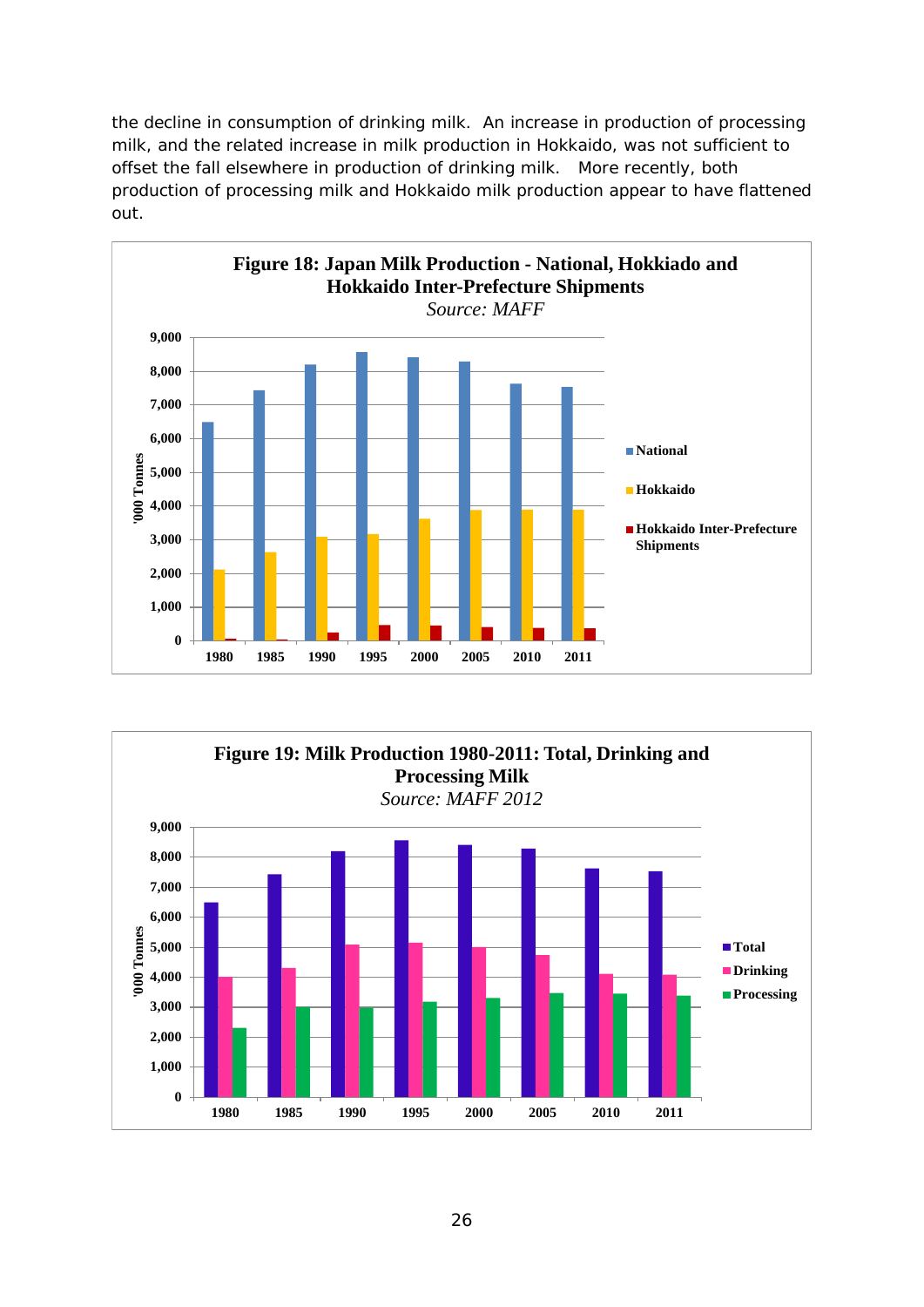As Figures 20-23 show, in both Hokkaido and elsewhere there has been an ongoing change in the structure of dairy farms since at least the early 1980s, with a sharp fall in the number of farms being largely but not completely offset by an increase in the average herd size on individual farms, and the fall in cattle numbers being largely but again not wholly offset by a rise in the milk yield per cow.



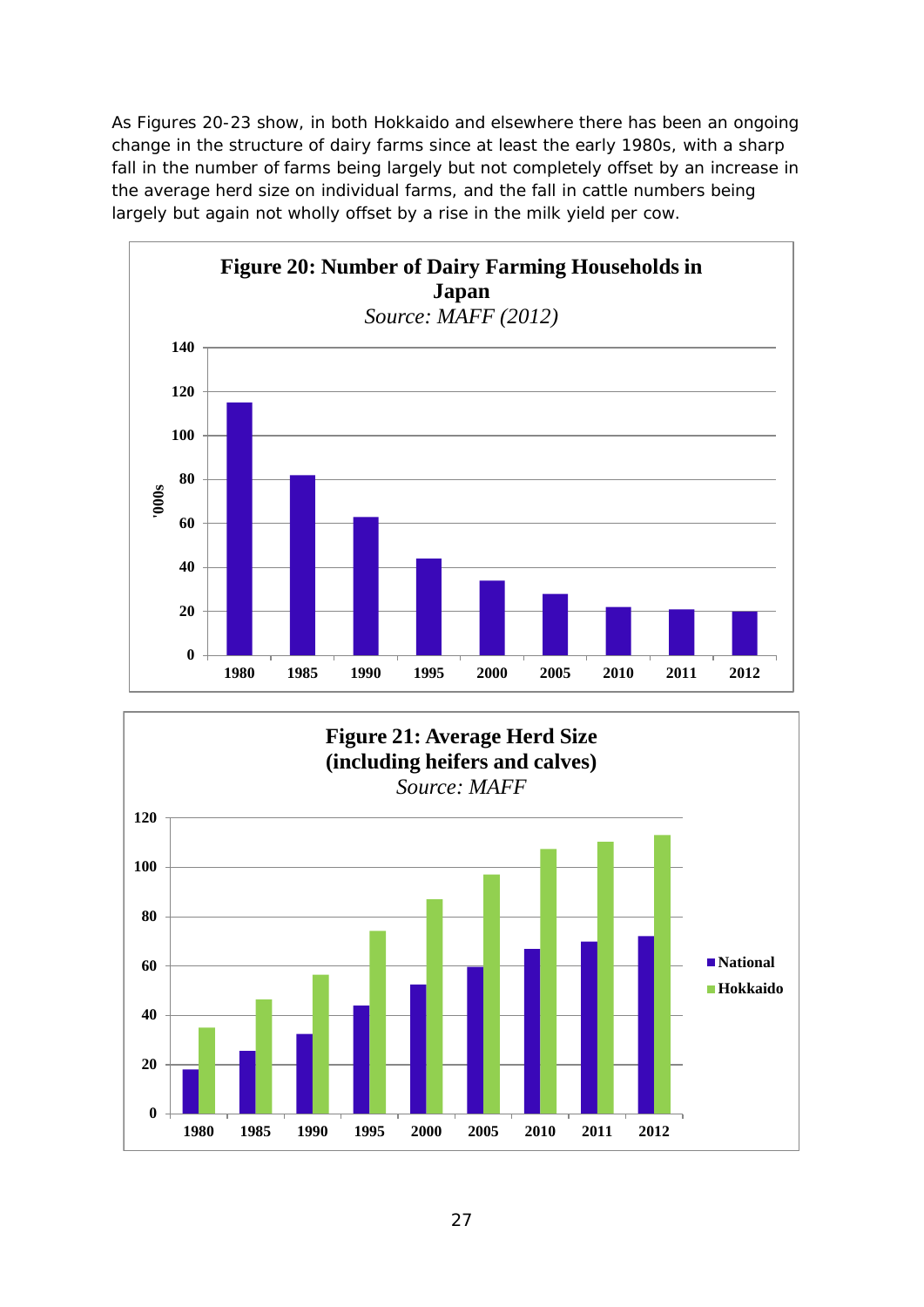



The bifurcated structure, which makes production costs in Hokkaido significantly lower in Hokkaido than the rest of the country, is maintained through a system of regional production quotas allocated to regional associations under the Japan Dairy Association, as well as a subsidy for manufacturing milk to compensate for the lower price farmers receive relative to drinking milk. By agreement, Hokkaido milk can be diverted to Honshu for drinking, as has happened in the wake of the Tohoku and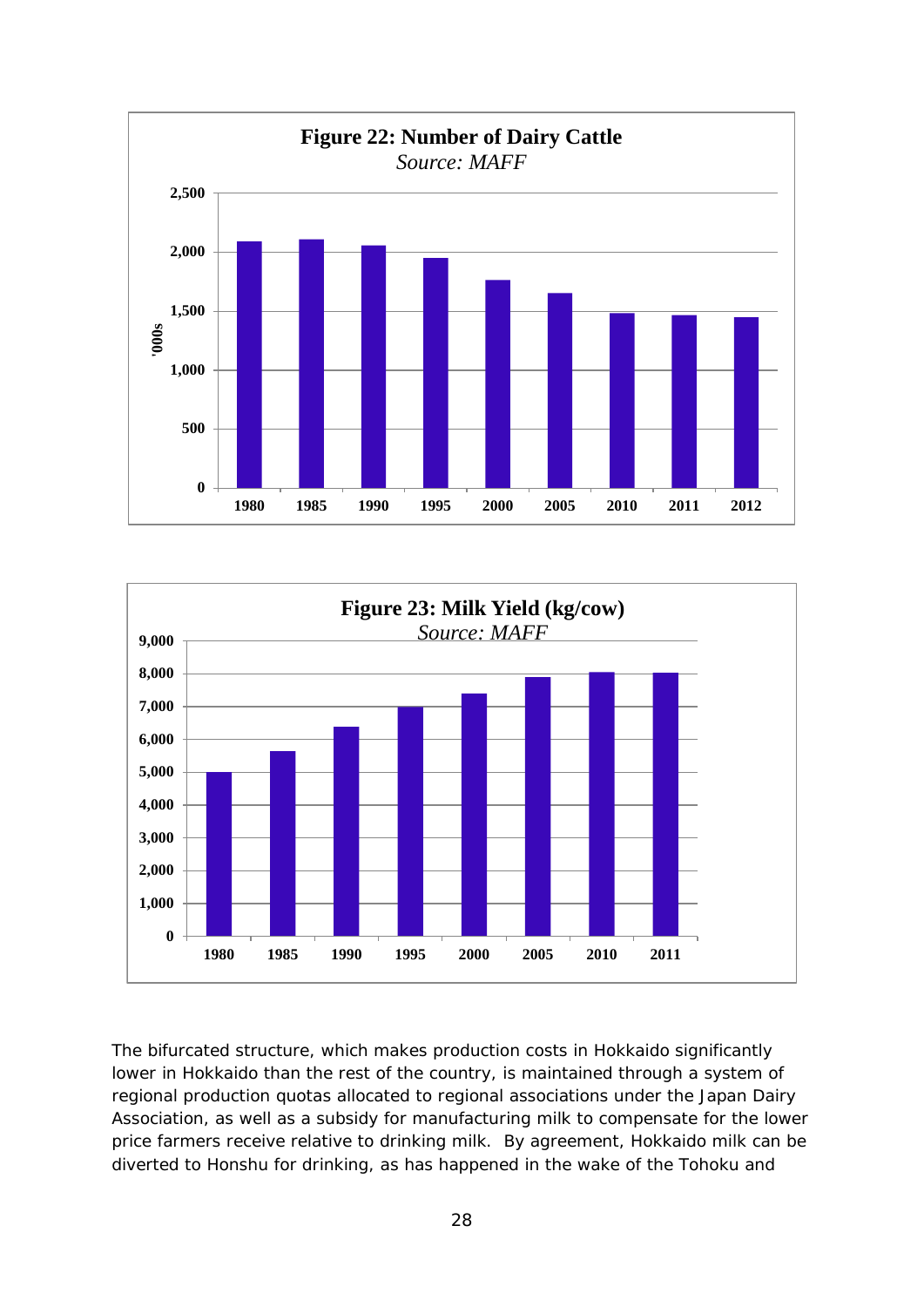Fukushima disasters. Around 4 million tons of dairy products (milk equivalent basis) are imported into Japan as well – these are subject to tariffs and tariff quotas, and are used for manufacturing.

The processor and manufacturer structure is also somewhat bifurcated. On the one hand there are about 500 small makers of drinking milk, who mainly supply school lunches locally. With the decline in school pupils, this number is also declining, but so far there has been little consolidation, and it increases the scope for retailers to put pressure on manufacturers. On the other hand, there are a number of large, manufacturers, notably Meiji, Morinaga and Snow/Meg, who produce both drinking milk and a wide range of other dairy products. The manufacturers are under considerable pressure from retailers, particularly on prices for drinking milk, which have declined over the past two decades. There is little scope – or incentive –for them to pass this pressure on to producers, however, and manufacturers themselves talk about producers and processors as being part of a "village" (while retailers have become semi-detached). Thus their public position on trade liberalisation has been one of "village solidarity". Faced with mature or declining domestic markets, the leading producers are seeking to expand international operations, but these are from a low base, and cautious. There are few businesses which integrate production and processing (let alone retailing), and those that there are, are relatively small and tend to operate locally. The overall structure projects an emphasis on stability, but one which is subject to increasing pressures and overall shrinkage.

As noted above, raw milk output has declined continuously since the mid-1990s, despite government attempts to encourage the expansion of production. If expansion is to happen anywhere, it is likely to be in Hokkaido, but even there, few believe this will happen to any significant extent. Industry participants point to future uncertainty, which makes investment risky. With increasing farm scale, the risk rises further. It is further intensified by volatile feed prices, where a significant amount of feed is imported. (Feed accounts for some 30% of production costs in Hokkaido; it is higher elsewhere in Japan.) At the same time, government support through various subsidies is expected to shrink, and the possibility of trade liberalisation is a further factor.

The investment environment is not the only factor, moreover. Increasing the farm scale can necessitate taking on employees and increasing capital intensity, and requires new management skills. "Mega farms" are thus viewed with some ambivalence. For some observers we spoke to in Hokkaido, the very measures used to raise productivity in the industry – measured in terms of fat content and output per cow – may have decreased the attractiveness of the industry for successors, potential spouses and new entrants. They increased reliance on feed mixes which had to be imported, as well as equipment to process it. This requires daily routines organised around largely sedentary –and very large – Holstein cows, including effluent processing, which is at odds with idyllic images portrayed on milk packages, or on TV. The productivity and performance targets, and the business model needed to achieve them, leave relatively little scope for experimentation, for example with other breeds, or with mixed grazing methods.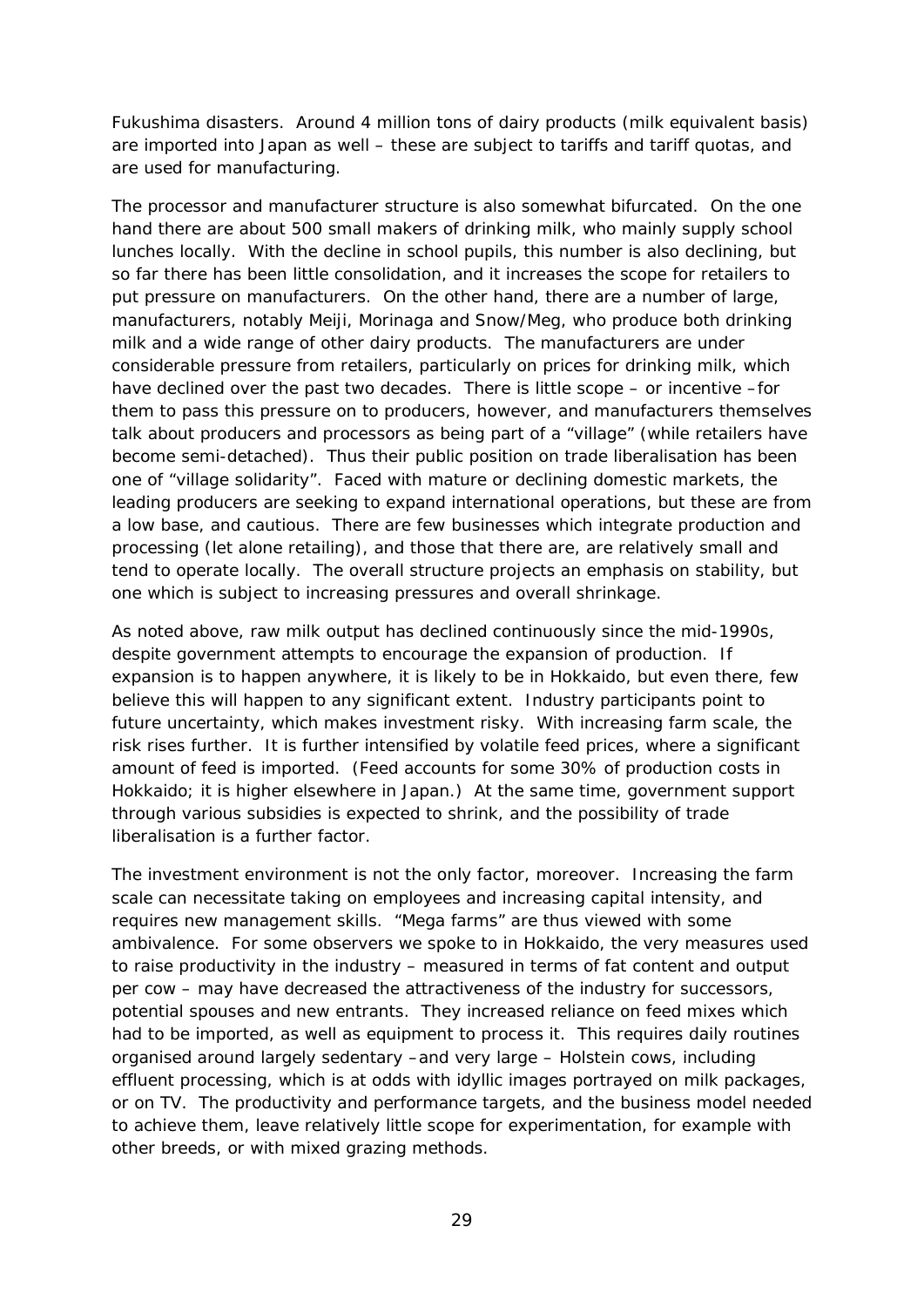Thus many of the ageing and succession problems found in rice farming are also found in dairy. The average age of dairy farmers in Hokkaido is increasing as it is elsewhere in Japanese agriculture, and there are succession problems even in bigger farms in the eastern Tokachi/ Obihiro region. Although somewhat dated, one report (Norin suisan choki kin'yu kyokai, 2005) cited the main reasons for farmers moving out of dairy in Hokkaido as ageing, retirement or lack of a successor; management problems or concern about the future; death, sickness or accident; conversion to another type of farming; and conversion to a company form of management. In fact, driving past a number of farms growing crops like sugar beet which were once dairy farms in the heartland of Tokachi/Obihiro, one gets a sense that dairy is not an easy industry to be in, despite what outsiders think.

Even the potential beneficiaries of trade liberalisation, such as dairy farmers in Hokkaido, or manufacturers, feel they could easily be swamped by significant change. Thus it is not surprising to see producers lobbying to have individual income support extended to dairy (eg, Kobayashi ed., 2011).

#### **5. Revitalising Japanese Agriculture and Adjusting to the TPP**

#### *5.1. Revitalisation of Japanese Agriculture as a Feasible Goal*

It is not the purpose of this report to set out detailed proposals for the revitalisation of Japanese agriculture. That must be a task for Japanese experts. This report does set out to make the case, firstly, that Japan faces a choice between a future in which agriculture is revitalised, and a future in which agriculture faces a continuation of long term decline, and secondly, that a revitalised Japanese agriculture is more likely to emerge under TPP than without it.

A necessary condition for agriculture to prosper under TPP is that a substantial proportion of production across a range of major agricultural sectors takes place at costs that enable domestic production to compete effectively with unrestricted imports. The existence of the potential to achieve the improvements in productivity and associated reductions in production costs that would enable this condition to be met is therefore central to the argument advanced in this report.

Evidence of potential for these productivity improvements and cost reductions can be sought at both the macro level and in relation to specific products. At the macro level, the Agricultural Policy Committee of the Japan Productivity Center<sup>[10](#page-31-0)</sup> notes that the productivity level of Japan's agricultural sector is approximately 50% of that of Western countries, and argues that the productivity of Japan's agriculture must be enhanced to arrest and reverse the sector's decline. It may be anticipated that the assessment now under way in Japan of possible lessons to be drawn from Dutch agriculture may yield insights into effective strategies for improving the productivity of Japanese agriculture. Given the preponderance of small farms in Japan, and survey evidence that agriculture on small-scale Japanese farms is, on average, unprofitable, it may be natural to conclude that increasing the scale of Japanese

<span id="page-31-0"></span> $10<sup>1</sup>$ <sup>10</sup> [http://www.jpc-net.jp/eng/committee/committee12.html,](http://www.jpc-net.jp/eng/committee/committee12.html) accessed 2 August 2012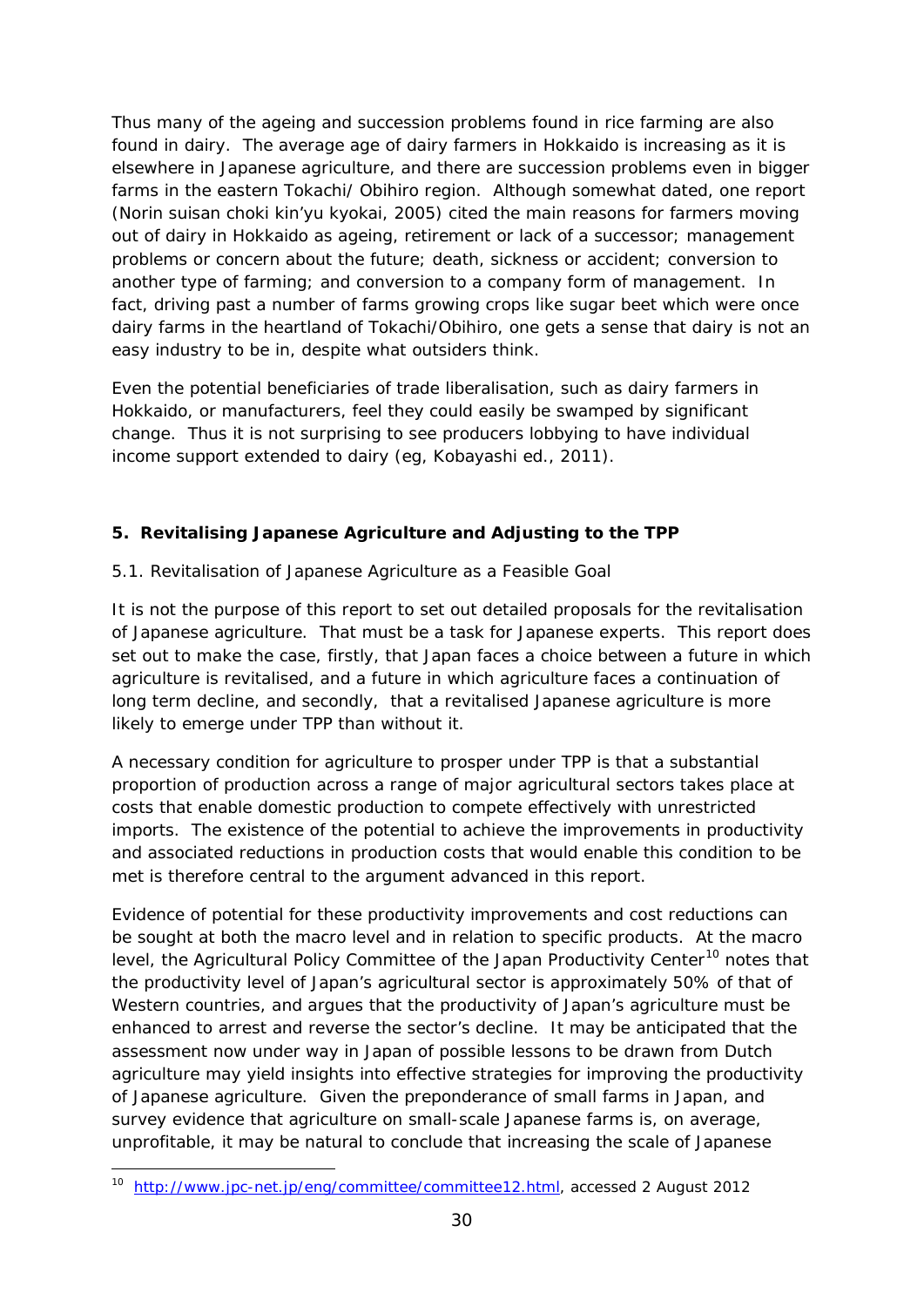farms will lead to substantial improvements in productivity. On the other hand, there are Japanese experts such as Godo who argue that there are risks associated with increasing scale, and that the central problem facing Japanese agriculture is the decline in skill levels of Japanese farmers, and that reversing this decline holds the key to raising the productivity of Japanese agriculture.<sup>[11](#page-32-0)</sup>

Analysis of production costs in Japanese rice farming by Saito (2012) can be interpreted as providing support for both approaches. Saito compared average production costs and the production costs of the most efficient farmers in each farm size class. The results are summarised in Figure 24.



The very large gap between the production costs of average and most efficient farms is highlighted in Figure 25. The difference ranges from 26% for farms between 0.5 and 2 hectares in size to 44% for farms between 10 and 15 hectares in size, and is also particularly large for farmers greater than 15 hectares in size and the very small farms below 0.5 hectares.

<span id="page-32-0"></span><sup>&</sup>lt;u>.</u> <sup>11</sup> Y. Godo, personal communication.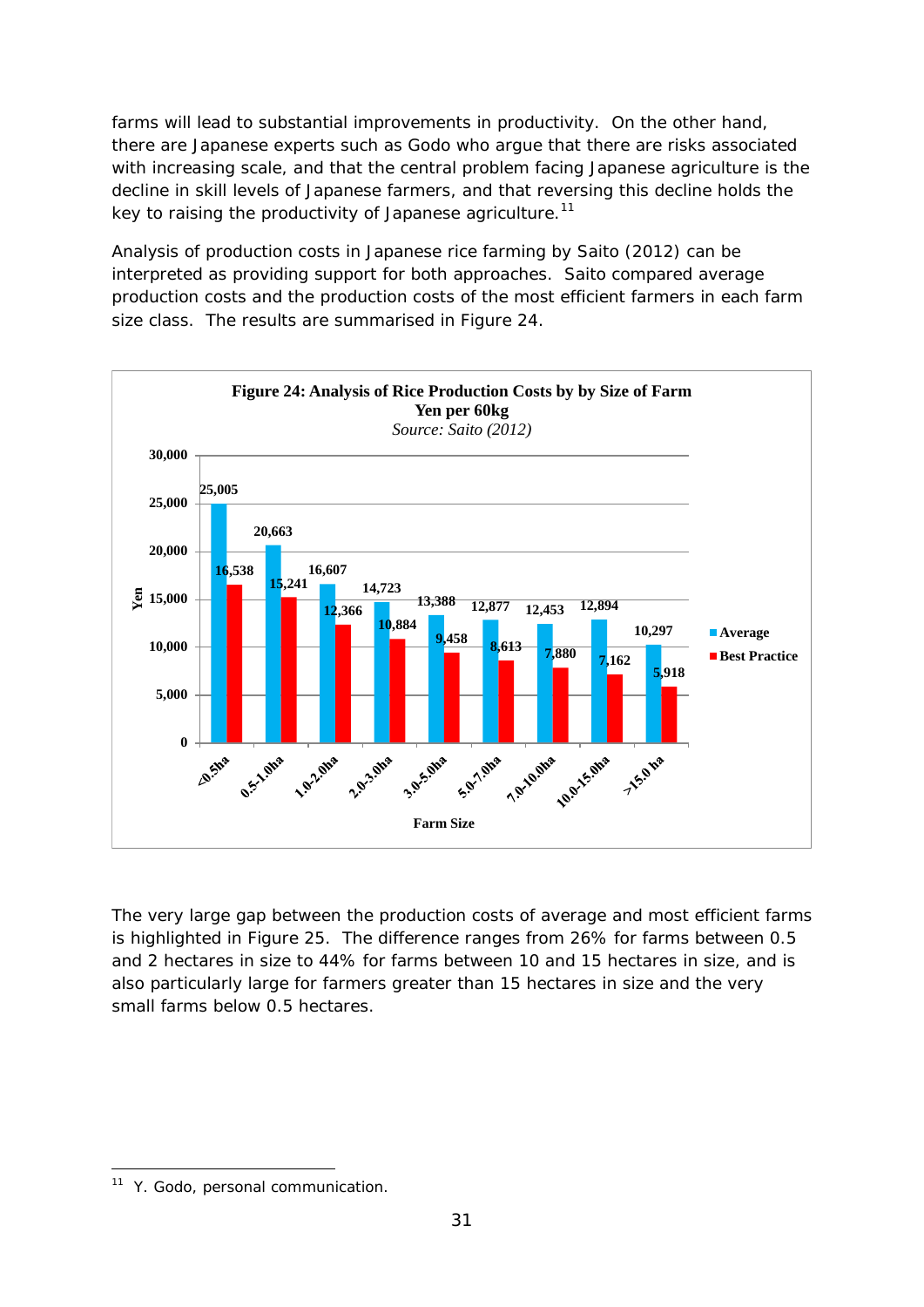![](_page_33_Figure_0.jpeg)

![](_page_33_Figure_1.jpeg)

Figure 26, summarising the extent to which production costs on smaller farms exceed the costs on farms over 15 hectares, shows clearly that production costs also increase sharply with decreasing farm size, as would be expected. In Saito's analysis the cost differential for farms smaller than 0.5 hectares reaches 59% when average farms are compared and 64% when the most efficient farms are compared. The differential is 50% of more for all average farms smaller than 2 hectares and all "most efficient" farms smaller than 2 hectares. When costs for smaller farms in the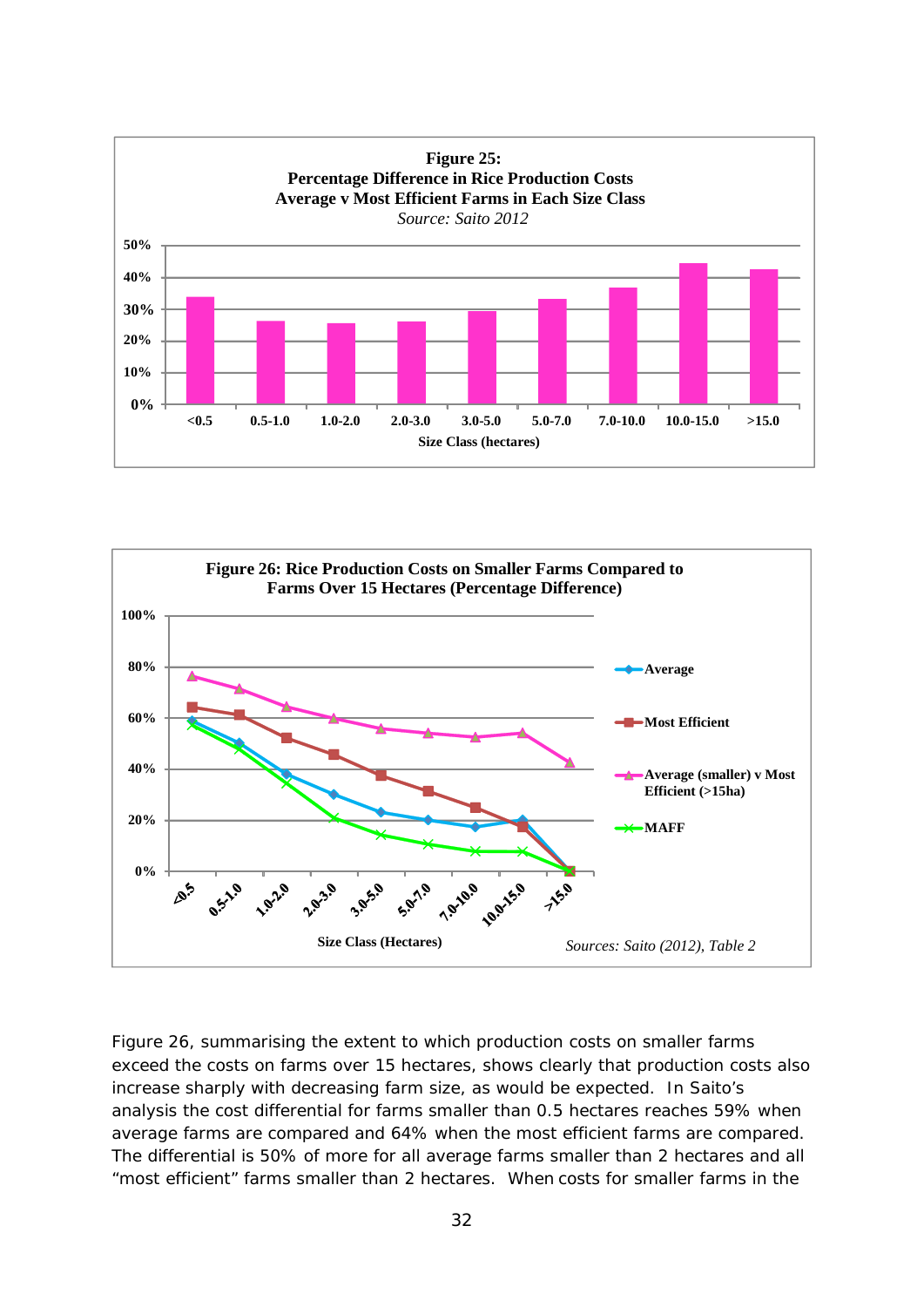average category are compared with the most efficient farms larger than 15 hectares, the differential is 76% for the smallest farms and 43% even for farms between 10 and 15 hectares. Figure 26 also shows corresponding figures from the MAFF survey data summarised in Table 2 above, which follow a pattern similar to those in Saito (2012) but at a slightly lower level. The MAFF data however is not specific to rice. To the extent that it can be relied on it may be taken tentatively as an indication that the relationship between farm size and production cost may hold across the agriculture sector as a whole.

Comparable product-specific data for other crops and for livestock products does not appear to be available. Hatayama et al (1998) provide data indicating a difference between the production costs of average and most efficient dairy farms in Hokkaido of approximately 17%.

The data does strongly suggest that increasing the average farm size through land consolidation and wider dissemination of existing best practices can potentially lead to very substantial increases in productivity. The development and introduction of new technologies and farming practices could further enhance the potential for raising productivity levels.

There has been considerable discussion about allowing corporations to become more involved in agriculture, and opposition to this idea appears to have diminished somewhat. An amendment to the Farmland Law in 2009 aimed to encourage the entry into farming of corporations as well as individuals, by allowing any corporation to lease land, and permitting land rental contracts with duration up to 50 years. MAFF 2011(a) notes with apparent approval an increase in the number of corporate entrants into the agriculture sector since the

![](_page_34_Figure_4.jpeg)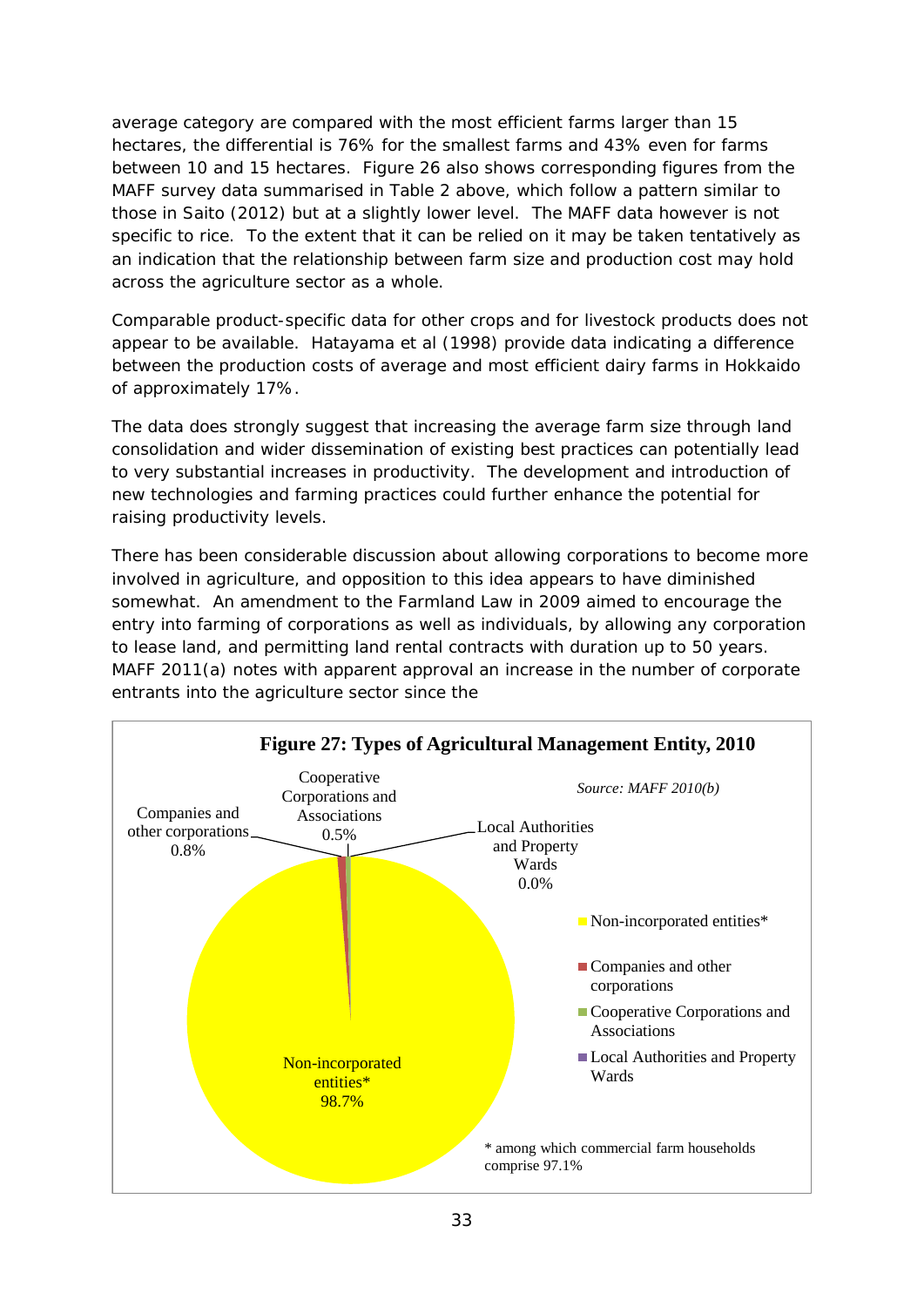end of 2009. Nevertheless the number of corporations engaged in agriculture is still very small, as Figure 27 shows. Commercial farm households remain overwhelmingly the dominant form of organisation in Japanese farming.

#### *5.2. Obstacles to Fundamental Change in Japanese Agriculture*

As the debate over TPP has unfolded, questions over the sustainability of the current model of Japanese agriculture have come increasingly to the forefront. Recognition that change is inevitable extends beyond the longstanding advocates of reform, such as Yamashita, Honma and Godo, and is now evident across a wide spectrum of agricultural experts, as well as at high levels of today's Abe government. Change has in fact been taking place in Japanese agriculture, but the pace of change has been very slow and falls well short of the fundamental changes that Yamashita and others argue are necessary to secure the long term sustainability of Japanese agriculture. To understand the obstacles to more fundamental change we must understand something of the policies, politics and institutional structures which shape agriculture in Japan.<sup>[12](#page-35-0)</sup>

In fact, many of the issues raised in today's debates are not new, and have been recognised by MAFF for a very long time. Land reform after World War II may have democratised Japanese agriculture and empowered former tenants, but the resulting fragmentation has long been seen as problematic. Thus: 'The Agricultural Basic Law, which came into force in 1961, was aimed at structurally reforming an agricultural sector dominated by micro-farms, but the lack of political enthusiasm for structural reform meant that there was no drive to carry out fundamental revisions to the Agricultural Land Law' (Yamashita, 2008-09a. In fact, a parliamentary bill to promote consolidation was defeated twice in 1964.) This has continued to be the case, even though a new impetus for change was generated in the late 1980s and early 1990s during the Uruguay Round, for example.

The "lack of political enthusiasm" can be attributed to the interlocking "iron triangle" of politicians from the Liberal Democratic Party who relied on rural votes for election and delivered rents to rural constituencies in return, MAFF bureaucrats who benefited from a regime of intervention, and the *nokyo*/JA complex, which became very powerful through its political, economic and social positioning.

With regard to MAFF, George-Mulgan (2005) argues that the Ministry has had a vested interest in sustaining an architecture of intervention, and hence resisting market-oriented reforms, and that "agricultural support and protection in Japan are *not only politically demand-driven but also bureaucratically supply-driven* irrespective of demand" (p.2). Moreover, "the interests of the MAFF in maximising intervention should be perceived as a separate and distinct causal factor contributing to the preservation of Japan's agricultural policy regime." Indeed, she predicts (2006: 182): "change will always observe 'first principles', that is, it will always observe the MAFF's intervention-maximising principle. There will be no substantial

<span id="page-35-0"></span><sup>-</sup> $12$  An extended discussion is beyond the scope of this paper; for this, see for example Aurelia George Mulgan (2000; 2005; 2006).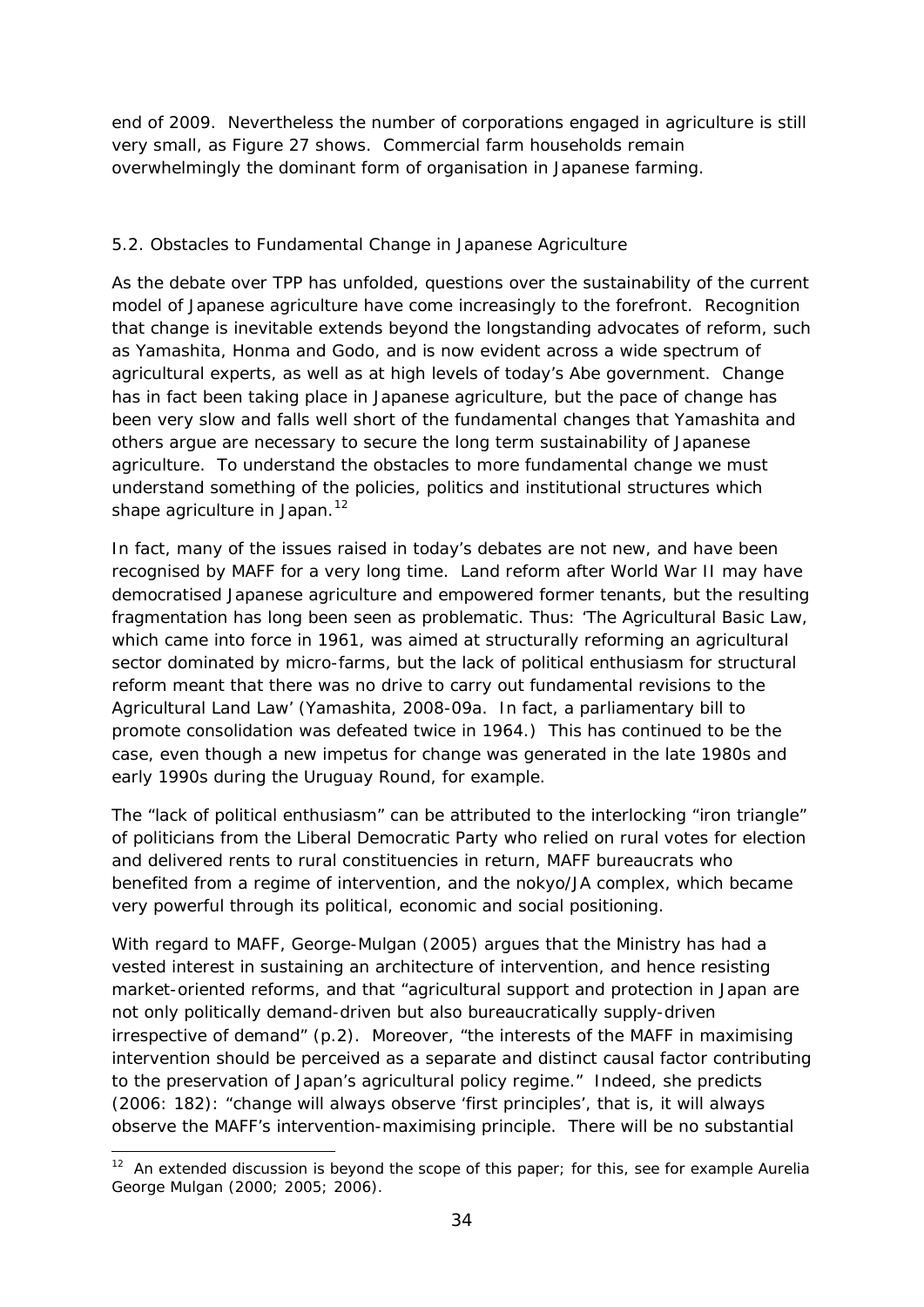deregulation; agricultural spending will be rejigged but only retrenched by dint of 'global' budget cutbacks; and direct market participation will be maintained in all those areas where it generates monetary gains for the bureaucracy." Policies developed and implemented by MAFF, aiming for example to encourage consolidation of rural land holdings, attract young people into farming, and revitalise rural villages, have to be understood within this context: MAFF is institutionally conditioned to minimise the impact of these policies on its own interventionist role within the architecture of Japan's agricultural policy regime.

Commentators such as Honma have repeatedly emphasised the "blocking power" of *nokyo* in relation to agricultural policy change. The power of *nokyo* derives from the size of its membership, it role in the operation and distribution of government support for agriculture, and its pervasive role in the commercial life of the rural sector.

According to MAFF's "Statistics on Agricultural Cooperatives" for the 2009 Business Year, in 2009 *nokyo's* membership comprised 4,127,031 Regular Member Households and 3,931,565 Associate Member Households, a total of just over 8 million. This contrasts with statistics showing 2.1 million commercially active farm households. *Nokyo's* membership, and the potential political power derived from the size of its membership, is thus much greater than would be indicated by the share of agriculture in total employment or total economic activity. Its political power is further accentuated by the disproportionate weight given to rural votes in Japan's electoral system.

*Nokyo* also derives power from being the designated channel for some forms of government financial support to agriculture, and also from its role in enforcing conditions under which government support is provided. In the dairy sector, for example, prices are supported by a system of market segmentation in which production levels are allocated to each region, and within each region to each producer. This system is administered by *nokyo,* who are also responsible for the distribution of government subsidies to the dairy sector. Eligibility for these subsidies is in turn made conditional on participation in the *nokyo*-administered system of production control.

*Nokyo* also provides a near complete range of commercial services to the rural sector, including marketing of outputs, supply of inputs, and supply of banking, insurance and travel services. Although its near monopoly in the supply of these services is gradually being weakened, its dominant role in the supply of rural banking services in particular is a major source of influence, and helps to explain why *nokyo's* membership is so much larger than the number of active farmers, since most of *nokyo's* members are customers for its banking services. Profits from *nokyo's* banking services are important in covering any losses in *nokyo's* other commercial services. At the same time, the importance to *nokyo* of maintaining its numerical strength provides an incentive to ensure that its banking arms continue to support uneconomic farmers.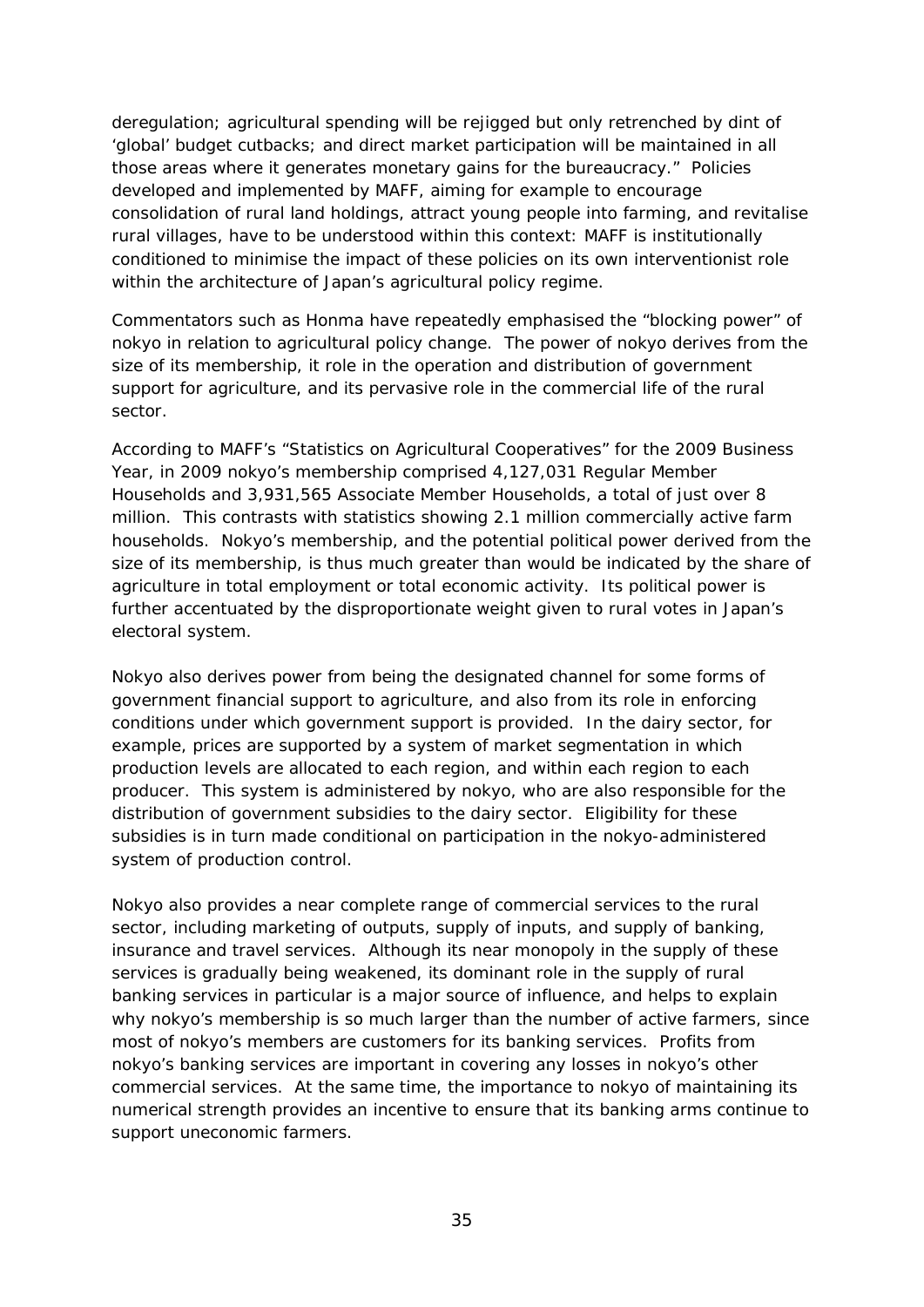The power that *nokyo* derives from its centrality in most aspects of rural life is intimately linked to the maintenance of government agricultural policies and the resulting high prices for agricultural outputs, as Yamashita (2008-09c) explains: "JA's development into a powerful organisation and farm lobby was inextricably tied to inflated rice prices. Demand for staple foods like rice is inelastic, which means that over the short term, at least, higher prices simply boost net sales, translating into higher commissions for JA. Under the staple food control system, moreover, any surplus rice produced as a result of these increases in prices was disposed of at the government's expense. In addition, the government's rice payments to farmers were automatically transferred into JA accounts, putting these ballooning deposits at the organisation's disposal. Furthermore, the Norinchukin Bank, the nationwide organisation of JA financial services, where the government deposited the advance payments, was able to make huge profits by managing the funds on the call money market before the time came to forward payment to the local JA cooperatives. Higher producer prices also make it possible for farmers to pay more for the supplies they buy from their local JA cooperatives, such as chemical fertiliser, pesticides and machinery… Furthermore, since JA provided loans to the fertiliser industry using member's bank deposits, high fertiliser prices helped secure high returns on those deposits…".

While *nokyo* is often allocated a key role in implementing government reform or restructuring policies in agriculture, Honma and others emphasise that *nokyo* has no incentive to facilitate the success of any policies that result in a reduction in the number of farmers or a reduction in prices for farm products, given the importance to it of maintaining its membership numbers, and given that its revenue from marketing activities is based on a percentage of price.

There is clearly a need to limit both the capacity and incentives for *nokyo* to resist reform, but achieving this will not be easy. One set of measures suggested by supporters of reform involves deregulating rural banking, so that *nokyo's* banking operations face greater competition in future, and also separating *nokyo's*  commercial operations into separate entities dealing with trading, banking and insurance. Godo (2006) argues that in fact financial liberalisation in the 1990s already began to weaken JA/*nokyo*, leading to some unravelling of its systemically interlocking parts. Nevertheless *nokyo* remains a force very much to be reckoned with in agricultural politics, as its ability to mobilise opposition to the TPP attests.

These dynamics help to explain the existence within debates over the future of Japanese agriculture of two fundamentally opposed visions for change in Japanese agriculture. One is an essentially gradualist approach promoted in recent times by MAFF, implemented with the ambivalent assistance of JA, and favoured by researchers close to the plethora of organisations they support. The other is a vision of fundamental market-oriented reforms favoured by those who see the "iron triangle" as a core feature of the agriculture problem. In the middle ground are a small number of researchers who try to bridge the chasm between the two camps by questioning the feasibility rather than the desirability of fundamental marketoriented reforms. All three groups accept the need for change in Japanese agriculture and agriculture policy, the first adamantly opposes TPP participation, the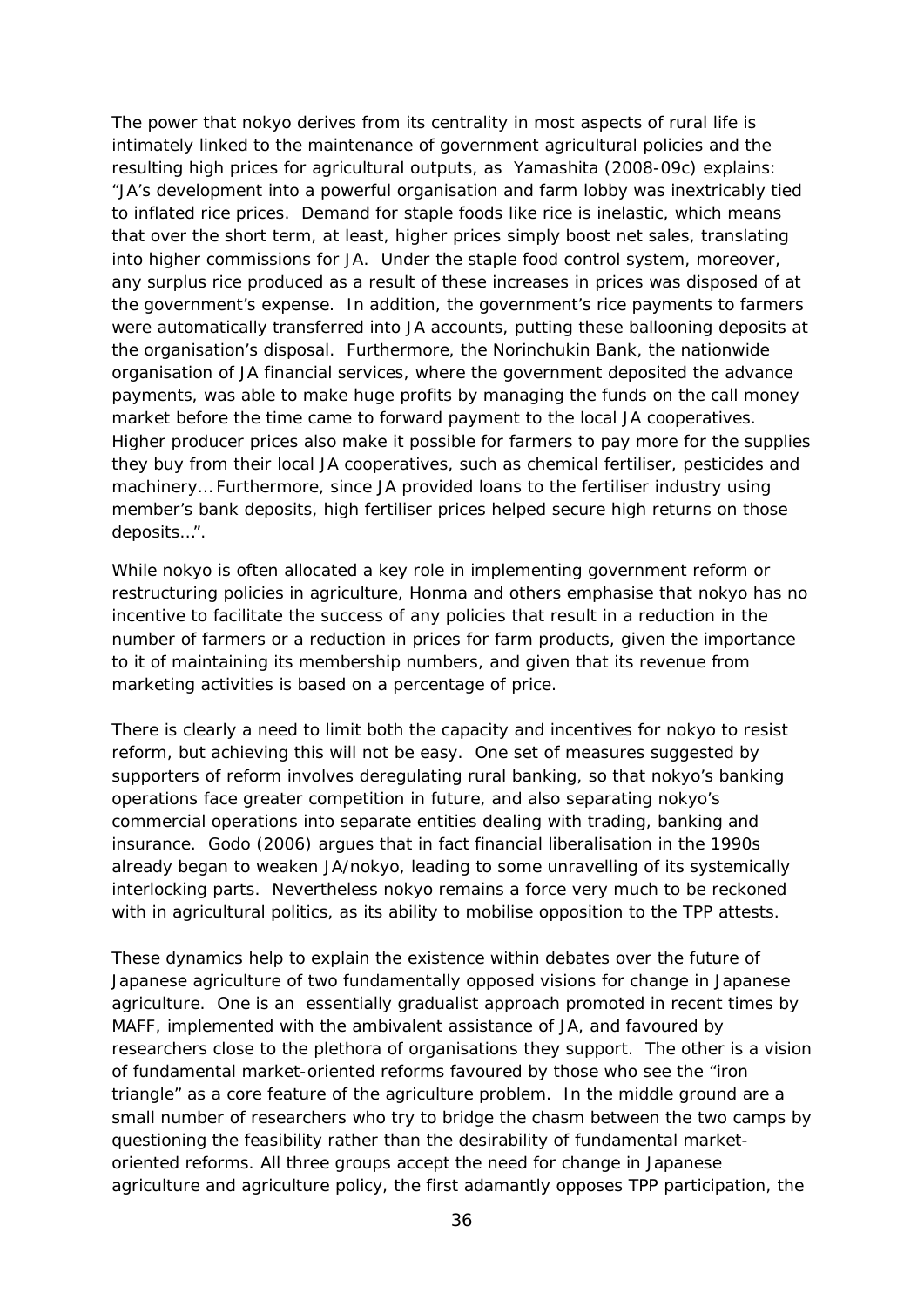second favours it as a lever to overcome institutional resistance, while the intermediate position is somewhat ambiguous, but argues for feasible institutional reform.

An example of the first approach is the "sixth industry" (*rokuji sangyo* – primary industry x secondary industry x tertiary industry) concept. The term was coined by Imamura Naraomi, an agricultural economist and chair of the Agriculture and Fisheries Village Culture Association, an organisation vehemently opposed to TPP.<sup>13</sup> It was incorporated by MAFF into its 2010 Basic Plan, and subsequently into a new law passed in 2011. It refers to the linking of agricultural production (primary industry), processing (secondary industry) and sales and marketing, extending into export markets (tertiary industry), but from the logic of upstream growers moving downstream, rather than the reverse. Imamura created the concept as a response to the perceived trend of producers getting smaller and smaller returns for their produce in increasingly globalised value chains. While proposed as a way forward for farming villages, it may also be seen as basically congruent with the multiple income stream concept which led to the growth of part time farming in the high growth era, as opposed to the pursuit of consolidation.

Somewhat related, but of interest across the reform spectrum, is the concept of "Dutch-style" agriculture. Harada (2011) points out that despite its size, Holland exports US\$80 billion in agricultural products, in sharp contrast to Japan (cf. also Kawashima, 2011). Like Japan, moreover, Holland has a high population density per hectare of agricultural land. There are several concepts which jostle amongst the literature on 'Dutch-style' agriculture:

- 1) Holland is a tiny country in land area, but has huge agricultural exports. The exports are not just based on its own agricultural crops, but it also imports food, adds value and exports food products. If Holland can do this, why not Japan?
- 2) Another way forward is through the application of science in 'agriculture factories' – crops grown indoors through scientific means, obviating the need for large amounts of pesticide, allowing relative standardisation, etc. A somewhat idealised image is projected onto Holland as having a very clever approach to managing all aspects of commercialisation of agricultural products, including human resource management.
- 3) An image of a community-based agriculture combined with environmental considerations.

With a plethora of new initiatives and policies, issues of policy coherence have been thrust into the spotlight, and these issues tend to be highlighted by researchers taking an intermediate position between the two extremes. Some issues are longstanding, like the underlying tension between acreage control policies and selfsufficiency targets. More recently, the 'individual producer income compensation' scheme which at least in part carried the Democratic Party of Japan to power in

-

<span id="page-38-0"></span><sup>&</sup>lt;sup>13</sup> Japan Knowledge: [http://www.jkn21.com.ezproxy.auckland.ac.nz/body/display,](http://www.jkn21.com.ezproxy.auckland.ac.nz/body/display) accessed 20 July 2012; cf. also Shinoda Masato in Keiei online: [http://keiei](http://keiei-online.jp/column/noshoko/post_258.html)[online.jp/column/noshoko/post\\_258.html,](http://keiei-online.jp/column/noshoko/post_258.html) accessed 21 July, 2012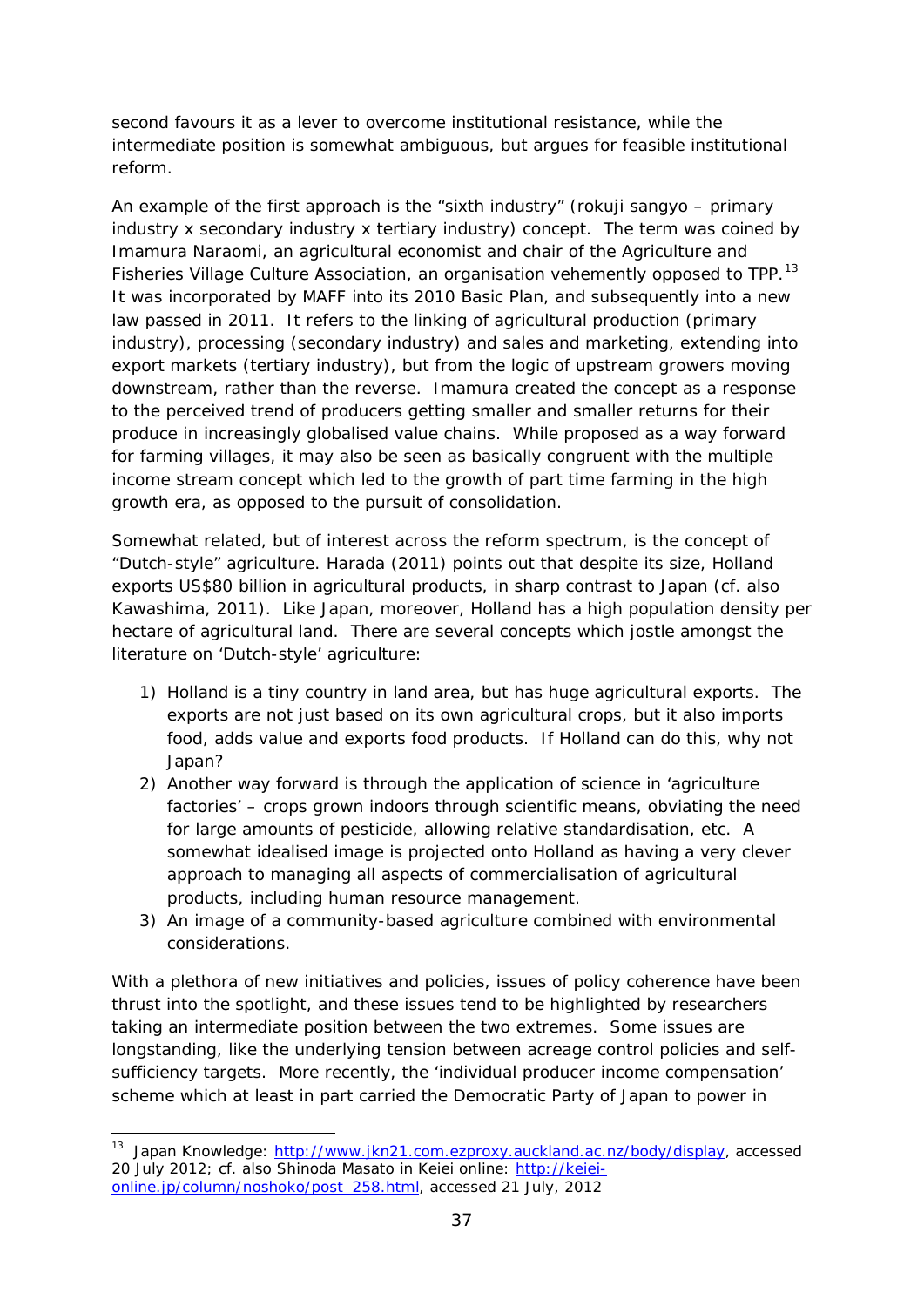2009 threw sand into the wheels of the slow movement towards consolidation. Indeed, Shogenji (2010) writes of "agriculture policy deterioration" in addition to "agriculture production deterioration" and "rural village deterioration". Moreover, Shogenji points to a number of developments which will make policy reform – and coherence – more difficult than ever in the coming years.

Shogenji (2010) argues that to be effective, agriculture policy must distinguish between paddy rice, grown on flat areas, and agriculture (predominantly rice farming) carried out in intermediate and mountainous areas (*chusankan chiiki*). The former, he argues, requires targeted, market-conforming or enhancing policies, coupled with human resource development. The latter, however, require integrated policies with a focus on local regeneration, and a new set of '3K' themes (*kankyo* – environment – *kyoiku* – education – and *kenko* – health), coupled with direct subsidies. In fact, there needs to be discussion about which villages are viable to maintain and support, and which should be 'returned to nature.'

To achieve nuanced policy, there must be decentralisation. In fact, in a reversal of the centralised thrust of post-war policy the new Basic Law of 1999 finally envisaged a role for local bodies to take part in both policy formulation and implementation. However, concurrent developments have undermined their ability to do so.

First, the amalgamation of local bodies, which began around 1999, saw the number almost halve from 3252 to 1750. The more rural the area, the larger the scale of the amalgamations, as well as the resulting job losses, which were greater in agricultural services than other areas. Thus the ability of local bodies to engage in more nuanced policy formation was undermined, as new expectations were being thrust on them. Second, new bodies were mandated to engage in decentralised policy deliberation and implementation – so-called deliberation councils (*kyogikai*) – on a policy-by-policy basis. These included budget allocations, which were difficult for local government bodies to monitor, reinforcing the tendency to look to the centre for advice, and increasing the danger of accountability slippage, if not corruption. Indeed, some local bodies have complained that they can't implement new policies because they cannot ensure accountability. In many cases, moreover, JA-related staff have filled key positions, potentially reinforcing the status quo.

Faced with the looming sustainability issues suggested in our analysis, the very slow pace of agriculture reform and the difficulties of working with entrenched interests and institutions, as well as the potential for continued policy deterioration, the advocates of fundamental reform see a combination of "game-changing" initiatives, including far-reaching trade liberalisation and institutional reform of both MAFF and JA structures as essential to achieving a breakthrough to the changes they argue are crucial for the future of Japan's agriculture. While also recognising that new measures are needed to encourage new entrants into agriculture, and to nurture skills, they argue that this is best done by allowing market forces to create the incentives for this to happen.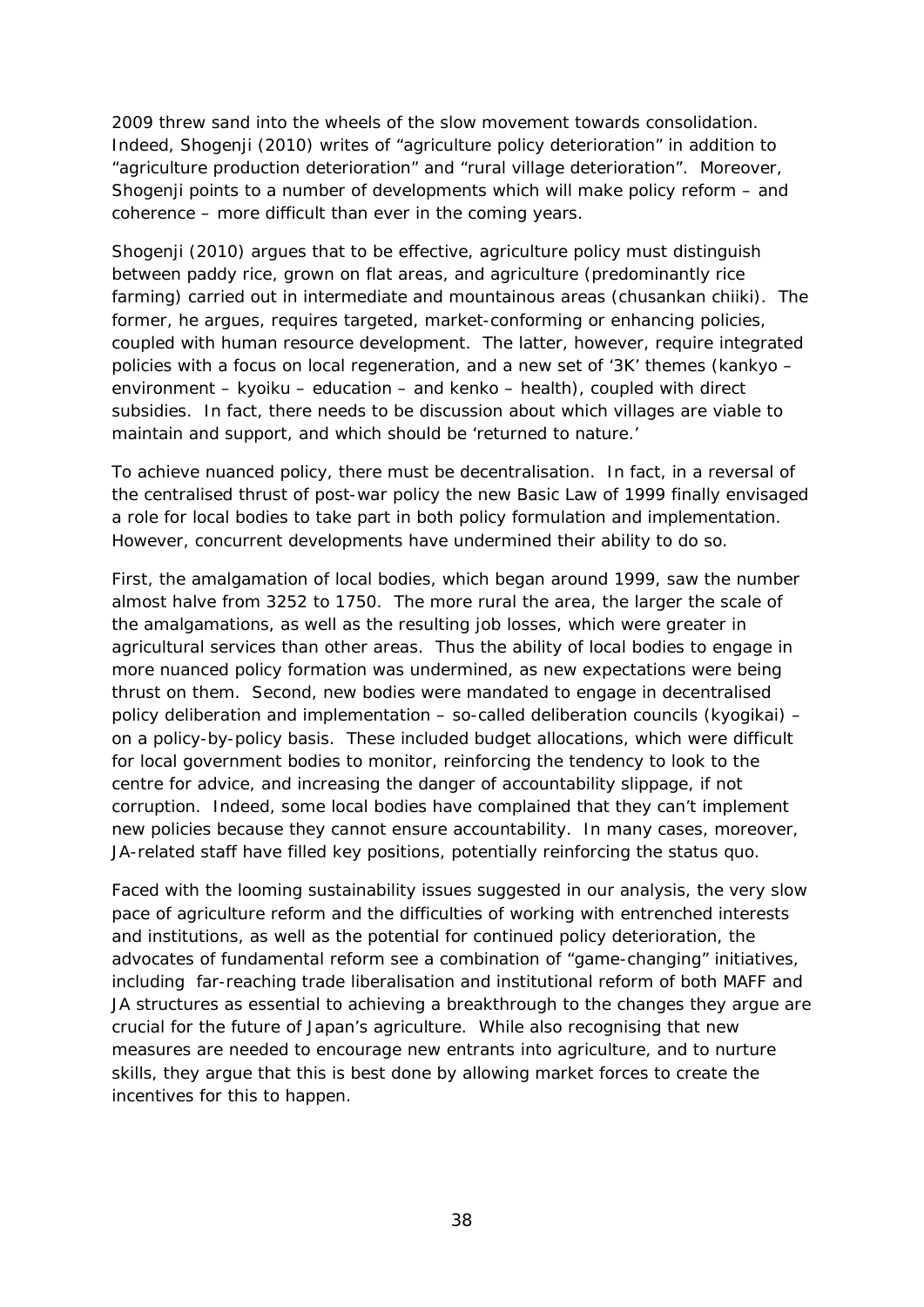#### *5.3. Scope for Successful Adjustment to the TPP*

While measures to facilitate productivity improvements and reinvigorate rural communities have been under way for some time, it is recognised that the development of a comprehensive policy package for the revitalisation of Japanese agriculture is a challenging task likely to extend over a number of years, involving difficult issues related to land use and ownership and likely also to require farreaching administrative changes. A commitment to join the TPP would undoubtedly create an imperative for this task to be addressed effectively and expeditiously. This leads naturally to the question of how the process of revitalising Japanese agriculture can be sequenced and eventually merged with the implementation of the TPP and the resulting adjustment process, to which the report now turns.

It is important to recognise from the outset that a commitment to the TPP will not involve immediate liberalisation of Japanese agriculture. Even under an optimistic scenario, negotiation, conclusion, ratification and entry into force of the TPP is likely to take at least another three years. Based on precedents with other agreements as well as understandings reportedly reached within the TPP negotiations it can be anticipated that implementation by Japan and other members of commitments to liberalise sensitive sectors like agriculture will be spread over up to ten years. The time period available for Japanese agriculture to prepare for the full impact of the TPP could thus be up to 13 years.

The sectors facing the greatest adjustment challenges from TPP are well-known: rice, dairy products, wheat, beef and sugar. Tariff protection for a number of other sectors is already low or zero. In particular, tariffs on vegetables, which now account for about 35% of the value of Japanese agricultural production, typically range between 3% and 10%, with many tariffs in the 3% to 5% range. This is generally taken as evidence that Japan's vegetable production is already competitive or nearly competitive with imports, and should not face great difficulty in adjusting to the TPP.

Among the sensitive agricultural sectors, Japanese beef producers successfully adjusted to the earlier liberalisation of beef imports, essentially involving the replacement of severe quota restrictions by a 38.5% tariff, by successfully developing the *wagyu* brand, now so well established that the market for *wagyu*  beef may realistically be regarded as a market segment distinct from the market for imported beef. Sales are now being developed of *wagyu* beef in export markets, including China and Hong Kong. With this market separation in place there may be grounds for anticipating that even the removal of the current 38.5% tariff under TPP, which in any event may not be completely implemented until 2025 as noted earlier, would not significantly affect Japanese domestic demand for *wagyu* beef. While there would likely be some impact on domestic production of some other types of beef, such as dairy beef, a market-based assessment suggests that the overall effect of TPP on Japanese beef production would not be large.

Rice obviously needs special attention, as it is both the product that involves the highest proportion of Japanese farmers, and also one of the most highly protected agricultural products. A useful initial starting point to discuss adjustment of the rice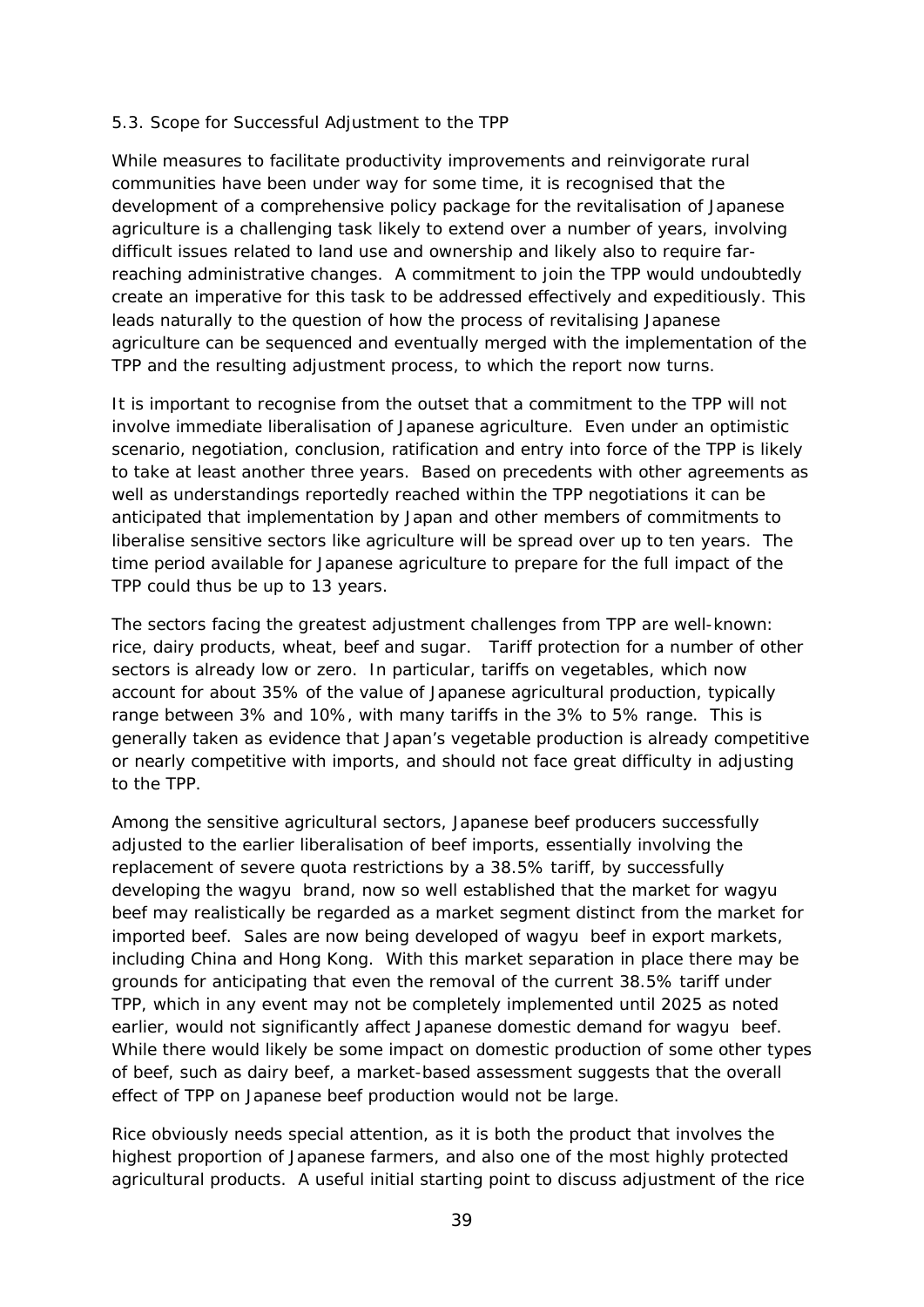sector to the TPP is to note that there is now substantial "water"<sup>[14](#page-41-0)</sup> in Japan's rice tariff, due to the impact on the domestic price of rice of the combination of falling consumer demand for rice and the replacement of direct price support by more market-based mechanisms for supporting rice farmers. This is illustrated in Table 3, based on the data taken from Godo and Owens (1998), the price for United States medium grain rice quoted in the FAO April 2012 rice price support (FAO 2012), a recently reported Japanese retail price for "Akitakomachi", a popular variety of rice with Japanese consumers, and an exchange rate of 80 yen per US dollar.

The existence of substantial "water" in Japan's rice tariff provides a considerable "breathing space" for adjustment to the TPP. According to the illustration in Table 3, it would take eight years for the tariff to fall below the prohibitive level if the phasing of tariffs is spread over 15 years, and six years if the phasing is spread over 10 years. With three years likely to elapse before the TPP enters into force, this means that the TPP would not have any direct impact on Japan's rice sector until at least 2021 and possibly not until 2023, even if no measures are taken to improve the cost competitiveness of Japanese rice farming in the meantime. If an effective programme to improve cost competitiveness is pursued in parallel to the negotiation and implementation of the TPP, it could be several more years before any direct impact is felt.

The extent of any eventual direct impact would depend on the extent to which rice production in Japan becomes internationally competitive. In that connection it can be noted from Figure 19 that the average cost of production of the largest Japanese rice farms, at 5918 yen per 60kg is already close to the level estimated in Table 3 to be necessary to compete with imports, 5813 yen per kg. The emergence of admittedly modest levels of Japanese rice exports over recent years, as shown in Figure 17, is also an indication that at least some parts of the Japanese rice sector are already producing rice with a combination of price and quality that is competitive in international markets. These indications should give grounds for confidence that implementation of an effective programme for productivity enhancement would enable Japan to maintain a substantial level of rice production able to compete directly with imports in the Japanese domestic market as well as achieving useful levels of exports.

-

<span id="page-41-0"></span> $14$  "Water" in the tariff is the term used to describe the extent to which a tariff exceeds the level required to be prohibitive. For example, if 50% is sufficient to be prohibitive but the tariff is in fact 80%, then 30% of the tariff is "water".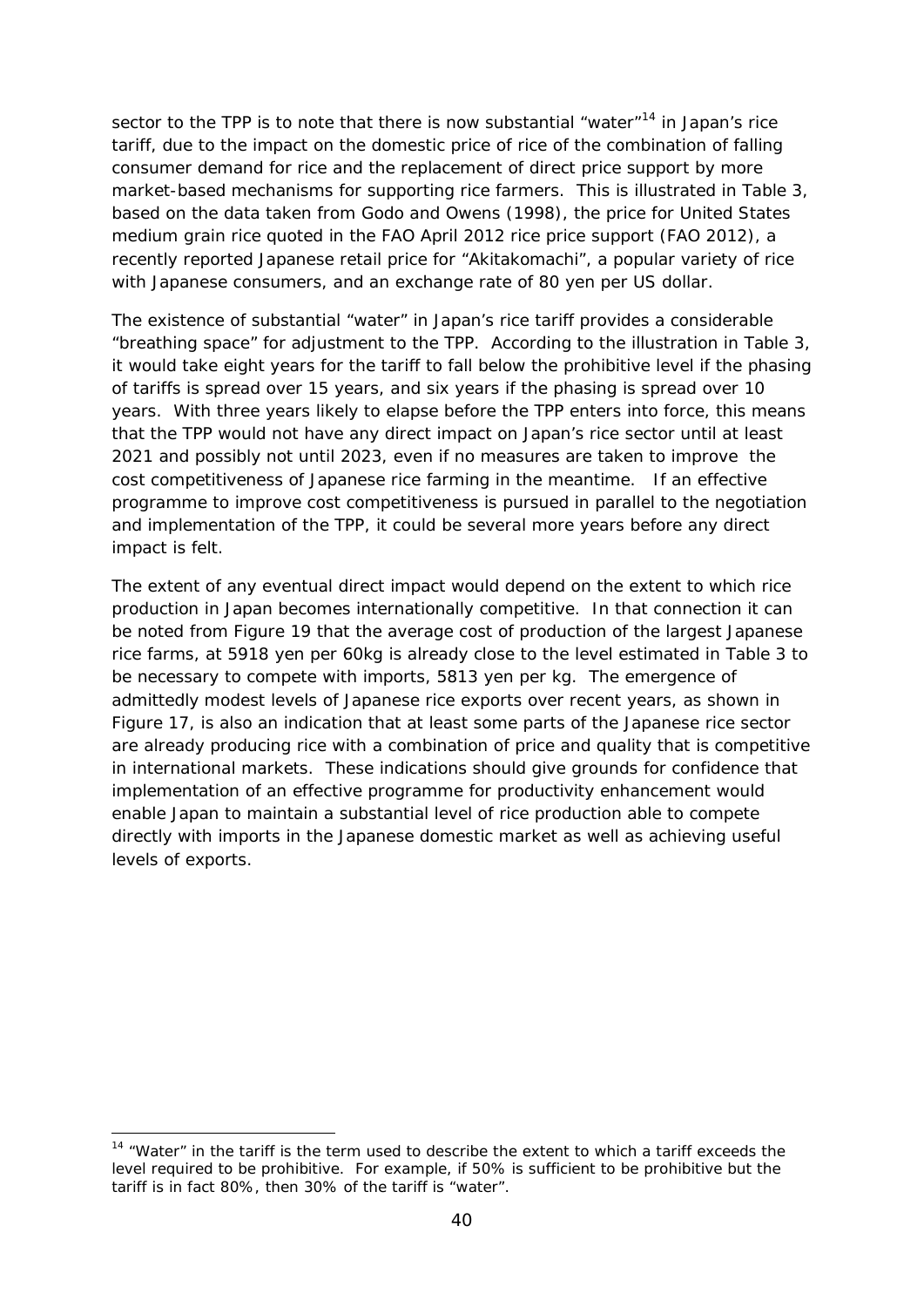| Table 3:                                                  |        |
|-----------------------------------------------------------|--------|
| Price Comparisons (yen per 60kg) and Tariffs Calculations |        |
| US Medium Grain Rice and Japanese Akitakomachi Rice       |        |
|                                                           |        |
| <b>US Medium Grain Rice</b>                               |        |
| (A) US f.o.b. Export Price Jan-Apr 2012                   | 3,830  |
| L/C and Finance                                           | 105    |
| <b>Trading Company Commission</b>                         | 600    |
| Charges at Port                                           | 626    |
| Freight and Insurance                                     | 652    |
| (B) Landed Price in Japan                                 | 5,813  |
|                                                           |        |
|                                                           |        |
| Akitakomachi Rice                                         |        |
| Retail price in Japan                                     | 22,200 |
| Less wholesale and retail margins                         | 6,730  |
| (C) Price of imports required for price parity            | 15,470 |
|                                                           |        |
| <b>Tariff Calculation</b>                                 |        |
| (D) Implicit Prohibitive Tariff, yen (C - B)              | 9,657  |
| (E) Implicit Prohibitive Tariff Rate, % (C/A)             | 252%   |
|                                                           |        |
| (E) MFN Tariff, yen (341 yen per kg)                      | 20,460 |
| "Water in Tariff", yen (E - D)                            | 10,803 |
| (F) Ad Valorem MFN Tariff Equivalent, % (E/A)             | 534%   |
| "Water in Tariff", % (F - E)                              | 282%   |
|                                                           |        |
| Annual reductions over 15 years                           | 1364   |
| Number of years to fall below prohibitive level           | 8      |
|                                                           |        |
| Annual reductions over 10 years                           | 2046   |
| Number of years to fall below prohibitive level           | 6      |

There can also be little doubt that the structure of Japanese rice farming will have changed significantly by the time any direct impact of the TPP begins to be felt. Referring back to Figure 10, it can be seen that by 2021 the cohort of Japanese rice farmers aged 75 and over, which in 2010 accounted for 31% of farmers, would be 86 and over, while the 70-74, 65-69, and 60-64 cohorts, accounting in 2010 respectively for 17%, 14% and 12% the total, would have advanced respectively to 81-86, 76-80, and 71-75, so that by 2021 over 75% of the farming population as at 2010 would be aged over 70.

A further consideration relevant to the potential adjustment process is the evidence from survey data summarised in Figure 9 and Table 2 that, on average, farm households other than business farm households and farms smaller than 1 hectare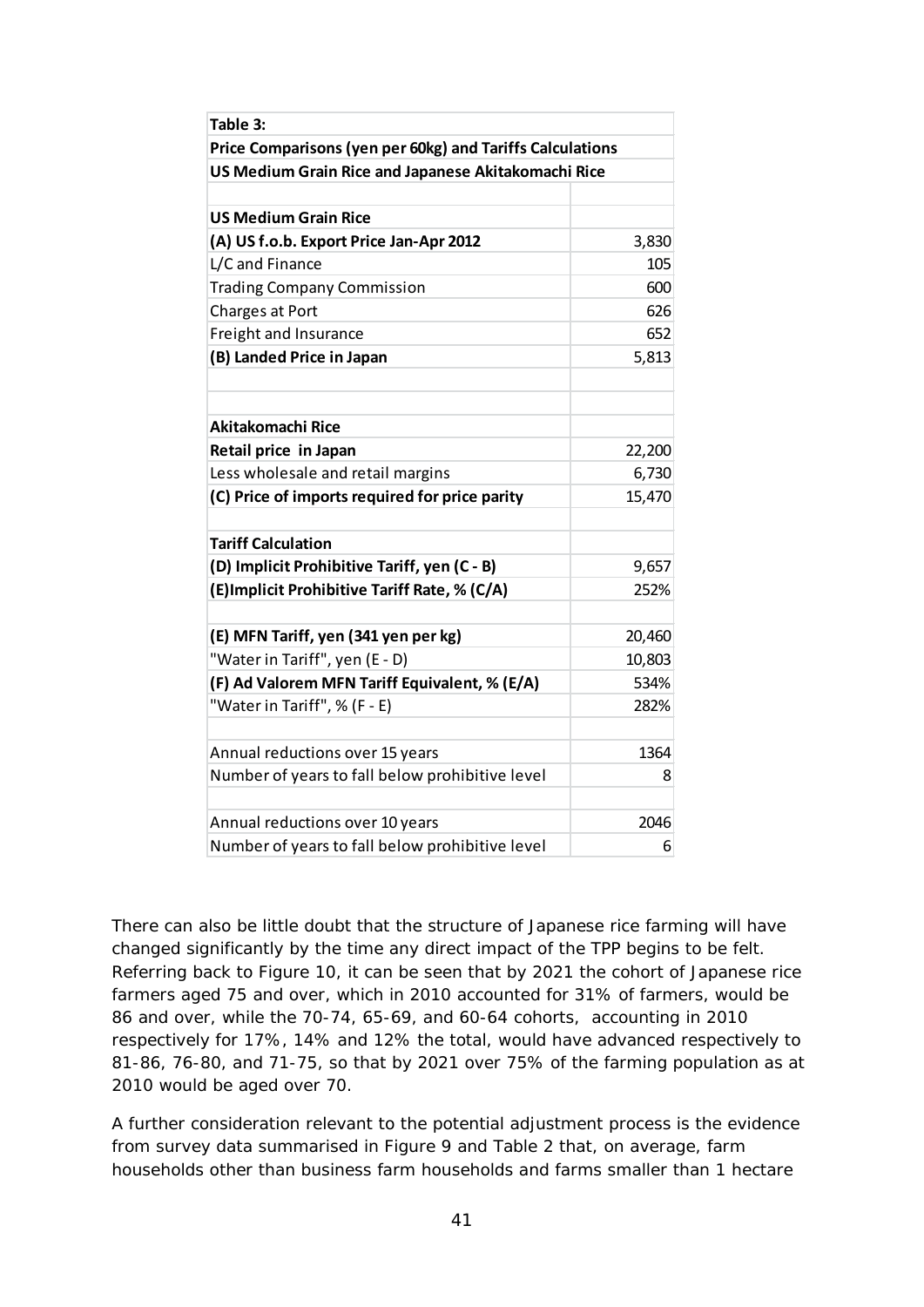derive minimal net income from their agricultural production. While this data relates to the agricultural sector as a whole rather than to rice farming specifically, viewed in conjunction with the production cost data in Figures 24-26 it does suggest that the development of an efficient rice producing sector in Japan will necessarily have to be based around expanding the role in rice production of larger farms operated by business farm households and perhaps also corporate farming entities. At the same time, exit from rice production would not involve a substantial sacrifice of income for the apparently large number of farmers who already derive little or no net income from this source. While the complexity and difficulty of the issues involved should never be underestimated, the evidence presented here suggests that scope exists for a successful adjustment to TPP by the Japanese rice sector at relatively low social cost, at the end of which a vibrant and efficient sector would continue to supply a large part of domestic demand as well as some export markets.

Adjustment both in the rice sector and in sectors that are already more competitive, such as vegetables, can also be facilitated by a range of other programmes directed towards strengthening the attractiveness of Japanese produce to Japanese consumers as well as to consumer overseas for products with export potential. Some programmes of this kind have already been initiated by MAFF and other agricultural organisations. These include programmes aimed at enhancing food safety and food quality, as well as increasing consumer awareness of the distinctive quality and other features of food produced in Japan.

A detailed analysis of possible adjustment in the dairy sector, with its complex existing arrangements, is beyond the scope of this report, but some general observations can be offered. First, since large scale imports of drinking milk are unlikely it will be the domestic market for processing milk that bears the main impact of increased imports due to TPP, whether of milk powder or processed dairy products such as butter, cheese and others. The average price of milk received by domestic producers will fall as a result of the associated fall in the price of processing milk. This potential fall in price may however be at least partly offset by ongoing increases in world market prices for dairy products.

Second, efficient adjustment will necessarily require the dismantling of the regional supply controls that currently segment the national market into separate regional markets. This deregulation is needed to allow for a reallocation of resources within the domestic dairy industry in response to the changed price signals resulting from TPP liberalisation. It will allow efficient producers, primarily in Hokkaido, who are able to supply profitably at the lower prices, to capture shares of the markets in other parts of the country that will be relinquished by producers for whom production at the new prices is uneconomic. The latter are likely to be predominantly small-scale producers in more remote and less productive districts, some of whom may convert to other forms of farming, while older farmers may over time exit from agriculture by retiring. Dairy farmers conveniently located to cities and producing for town supply are likely to be relatively unaffected. Dairy farmers in Kyushu may be able to compensate for any of loss of market share in domestic markets by developing exports to Korea, Taiwan and China.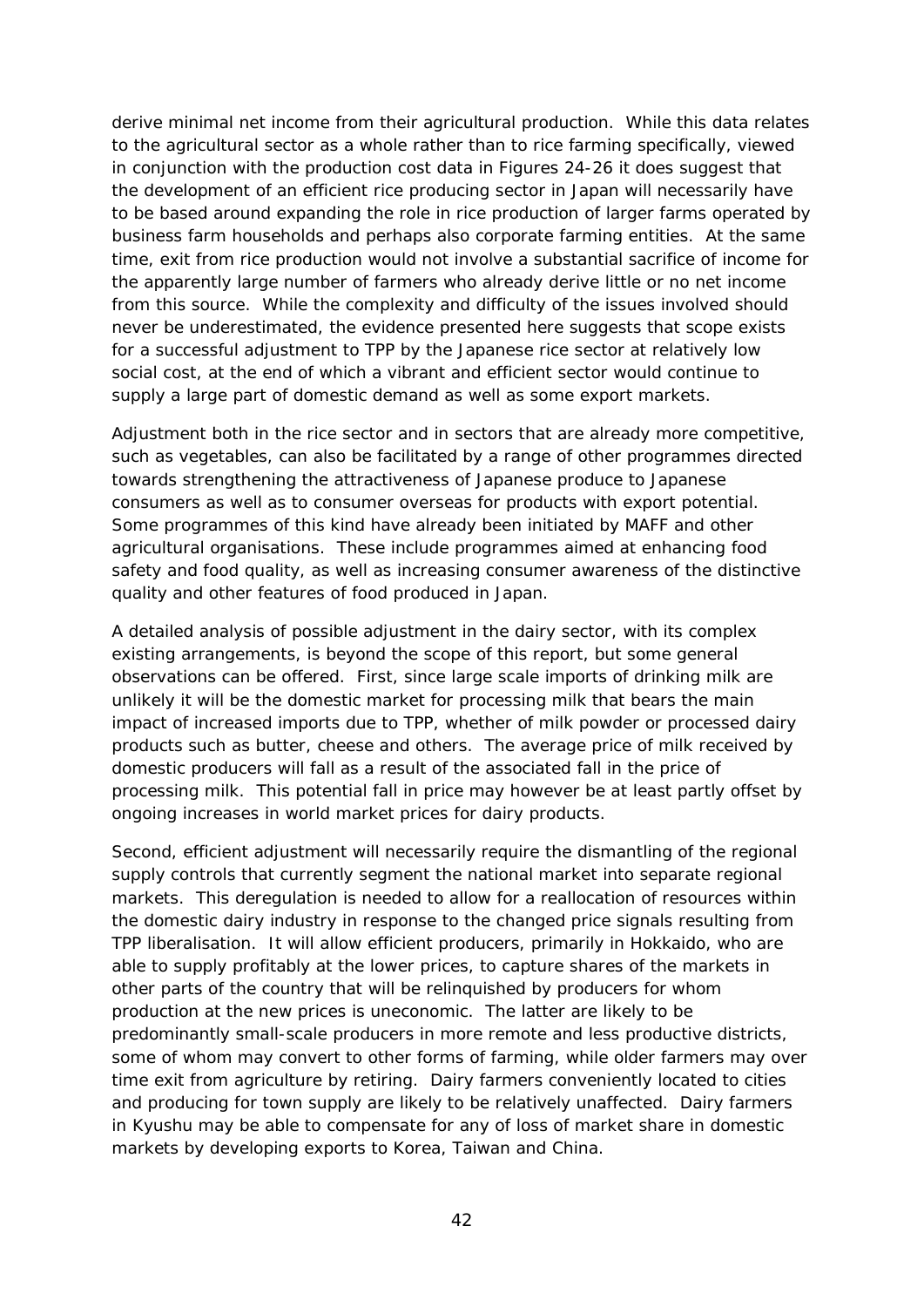A possible outcome of such an adjustment process can be envisaged in which a somewhat larger domestic market for dairy products is supplied at significantly lower prices, with the total share of the domestic market supplied by domestic producers and total domestic milk production both having fallen, the latter by significantly less than the former. The market share and total production of more efficient producers such as those in Hokkaido will have risen, while some part of the reduced milk production elsewhere will have been compensated by increased output of other agricultural products as farmers convert to other types of farming. This scenario is consistent with the results of the modelling exercise presented in the next section of this report. Taking into account also that some exits from dairy farming will involve retirements of aged farmers, often without successors, it is likely that the social costs associated with the adjustment will be relatively small, and well within the capacity of government to compensate.

#### **6. Modelling the Impact of TPP on a Revitalised Japanese Agriculture**

#### *6.1. Rationale and Method*

The TPP debate has prompted something of a minor rush to produce or use new computable general equilibrium (CGE) simulations of the impact of the TPP on the Japanese economy, often with a special focus on apocalyptic projections of the impact on Japanese agriculture. Examples include Suzuki (2011), Takamasu and Xi (2012) and Saito (2012), all of which use the internationally recognised GTAP (Global Trade Analysis Project) model and database.

CGE simulations, and those based on the GTAP model and database in particular, have important advantages for analysing the impact of trade agreements. Because they are multi-sectoral and multi-country in scope they are able to capture the complex network of economy-wide and region-wide feedback and flow-through effects resulting from the multifaceted ways in which domestic and international markets are linked together. The modelling is based on standard economic assumptions about the behaviour of firms and households, the GTAP database used for GTAP-based simulations is arguably the most comprehensively updated and validated database available for this purpose, and the internal consistency of the results is assured because the model is strictly constrained to operate within the resources available in each economy. Despite these very important advantages, the results from GTAP simulations can be heavily influenced by assumptions introduced into the model, and the apparent policy implications can be significantly influenced by the exercise of selectivity in the organisation of the data and presentation of the results. This section of the report presents the results of new simulations based on assumptions incorporating considerations that are omitted in the studies cited above. These results are argued to present a more balanced picture of the opportunities and challenges for TPP Japanese agriculture under TPP.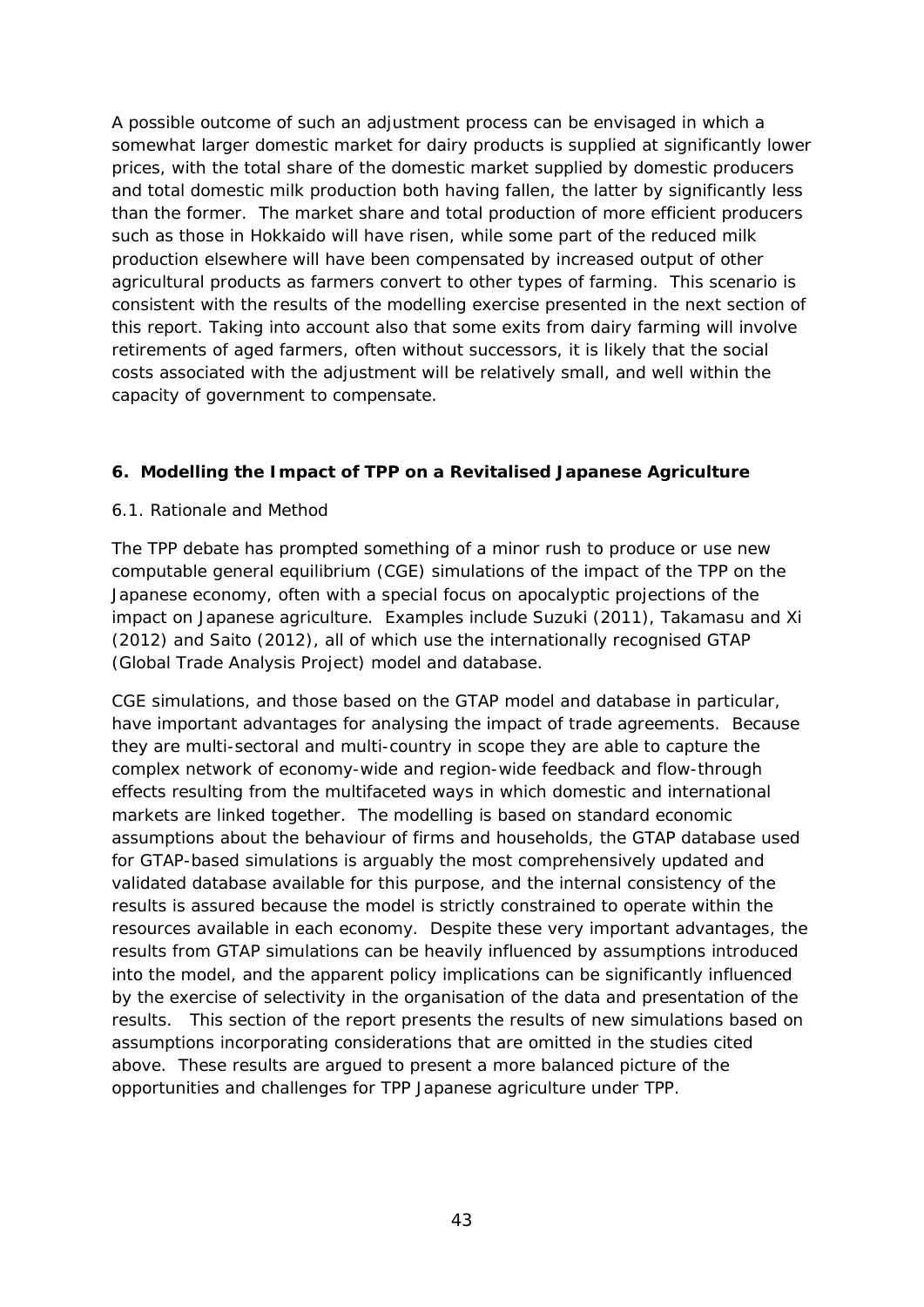The simulations reported here utilised the standard GTAP model,  $15$  assuming constant returns to scale and perfect competition. The TPP is assumed to involve the complete elimination of all tariffs on trade among the member economies, and the effects are modelled as a once-and-for-all change, with no attention paid to the dynamic time path of the adjustment to the tariff changes. The simulations were based on the latest version of the GTAP database, GTAP 8, which has a base year of 2007. Since many of the effects of the TPP on Japanese agriculture are likely to take some years to emerge, as explained earlier, the key economic characteristics of Japan are projected forward to 2020, so that the modelling simulates the effects of the TPP on the Japanese economy as it may have evolved by that date. Given the long run nature of the potential changes, results are presented from simulations utilising a long run closure,<sup>[16](#page-45-1)</sup> in which all factors except natural resources are assumed to be fully mobile across economic activities, and returns to capital converge to a steady-state equilibrium across all sectors in each economy, with the capital stock allowed to adjust in order to produce this result. This 'steady state' closure allows the effects of the capital accumulation that would occur in a dynamic model to be approximated at a relatively low computational cost.<sup>[17](#page-45-2)</sup> As is typically the case with GTAP simulations, results given in value terms are expressed in US dollars.

As is generally the case with GTAP-based simulations, in the interests of computational efficiency some aggregation is undertaken of the full range of sectors and regions available in the GTAP database. The world is divided into 21 individual economies (including 19 of the 21 APEC economies) and five regions each of which is an amalgamation of multiple economies<sup>18</sup>. Each economy is divided into 31 sectors. Since the main focus here is on the impact on agriculture a substantial degree of disaggregation of agriculture and food production is maintained, with ten separate primary agricultural producing sectors and seven food processing sectors. This is a greater degree of disaggregation than is found in some other studies<sup>[19](#page-45-4)</sup>, and is intended to provide for the capture as far as possible of structural changes that might arise due to reallocation of resources within the agricultural and food processing sectors.

For the purpose of these simulations two further important features are introduced. First, a number of adjustments have been made to the standard GTAP 8 parameters and baseline information for the Japanese economy, reflecting factors identified earlier in this report. Second, the importance of measures to increase productivity in Japanese agriculture is recognised by modelling the effect of a substantial

<u>.</u>

<span id="page-45-0"></span> $15$  With the exception of adjustments specifically mentioned here all model equations are as in the standard GTAP model. A detailed description and discussion can be found in Hertel (1997).

<span id="page-45-1"></span> $16$  Simulations were also performed using a medium run closure, and the results of these simulations are available on request.

<sup>17</sup> See Wang and Schuh, 2002, Gilbert and Wahl, 2003.

<span id="page-45-3"></span><span id="page-45-2"></span> $18$  Although the focus here is on the impact on Japan, inclusion of the full global economy, and separate identification of major relevant trading partners, is necessary to ensure that the trade effects are adequately captured.

<span id="page-45-4"></span> $19$  For example, Saito (2012) has four primary agriculture producing sectors and four food processing sectors.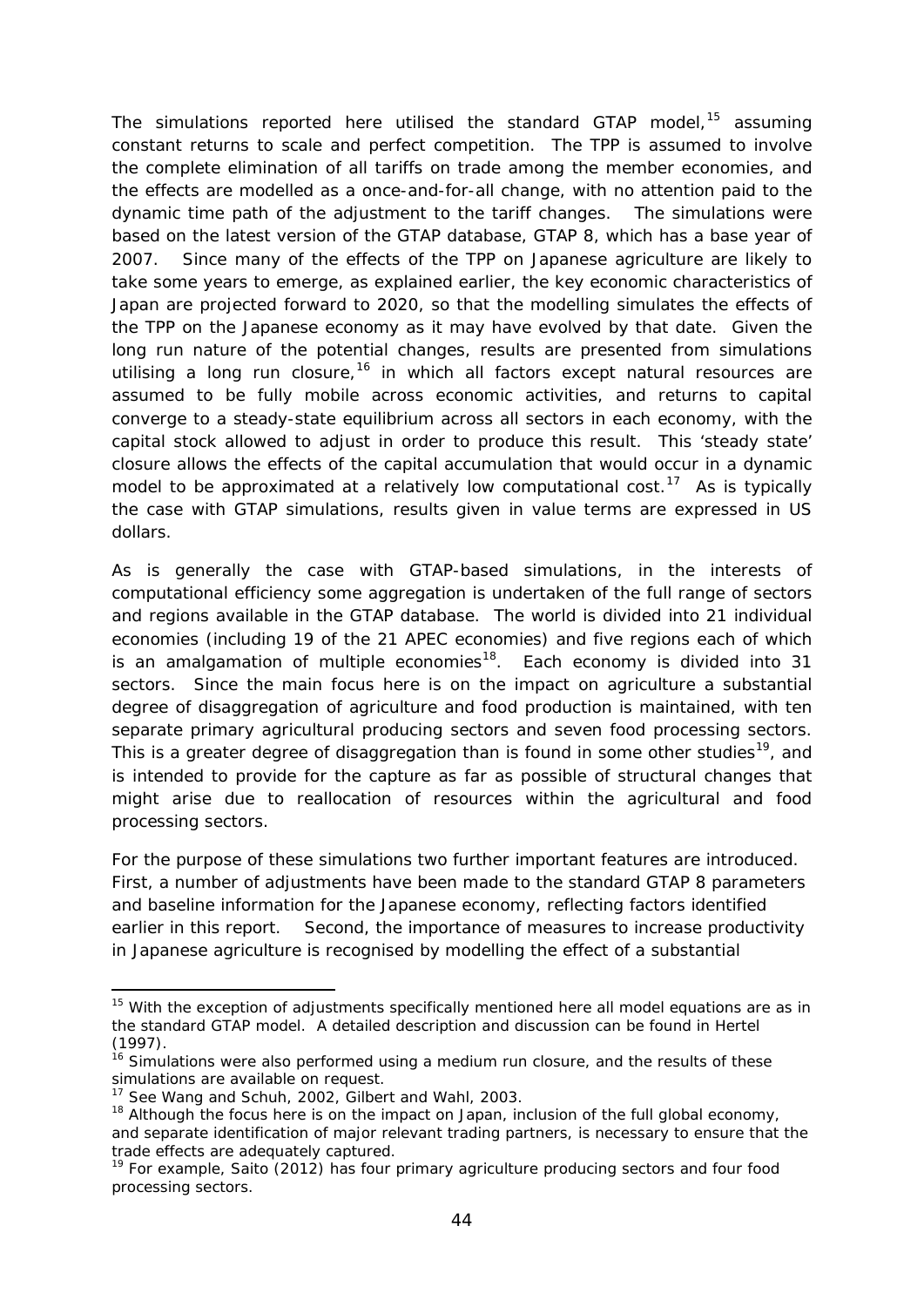increase in the productivity of Japanese agriculture, in parallel to the effect of the TPP.

The most important parameter adjustment concerns the so-called Armington elasticity, a parameter routinely introduced into CGE simulations of trade policy changes to capture the reality that consumers typically do not regard domestic and foreign goods as perfect substitutes, and in fact divide their purchases between the two even in the presence of obvious price differences. The Armington parameter incorporated in GTAP 8 has been econometrically estimated for the world as a whole.<sup>20</sup> Japanese consumers are well-known to have a particularly strong preference for food produced in Japan over foreign-produced food, suggesting that the substitutability in consumption between domestic and foreign produced foods in Japan is lower than the global average. The preference for Japanese produced food can be expected to be accentuated by campaigns already under way and likely to be intensified in future both to encourage Japanese consumers to focus their consumption on Japanese food and also to increase the appeal of Japanese food through quality improvements and branding initiatives. Cultural factors and culinary practices support a particularly strong preference for Japanese-produced rice over foreign rice. Reflecting these considerations, in the present simulations the Armington elasticities applied to Japan for rice and other foods are respectively 50% and 75% of the globally estimated elasticities in GTAP V8. $^{21}$  $^{21}$  $^{21}$ 

Three further adjustments are made to reflect realities in Japan. First, obstacles to changing land use in Japanese agriculture and the potential for institutional and policy changes to mitigate those obstacles are reflected by first tightening and then relaxing the relevant transformation elasticity as applied to Japan. Second, the existence of substantial areas of abandoned agricultural land is reflected by an increase of 2.65% in the area of land available for agriculture specified in the baseline data. This figure corresponds to the proportion of the total cultivated area classified as abandoned land in the "flat" category in 2009. Third, the baseline tariff on rice is adjusted to  $242\%^{22}$  $242\%^{22}$  $242\%^{22}$  to take account of the substantial amount of "water" in Japan's rice tariff.

The potential for increasing productivity in Japanese agriculture is reflected by simulating a "productivity shock" in parallel with the "trade shock" represented by the TPP. Based on evidence cited earlier in this report the "productivity shock" is implemented as a 32% increase in productivity in the production of rice and other crops, a 17% increase in productivity in the dairy sector and an 8.5% increase in productivity in other livestock production. It is emphasised that the results from the

<u>.</u>

<span id="page-46-0"></span><sup>&</sup>lt;sup>20</sup> The Arminaton elasticities incorporated in GTAP versions prior to GTAP 7 were not econometrically estimated and researchers frequently increased them for simulation purposes, which has the effect of increasing the impact on trade as indicated by the simulations. Similarly, in his estimates of the TPP effects on Japanese agriculture Suzuki increases the GTAP Armington elasticity by a factor of 25%.

<span id="page-46-1"></span> $21$  Sensitivity tests were performed using the standard GTAPV8 Armington elasticities. These affected the size of changes as would be expected, sometimes substantially. In general the impacts were not outside reasonable ranges of expectations, especially when outlying observations were excluded, although it was notable that the impacts on the changes in trade were small relative to the size of the elasticity adjustment.

<span id="page-46-2"></span> $22$  This change is implemented using the ALTERTAX procedure.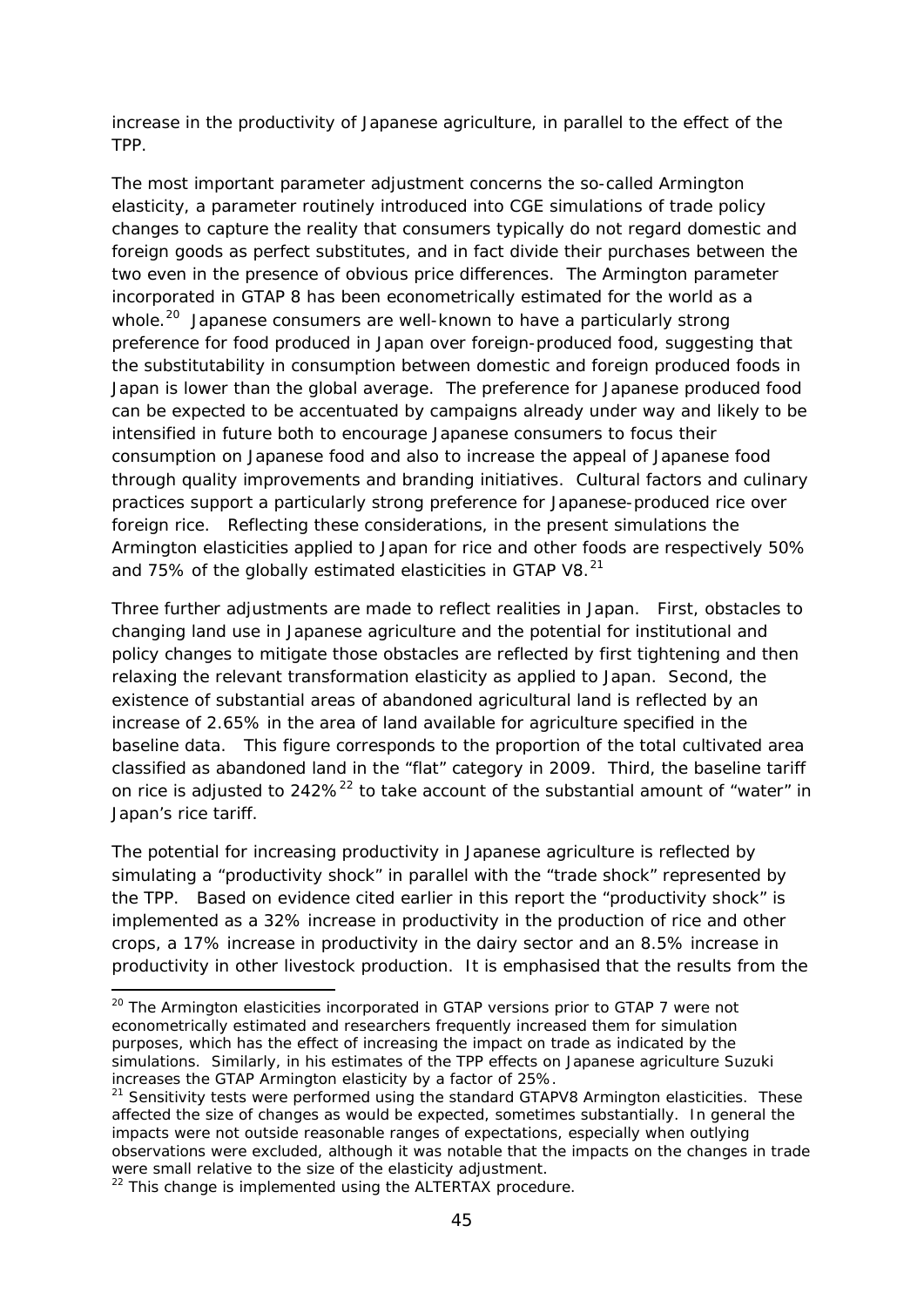"productivity shock" are not claimed to be predictive or definitive but are intended to illustrate the importance of increasing productivity in the agricultural sector for the outcome of the TPP, or by implication for any liberalisation of agricultural trade by Japan. The "trade shock" and "productivity shock" are implemented separately, so that the effects of each shock can be separately identified. The effect of the TPP in the absence of any improved productivity performance in Japanese agriculture can thus be compared with the effects if the potential for a substantial improvement in productivity is in fact realised.

#### *6.2 Simulation Results*

The simulations yield a vast array of results both for Japan and for the other 25 economies covered by the simulations. The emphasis here is on the results for Japan's agriculture and food processing sectors, and only brief reference is made to relevant results for other sectors and economies.

The overall changes in the value of output in Japan's agricultural sectors under TPP, assuming the parallel improvements in productivity, are depicted in Figure 28, while the corresponding changes in the value of the food processing sectors are depicted in Figure 29.

![](_page_47_Figure_4.jpeg)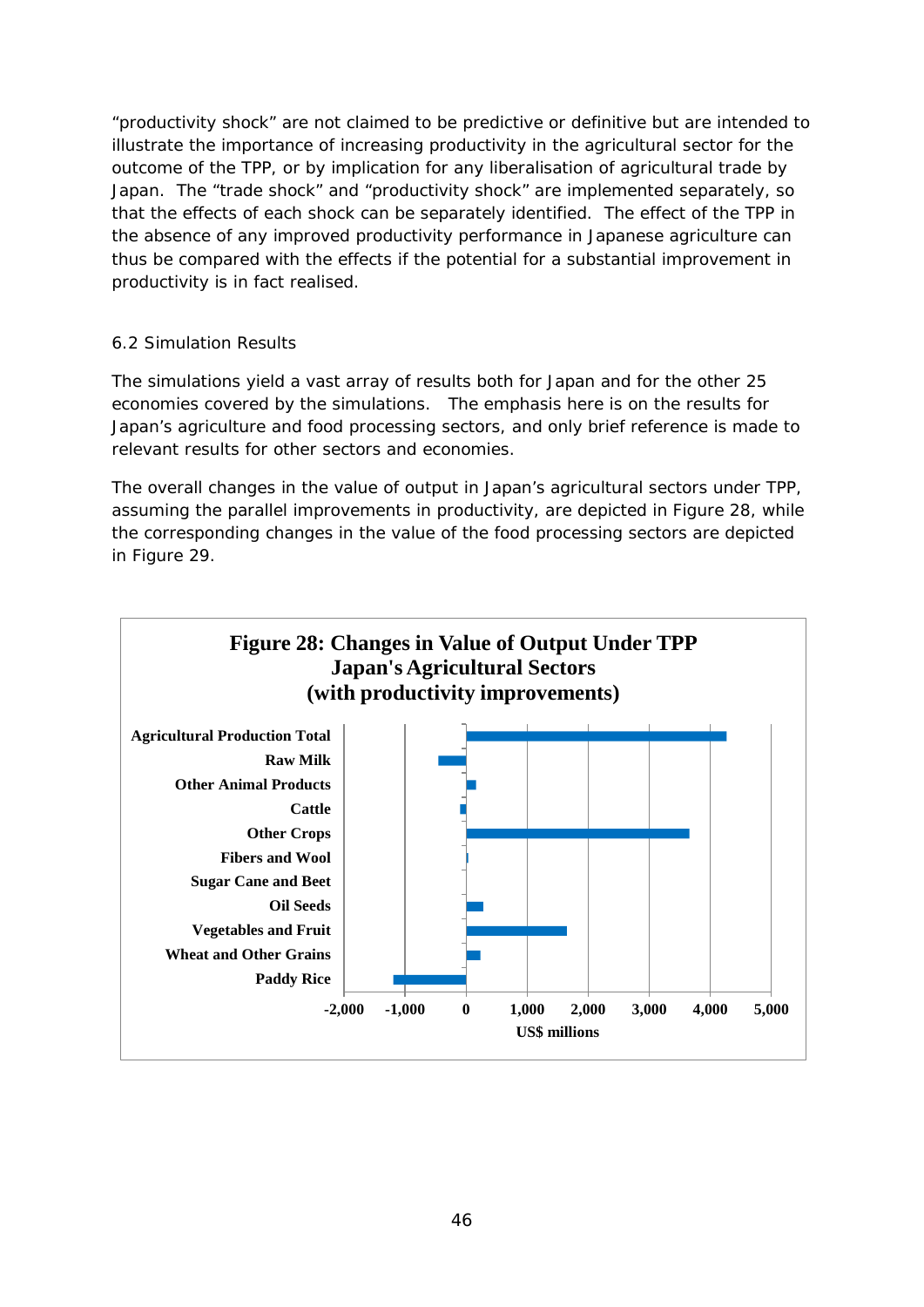![](_page_48_Figure_0.jpeg)

Perhaps the most important point to note from Figures 28 and 29 is that they show that the overall output in both agriculture and the food processing industries actually increases. In the case of agriculture, the not unexpected decrease in output of rice and smaller decrease in the output of milk are more than offset by increases in the output of vegetables and fruits and other crops. There are smaller decreases in the output of the cattle sector and increases in the production of other animal products, oilseeds, and wheat and other grains. In the case of the food processing sector, falls in the output of dairy products, milled rice, beef and other meats are more than offset by increases in the production of other processed food products. The important implication is that in assessing the overall effect of TPP it is misleading to focus only on falls in the output of products such as rice and dairy products, since these changes are part of an overall reallocation of resources in agriculture and food processing which need not involve any shrinkage in the overall size of the two sectors, but which rather allows them to expand while improving their efficiency and overall contribution to the economy.

Furthermore, in the sectors where output declines neither the overall decreases nor the part of the decrease attributable specifically to the trade provisions of the TPP are as large in proportionate terms as indicated in other studies. This is shown in Figure 30, where changes in the output of key sensitive agricultural and processed food products are shown in percentage terms, with the shares of the changes due to the tariff elimination and productivity increase identified separately as well as the changes in overall output. The largest percentage falls in output attributable to the trade provisions of the TPP are in paddy rice, milled rice, milk, dairy products and beef, with falls respectively of 16%, 11%, 14%, 16% and 10%, but these are offset by increases attributable to the productivity increase of respectively 4%, 3%, 4%,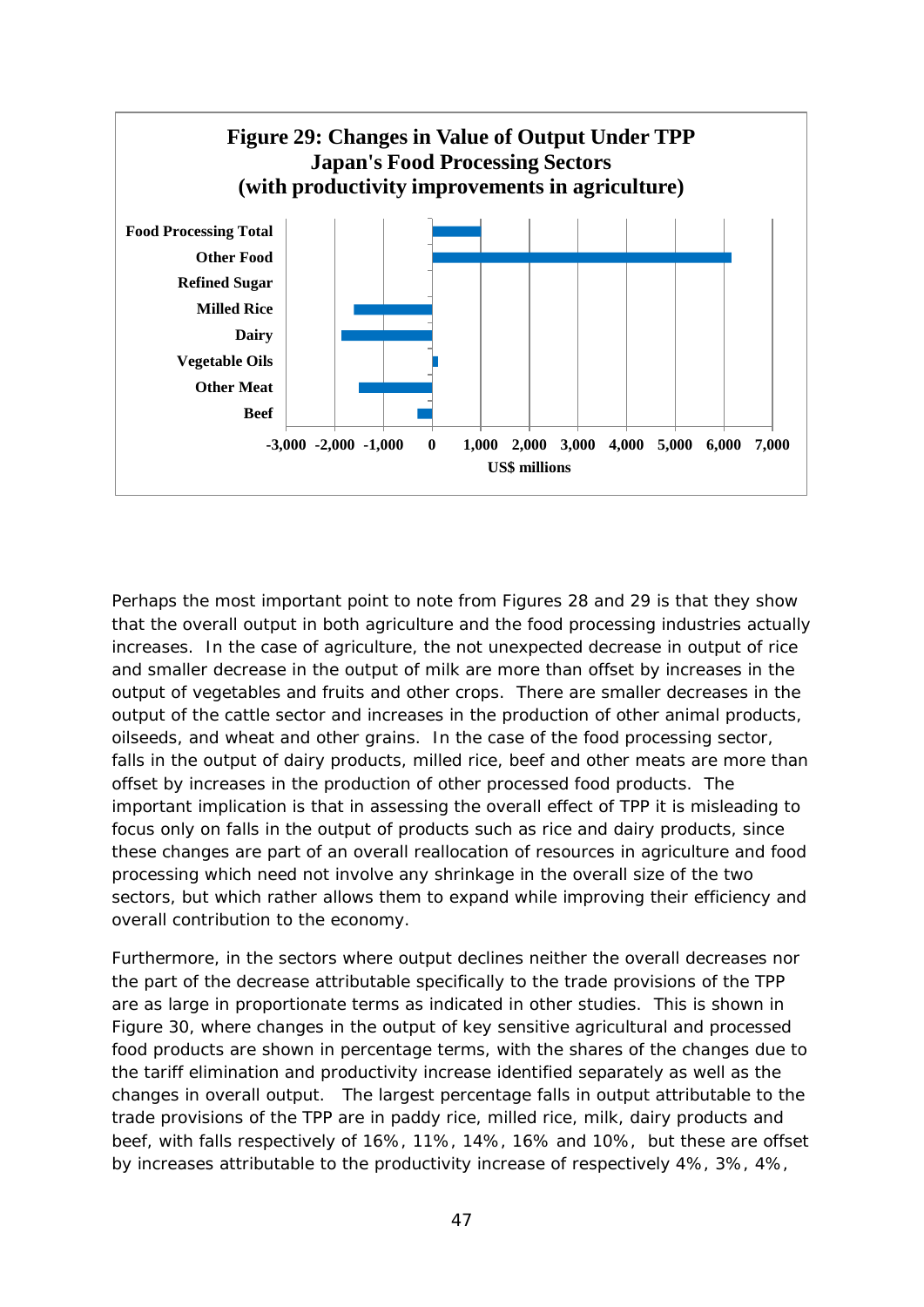5% and 8%, so that the respective decreases in overall production are respectively 9%, 8%, 10% 11% and 2%. In no case does the decrease in production attributable to the TPP reach as high as 20%, and the overall falls in production are all lower than 12%. These findings contrast with the findings in other studies such as Suzuki (2011) and Saito (2012), where for example projected falls in the production of rice range from 94% to 55%, and contrast also with MAFF predictions of falls in rice production of 90%, in wheat production of 99%, in sugar production of 100%, in beef production of 75% and in dairy products of 56% (MAFF 2010). Figure 24 also shows an increase of 7% in the production of fruit and vegetables, which is more than fully explained by the productivity increase, with the TPP in fact having a very small impact on production. Figure 30 is deliberately drawn with the same vertical scale as the corresponding graph in Suzuki (2011), to facilitate comparison with the changes depicted there.

![](_page_49_Figure_1.jpeg)

The breakdown of output in value terms into the TPP-induced and productivityinduced components for all agriculture and processed food sectors is shown in Figures 31 and 32. These figures highlight both the relatively small impact of the TPP on the value of output in most sectors, and also the importance of the projected productivity increase in agriculture in generating the overall increase in the value of output not only in agriculture itself but also in the processed food industries.

In the case of agriculture, illustrated in Figure 31, the TPP has a relatively small impact on the value of output in all sectors except paddy rice, where the 16% fall in output equates to a fall in value terms of \$2.1 billion. The overall decrease due to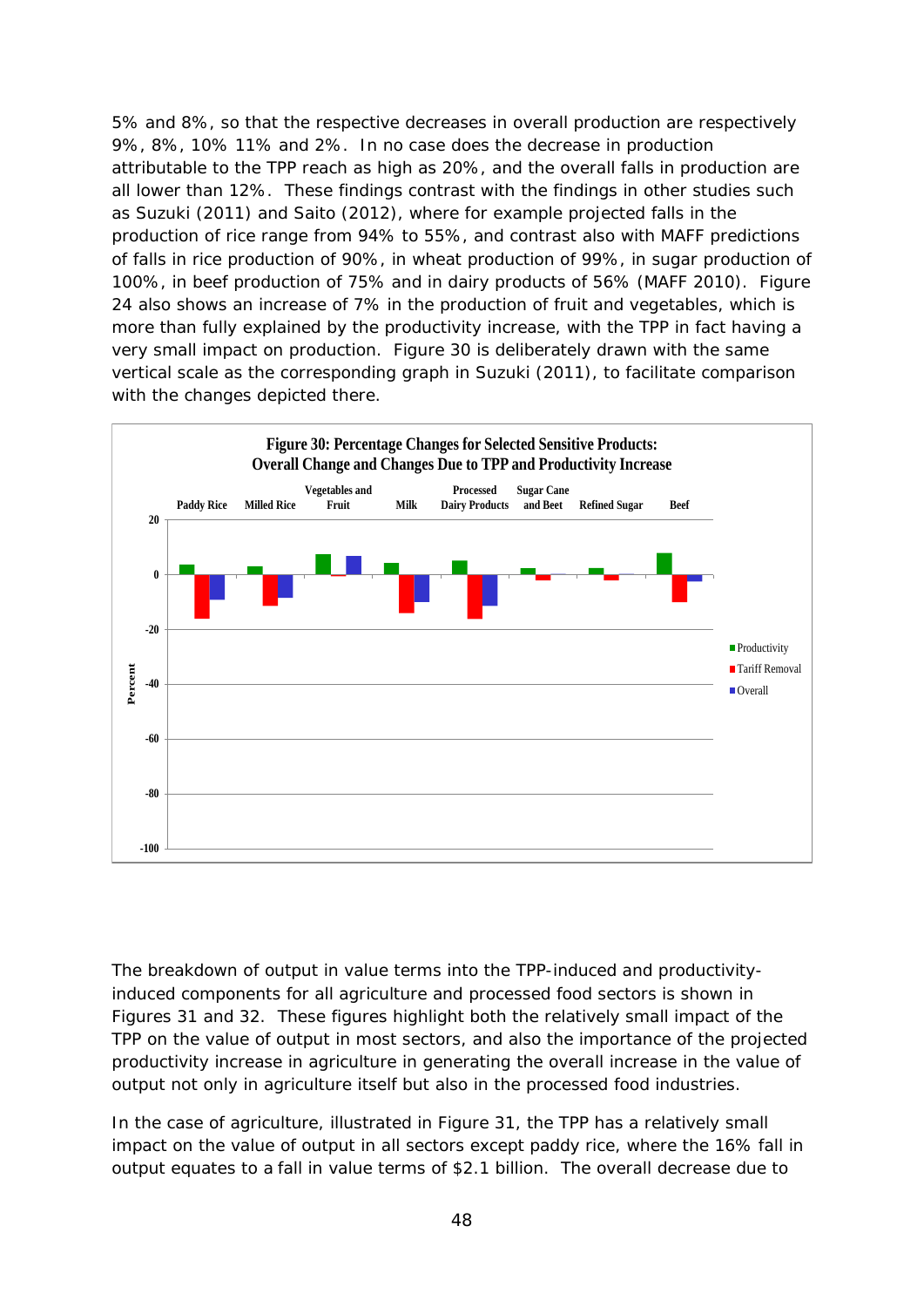the TPP of \$4 billion in the value of agricultural output is offset by a projected increase of \$8 billion due to the productivity increase, giving an overall increase in the value of output of approximately \$4 billion. The falls in the value of output of paddy rice, milk and beef occur because the productivity- induced increase is insufficient to offset the decrease due to the TPP. Paddy rice is the sector where the dominant effect of the TPP is most pronounced, with the relatively small productivity-induced increase leaving an overall decline in the value of output of \$2.1 billion, or 9%.

![](_page_50_Figure_1.jpeg)

![](_page_50_Figure_2.jpeg)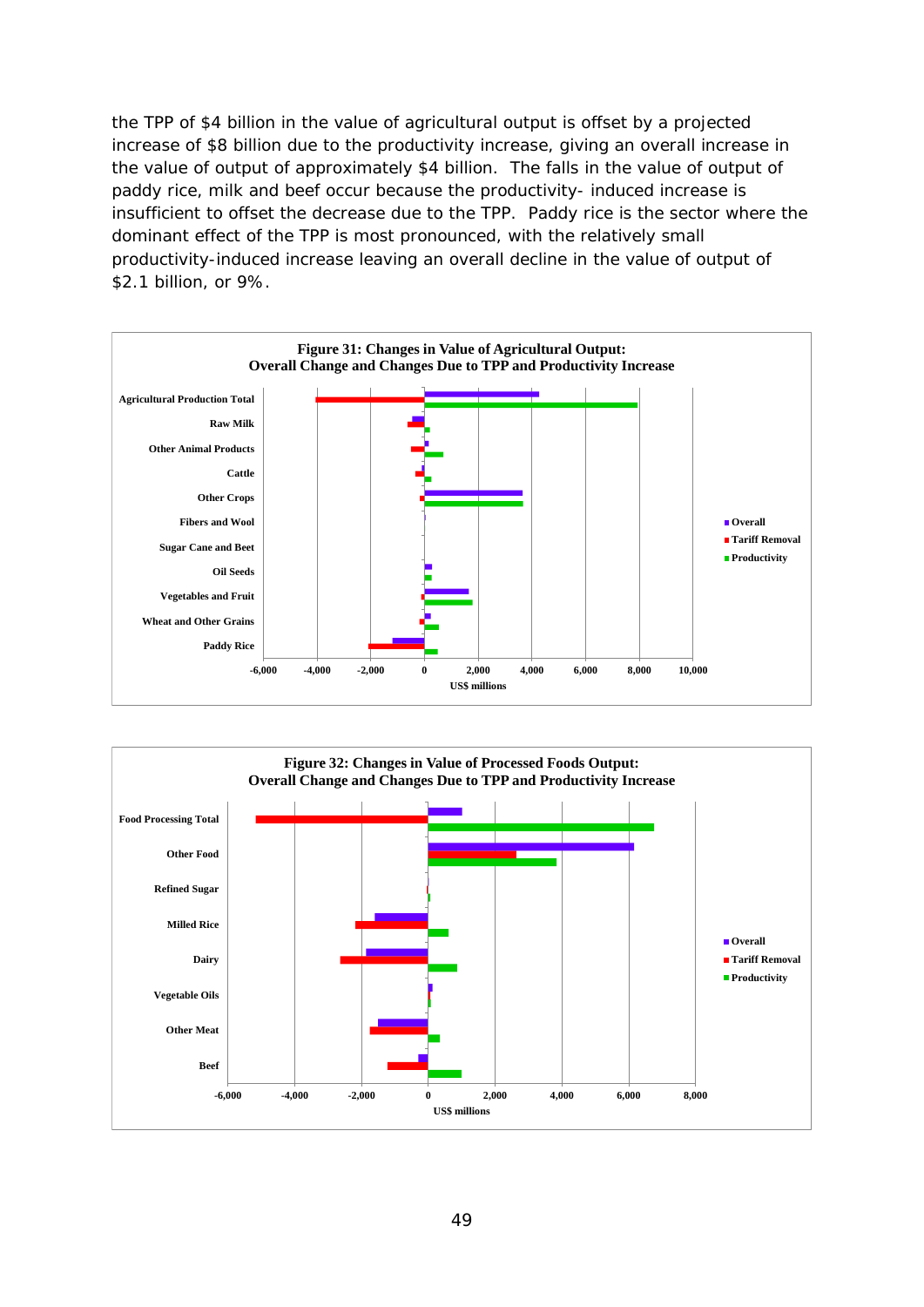In the case of processed foods, the TPP has a negative impact on the production of processed rice, dairy products, beef and other meats, which is only partly offset by the impact of the increased productivity in agriculture on the output of each sector, so that the overall value of output falls in each case, although the falls are relatively small in percentage terms. On the other hand the TPP has a strong positive effect on the value of output of other processed foods, which in combination with the positive impact of the productivity improvement in agriculture generates an overall increase in output sufficient to outweigh the declines in other processed food industries, so that the value of the total output of processed foods rises.

In broad terms, the results of the simulations can be interpreted as illustrating how the TPP and increases in the productivity of Japanese agriculture can play complementary roles in sustaining agriculture and the food processing industries in Japan. Increases in productivity are essential for maintaining, or perhaps even expanding the overall level of output across the agriculture and food processing sectors. Exposure to international competition through the TPP has the effect of reallocating resources across the sectors, so that the more internationally competitive sectors expand while those that are less competitive shrink in size. The logical conclusion is that the combination of TPP and measures to increase the productivity of Japan's agriculture can strengthen both agriculture and food processing in Japan, although this will involve some significant structural change in both areas of economic activity.

Consideration of the simulation results for the impact of the TPP in isolation also leads to the conclusion that if increases in productivity do not precede or accompany the implementation of TPP in Japan the overall level of output in the agricultural and food processing sectors is indeed likely to decline, although the decline may be much smaller than some of the more apocalyptic projections produced by other studies.

Further evidence of the likely efficiency enhancing effect of combining the TPP with measures to facilitate productivity enhancement in Japanese agriculture is provided in Figures 33 and 34, which show the changes in imports and exports associated with the changes in production, as indicated in the simulation results. In the agriculture sectors increases in production are associated with falls in imports, and in the case of the other crops category also with an increase in exports. In the processed food sectors imports rise in the sectors where production falls, while an increase in production in the "other foods" category is associated with modest increases in both imports and exports.

Finally, Figure 35 compares the changes in exports and imports with the changes in household consumption, and provides a perspective on how the maintenance of production levels is also facilitated by the increase in household consumption stimulated by the fall in prices resulting from the greater exposure to international competition. The very large increase in consumption of other processed foods, supplemented by a small increase in exports, far outweighs the increase in imports. Increases in consumption also absorb a significant proportion of the increases in imports of dairy products, beef and other meats.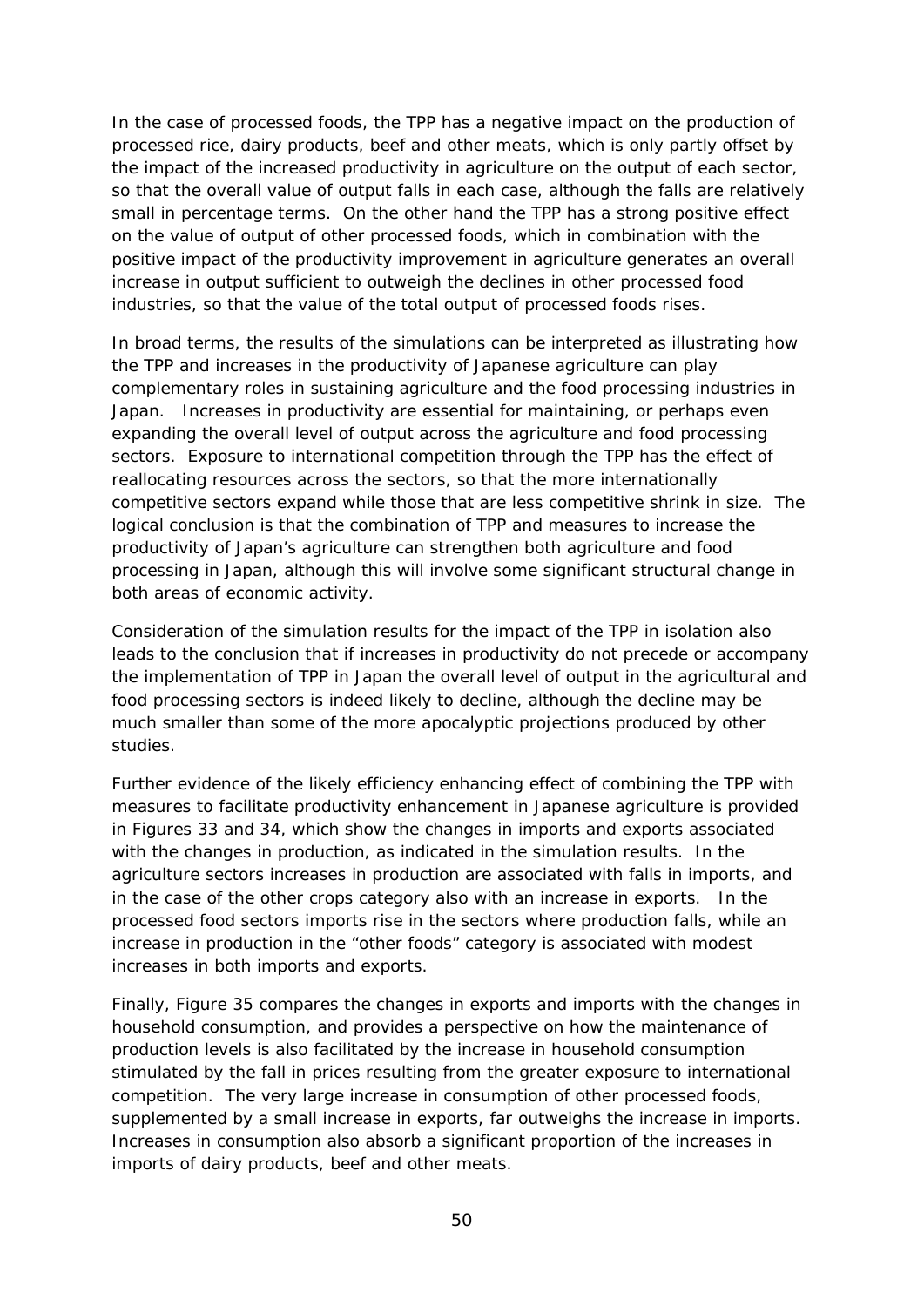![](_page_52_Figure_0.jpeg)

![](_page_52_Figure_1.jpeg)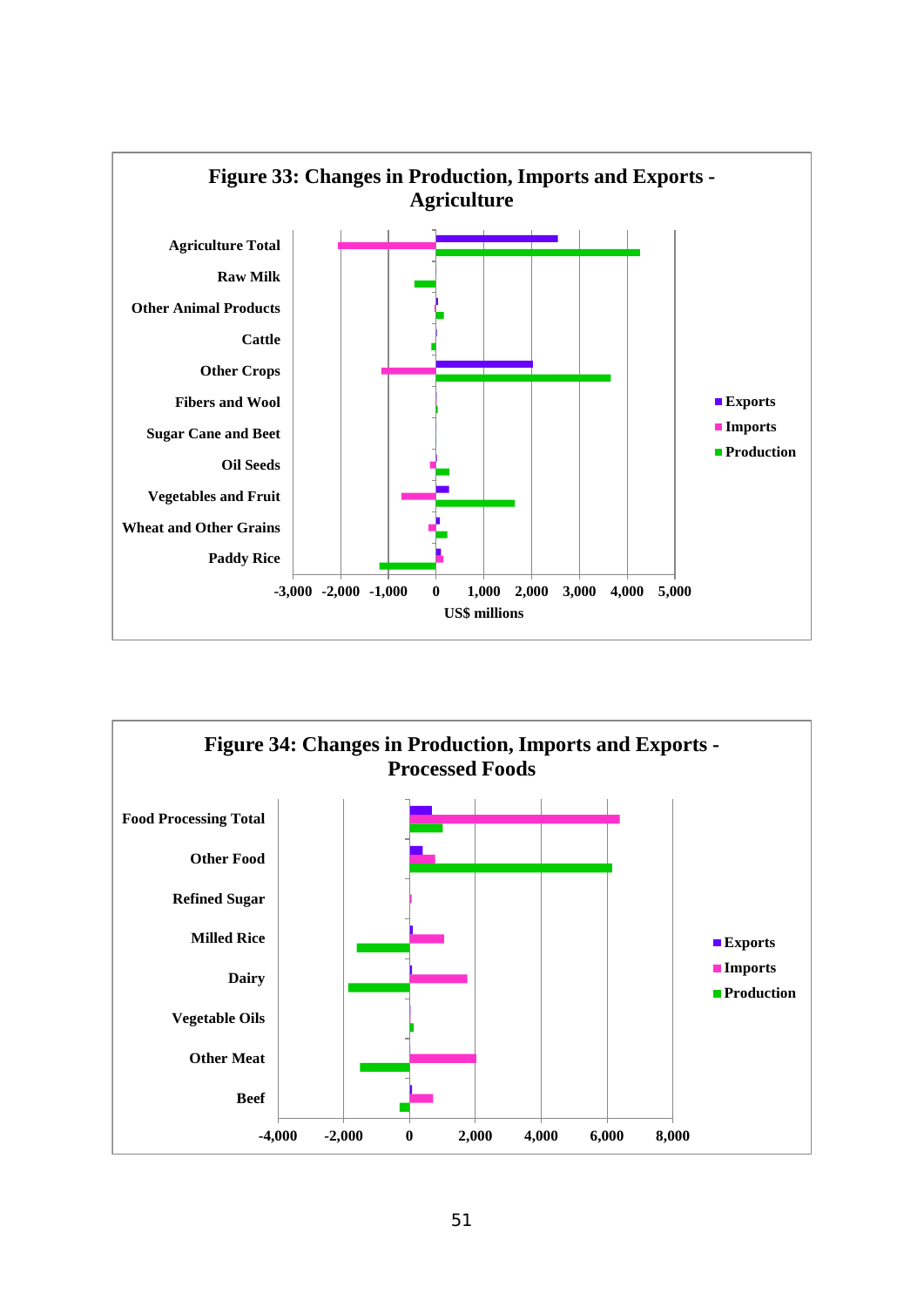![](_page_53_Figure_0.jpeg)

#### **7. Opportunities in for Japanese Food Processing Industries Under TPP**

The TPP has the potential to fundamentally change the economic opportunities open to Japanese food processing industries that have hitherto been severely handicapped by the high cost of inputs sourced from within Japan or imported from overseas across high tariff barriers. With the removal of these tariff barriers on imports from TPP members, and the corresponding competitive pressure on Japanese producers, the cost to Japanese food processors of those inputs that are produced at internationally competitive prices within the TPP membership can be expected to align with world prices. This effect should of course be reinforced by the RCEP. With the removal of the severe cost disadvantage hitherto faced by Japanese food processors, the ability of these food processors to compete in world markets will become much more dependent on their technological capacity and the maintenance and enhancement of their reputation for producing safe, high quality food.

As an example, with access to internationally competitive supplies of milk, Japanese dairy producers may be able to develop Japan as an international centre for the production and export of dairy products. A comparison of the dairy trade of Japan, Singapore and Malaysia in Figure 30 is suggestive of the possibilities. In Singapore and Malaysia the pattern of increasing dairy imports is balanced by a similar pattern of exports at lower levels, indicating that a significant proportion of the dairy imports of these two countries are utilised in the production of processed dairy products for export. By contrast, the growing dairy imports of Japan are much larger than those of Singapore and Malaysia (although much smaller of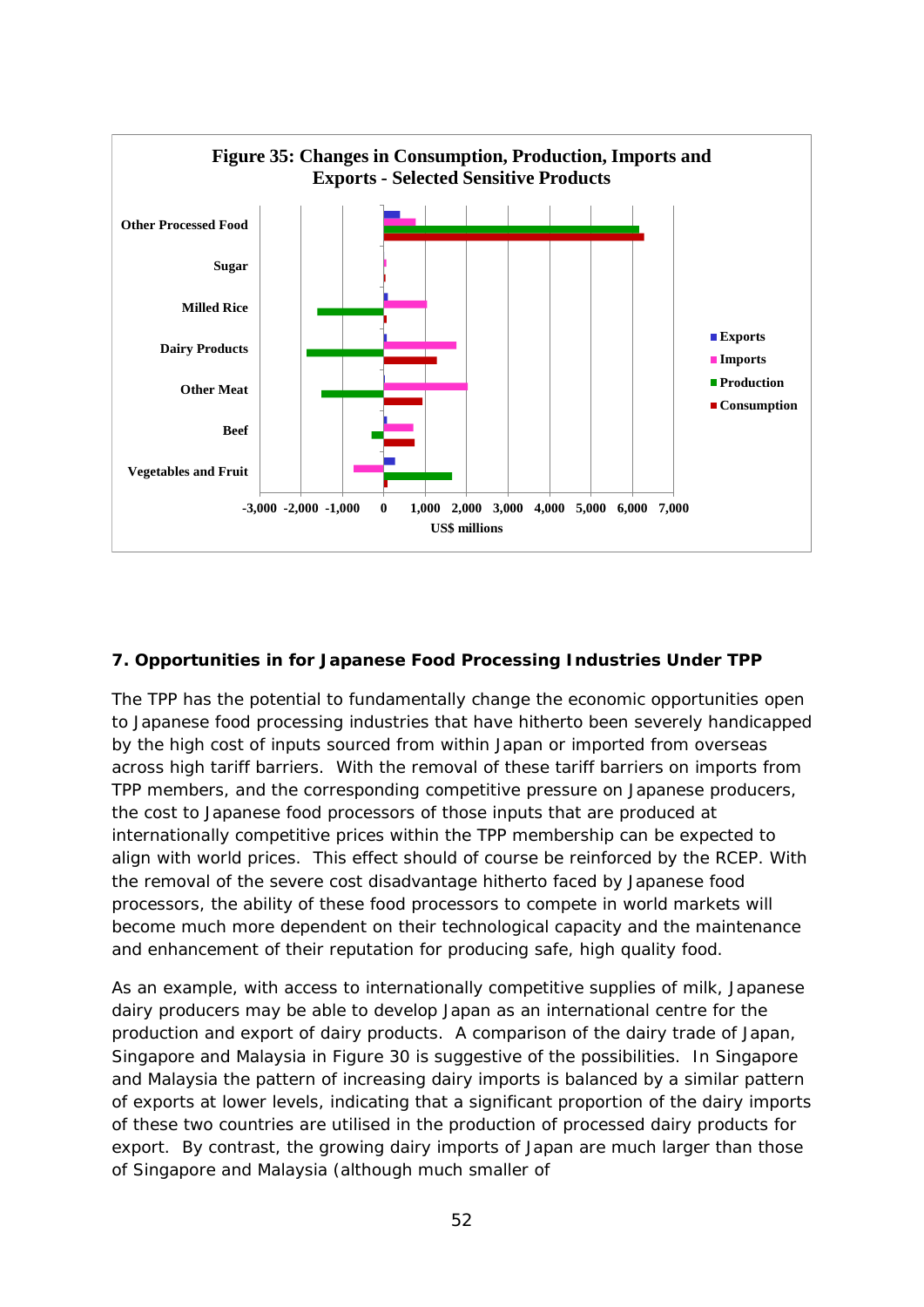![](_page_54_Figure_0.jpeg)

course on a per capita basis), but Japan's exports of dairy products have been minimal and showing no signs of growth.

Development of dairy exports by Singapore and Malaysia will be based on combining efficient logistics and processing capacity with supplies of milk imported at world prices and access to international markets, especially in the neighbouring region. In the case of Japan, the TPP can facilitate access to milk at internationally competitive prices and provide some additional market access. The conjuncture of favourable factors could become especially potent if combined with the increased access to Northeast Asian markets that could be provided for example by the proposed CJK FTA and/or RCEP.

Developments along these lines are likely to involve changes in supply chain structures and operations, and associated changes in commercial arrangements, that are not taken into account in our modelling exercise, and their potential is accordingly not reflected in our modelling results. Detailed examination of these and other possibilities for increasing Japan's agricultural exports is beyond the scope of this report, and they are mentioned here only to draw attention to their potential importance. It is noteworthy however that serious attention is already being given in Japan to achieving substantial increases in agricultural exports, for example by JETRO (JETRO 2012). The importance of agricultural exports is also being emphasised by the architects of Abenomics (Nishimura 2012), and ambitious targets are set out in the MAFF policy document outlining the new "Active Agriculture Forestry and Fisheries" initiative (MAFF 2013).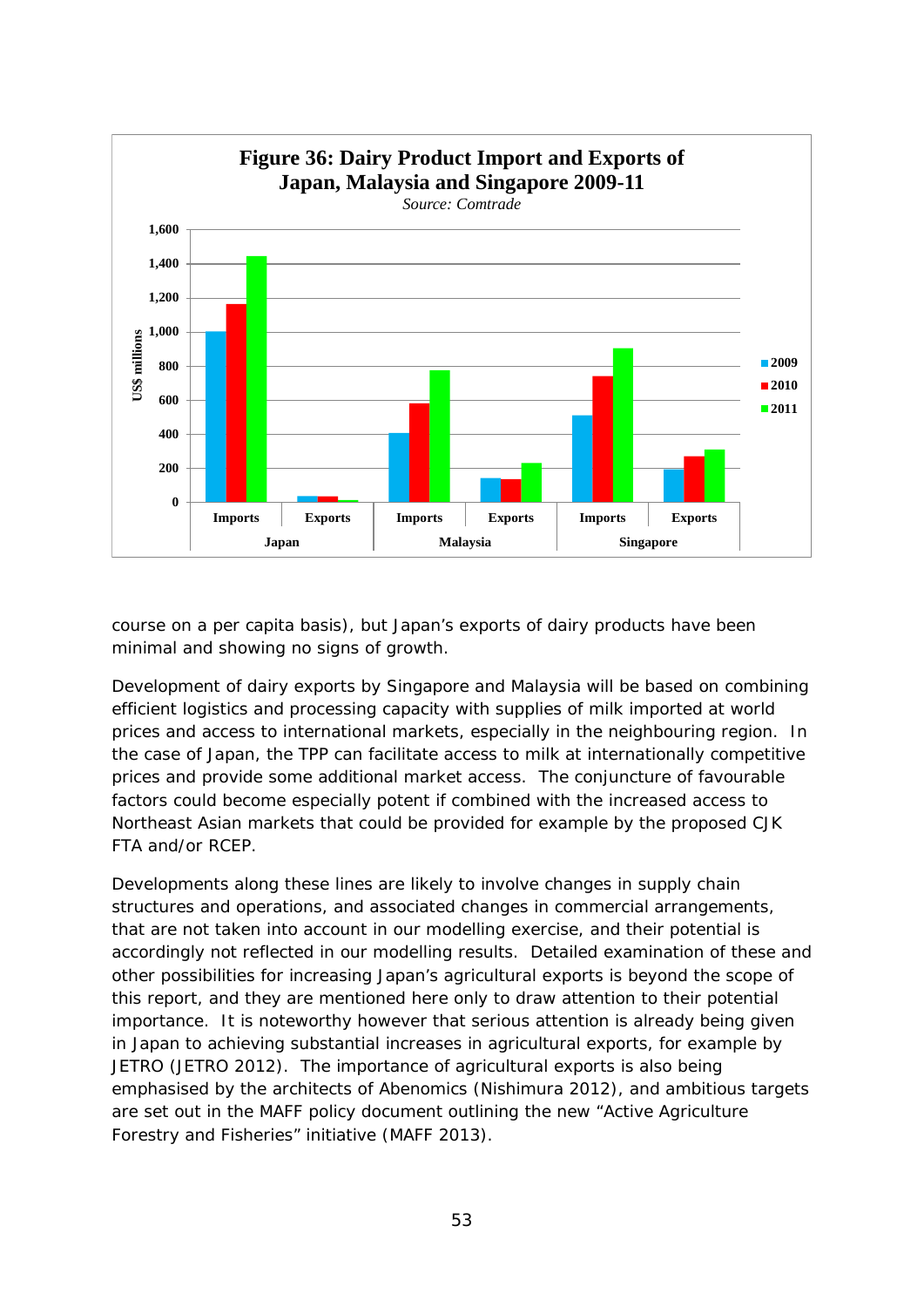#### **8. References**

Asakawa, Y. (2012), *TPP de Nihon wa sekaiichi no nogyo taikoku ni naru,* (With the TPP Japan Can Become the Worlds Biggest Agricultural Country), Tokyo: KK **Bestsellers** 

Aso, T. (2013), *What is Abenomics: Current and Future Steps of Japanese Economic Revival* (mimeo)

Das, S.(2012), "RCEP: Going Beyond ASEAN+1 FTAs", (ISEAS Perspective, August)

Francks, P., J. Boestal and C-H Kim (1999), *Agriculture and Development in East Asia: From Growth to Protectionism in Japan, Korea and Taiwan*, London: Routledge.

Fukunaga, Y. and Kuno, A.(2012), "Toward a Consolidated Preferential Tariff Structure in East Asia: Going Beyond ASEAN+1 FTAs", (Economic Research Institute for ASEAN and East Asia, ERIA Policy Brief No. 2012-03, May)

George Mulgan, A. (2000), *The Politics of Agriculture in Japan*, London: Routledge.

---- (2005), *Japan's Interventionist State: The Role of the MAFF*, London: Routledge.

---- (2006), *Japan's Agricultural Policy Regime*, London: Routledge.

---- (2012). *Japanese Agricultural Reform and the Trans-Pacific Partnership: An Interview of Aurelia George Mulgan by Laura Araki* (National Bureau of Asian Research, 21 June 2012, accessed at <http://www.nbr.org/research/activity.aspx?id=257> on 15 May 2013

Godo, Y. (2006), 'Financial Liberalization and Japan's Agricultural Cooperatives,' presentation at International Association of Agricultural Economists conference, Gold Coast Australia, August 12-18.

Godo, Y. and Owens, L., 'An Estimation of the Border Price Ratio of Rice in Japan', *The Papers and Proceedings of Economics* (Meiji Gakuin University) 110, 1998.

Harada, Y. (2011), 'TPP to Nihon nogyo' (TPP and Japanese Agriculture) for The Tokyo Foundation, accessed at <http://www.tkfd.or.jp/research/project/news.php?id=865> on 22 August 2012.

Hatayama, N., and Osanami, F*.* (1998), 'Culling Parity of Dairy Cattle and Profit in Grassland Dairy Farming' in *The Review of the Society of Agricultural Economics* 54, March.

<http://hdl.handle.net/2115/11193>

http://www.npu.go.jp/policy/policy08/pdf/20101027/siryou3.pdf

Honma, M. (2012), 'Nihon nogyo 2020nen ni muketa seido kaikaku no hoko' (The Direction of Reform Towards Japanese Agriculture in 2020) ) in The 21<sup>st</sup> Century Public Policy Institute, *Nogyo saisei no gurando dezain* (Master Plan for Agricultural Reform), Tokyo, pp.106-123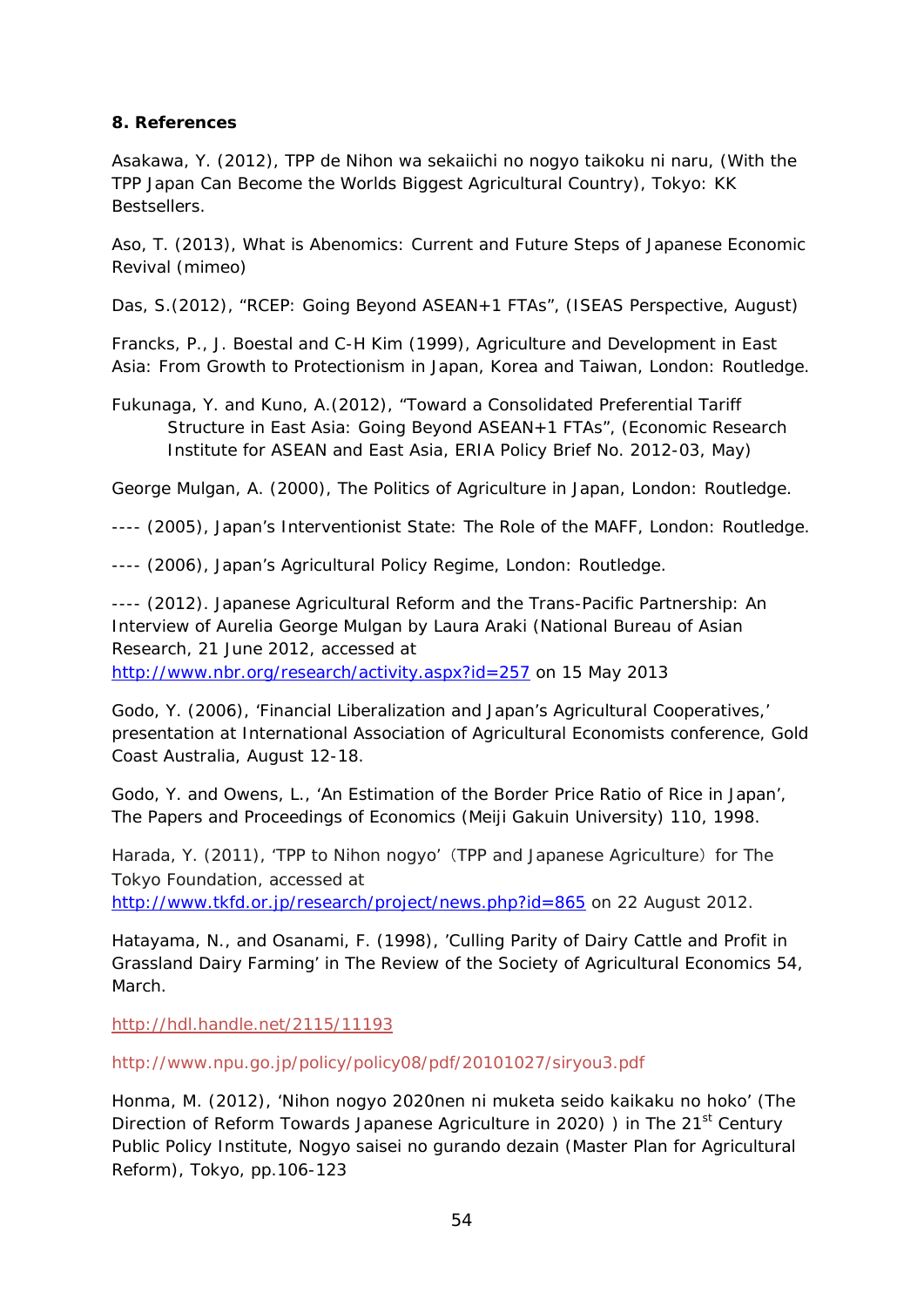JETRO (2012), *JETRO's Support for Exports of Japanese Agricultural, Forestry and Marine Products and Other Foodstuff* (JETRO, 11 October 2012)

Kawashima, H. (2011), 'TPP o ki ni "sentaku" to "shuchu" Nihon wa Orandagata nogyo yushutsukoku ni nareru' (With TPP as an Impetus 'Selection and Focus' Japan can Become a Dutch-style Exporting Country)in *The Economist Report*, March, pp.97-99.

Kobayashi, S. (2007), *Rakuno nyugyo no kiki to Nihon rakuno no shinro*, (The Crisis in the Dairy Industry and the Future Path of Japanese Dairy), Tokyo: Tsukuba shobo.

Lee, C.J. and Okabe. M. (eds.) (2011), "Comprehensive Mapping of FTAs in ASEAN and East Asia (Economic Research Institute for ASEAN and East Asia, Jakarta)

Ministry of Agriculture, Forests and Fisheries (MAFF) (2010), *Hokatsuteki keizai renkei ni kansuru shiryo* (Data on Trans-Pacific Strategic Economic Partnership Agreement), Tokyo: MAFF.

---- (2011a), *FY2010 Report on Food, Agriculture and Rural Areas in Japan – Summary*, Tokyo: MAFF.

---- (2011b), *Report on Results of 2010 World Census on Agriculture and Forests in*  Japan, accessed at<http://www.maff.go.jp/e/index.html> on 31 July 2012.

---- (2011c), *Kosaku hokichino genjo ni tsuite* (The Current Situation on Idle Farmland), Tokyo: MAFF.

---- (2013), *Policy Deployment of "Active Agriculture, Forestry, and Fisheries",*  Tokyo, MAFF, February 2013

Nishimura, Y., *Abenomics and the Future of U.S.-Japan Relations: Japan's growth strategy and its impact on the U.S. economy* (speech at US Japan Institute Seminar, Washington DC, 29 April 2013)

Norinsuisan chokikin'yu kyokai (Agriculture, Forestry and Fisheries Long-term Finance Association) (2005), *Hokkaido ni okeru rakuno to megafuamu no tenbo ni kansuru chosa hokokusho* (Survey Report on the Prospects for Hokkaido's Dairy and Mega-farms), Sapporo: Norinsuisan chokikin'yu kyokai.

OECD (2006), OECD Economic Surveys: Japan (Paris, OECD, 2006)

Petri, P.A., Plummer, M.G., and Zhai, F.(2012), "The Trans-Pacific Partnership and Asia-Pacific Integration: A Quantitative Assessment", (Washington DC, Peterson Institute for International Economics, 2012)

Saito, K. (2012), 'Inasaku no seisan koritsuka no kanosei' (The Possibility of Increasing Efficiency of Production of Rice Crops) in The 21<sup>st</sup> Century Public Policy Institute, *Nogyo saisei no gurando dezain* (Master Plan for Agricultural Reform), Tokyo, pp17-39.